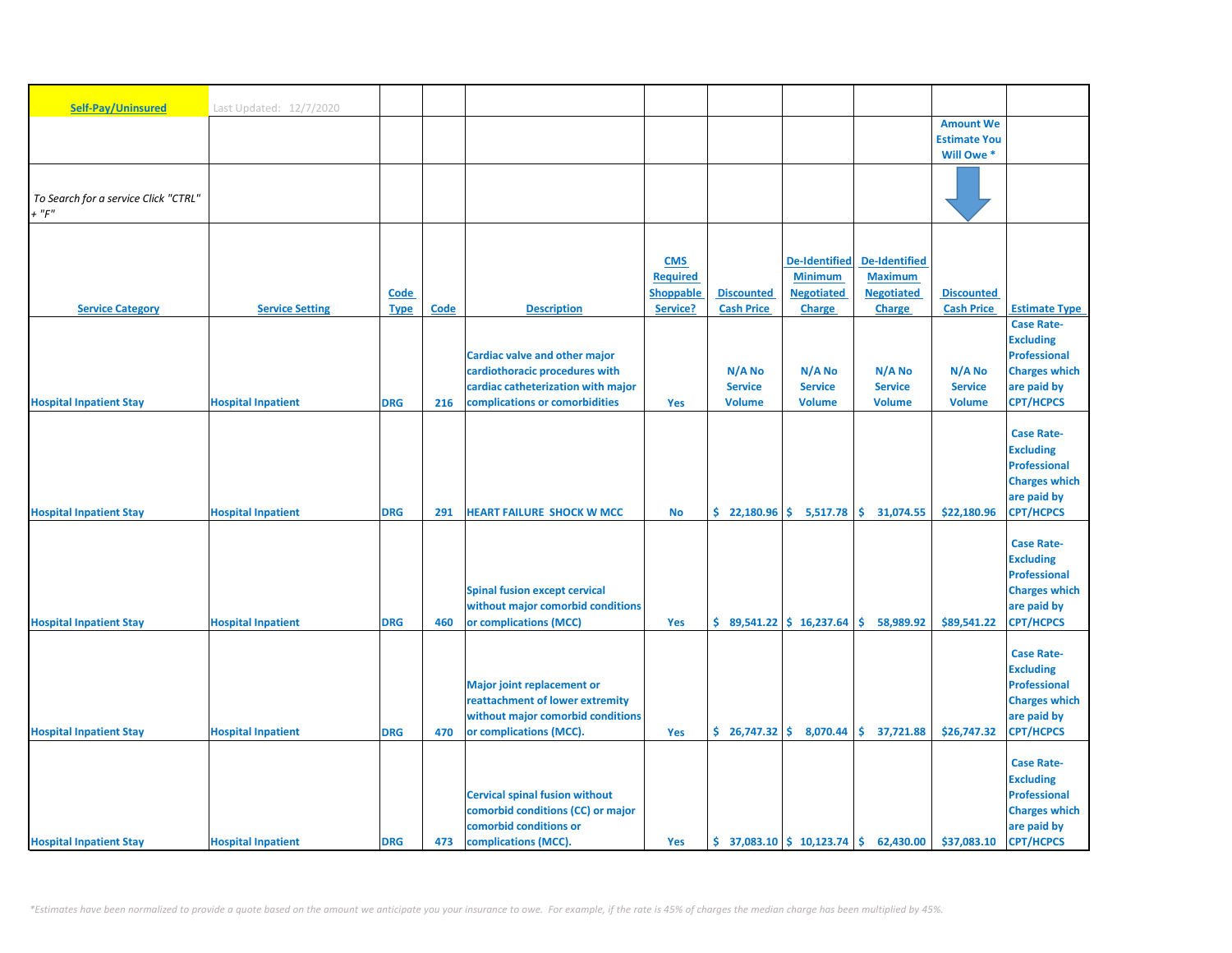|                                      |                           |             |             |                                     |                               |                            |                            |                                                                           | <b>Amount We</b>    |                      |
|--------------------------------------|---------------------------|-------------|-------------|-------------------------------------|-------------------------------|----------------------------|----------------------------|---------------------------------------------------------------------------|---------------------|----------------------|
|                                      |                           |             |             |                                     |                               |                            |                            |                                                                           | <b>Estimate You</b> |                      |
|                                      |                           |             |             |                                     |                               |                            |                            |                                                                           |                     |                      |
|                                      |                           |             |             |                                     |                               |                            |                            |                                                                           | Will Owe *          |                      |
|                                      |                           |             |             |                                     |                               |                            |                            |                                                                           |                     |                      |
| To Search for a service Click "CTRL" |                           |             |             |                                     |                               |                            |                            |                                                                           |                     |                      |
| $+$ " $F"$                           |                           |             |             |                                     |                               |                            |                            |                                                                           |                     |                      |
|                                      |                           |             |             |                                     |                               |                            |                            |                                                                           |                     |                      |
|                                      |                           |             |             |                                     |                               |                            |                            |                                                                           |                     |                      |
|                                      |                           |             |             |                                     |                               |                            | <b>De-Identified</b>       | De-Identified                                                             |                     |                      |
|                                      |                           |             |             |                                     | <b>CMS</b><br><b>Required</b> |                            | <b>Minimum</b>             | <b>Maximum</b>                                                            |                     |                      |
|                                      |                           |             |             |                                     |                               |                            |                            |                                                                           |                     |                      |
|                                      |                           | <b>Code</b> |             |                                     | <b>Shoppable</b>              | <b>Discounted</b>          | <b>Negotiated</b>          | <b>Negotiated</b>                                                         | <b>Discounted</b>   |                      |
| <b>Service Category</b>              | <b>Service Setting</b>    | <b>Type</b> | <b>Code</b> | <b>Description</b>                  | Service?                      | <b>Cash Price</b>          | <b>Charge</b>              | <b>Charge</b>                                                             | <b>Cash Price</b>   | <b>Estimate Type</b> |
|                                      |                           |             |             |                                     |                               |                            |                            |                                                                           |                     |                      |
|                                      |                           |             |             |                                     |                               |                            |                            |                                                                           |                     |                      |
|                                      |                           |             |             |                                     |                               |                            |                            |                                                                           |                     | <b>Case Rate-</b>    |
|                                      |                           |             |             |                                     |                               |                            |                            |                                                                           |                     | <b>Excluding</b>     |
|                                      |                           |             |             |                                     |                               |                            |                            |                                                                           |                     | <b>Professional</b>  |
|                                      |                           |             |             |                                     |                               |                            |                            |                                                                           |                     | <b>Charges which</b> |
|                                      |                           |             |             | <b>HIP FEMUR PROCEDURES EXCEPT</b>  |                               |                            |                            |                                                                           |                     | are paid by          |
| <b>Hospital Inpatient Stay</b>       | <b>Hospital Inpatient</b> | <b>DRG</b>  | 480         | <b>MAJOR JOINT W MCC</b>            | <b>No</b>                     | $$69,180.99$$ $$12,375.85$ |                            | \$.<br>48,933.51                                                          | \$69,180.99         | <b>CPT/HCPCS</b>     |
|                                      |                           |             |             |                                     |                               |                            |                            |                                                                           |                     |                      |
|                                      |                           |             |             |                                     |                               |                            |                            |                                                                           |                     |                      |
|                                      |                           |             |             |                                     |                               |                            |                            |                                                                           |                     | <b>Case Rate-</b>    |
|                                      |                           |             |             |                                     |                               |                            |                            |                                                                           |                     | <b>Excluding</b>     |
|                                      |                           |             |             |                                     |                               |                            |                            |                                                                           |                     | Professional         |
|                                      |                           |             |             |                                     |                               |                            |                            |                                                                           |                     | <b>Charges which</b> |
|                                      |                           |             |             | <b>HIP FEMUR PROCEDURES EXCEPT</b>  |                               |                            |                            |                                                                           |                     | are paid by          |
| <b>Hospital Inpatient Stay</b>       |                           | <b>DRG</b>  | 481         | <b>MAJOR JOINT W CC</b>             | <b>No</b>                     | $$45,651.13$$ $$8,559.98$  |                            | \$.<br>38,996.68                                                          | \$45,651.13         | <b>CPT/HCPCS</b>     |
|                                      | <b>Hospital Inpatient</b> |             |             |                                     |                               |                            |                            |                                                                           |                     |                      |
|                                      |                           |             |             |                                     |                               |                            |                            |                                                                           |                     |                      |
|                                      |                           |             |             |                                     |                               |                            |                            |                                                                           |                     |                      |
|                                      |                           |             |             |                                     |                               |                            |                            |                                                                           |                     |                      |
|                                      |                           |             |             |                                     |                               |                            |                            |                                                                           |                     | <b>Case Rate-</b>    |
|                                      |                           |             |             |                                     |                               |                            |                            |                                                                           |                     | <b>Excluding</b>     |
|                                      |                           |             |             |                                     |                               |                            |                            |                                                                           |                     | <b>Professional</b>  |
|                                      |                           |             |             |                                     |                               |                            |                            |                                                                           |                     | <b>Charges which</b> |
|                                      |                           |             |             | <b>HIP FEMUR PROCEDURES EXCEPT</b>  |                               |                            |                            |                                                                           |                     | are paid by          |
| <b>Hospital Inpatient Stay</b>       | <b>Hospital Inpatient</b> | <b>DRG</b>  | 482         | MAJOR JOINT W/O CC/MCC              | <b>No</b>                     |                            | $$36,964.29$$ $$6,745.73$$ | \$37,731.25                                                               | \$36,964.29         | <b>CPT/HCPCS</b>     |
|                                      |                           |             |             |                                     |                               |                            |                            |                                                                           |                     |                      |
|                                      |                           |             |             |                                     |                               |                            |                            |                                                                           |                     |                      |
|                                      |                           |             |             |                                     |                               |                            |                            |                                                                           |                     |                      |
|                                      |                           |             |             |                                     |                               |                            |                            |                                                                           |                     | <b>Case Rate-</b>    |
|                                      |                           |             |             |                                     |                               |                            |                            |                                                                           |                     | <b>Excluding</b>     |
|                                      |                           |             |             |                                     |                               |                            |                            |                                                                           |                     | <b>Professional</b>  |
|                                      |                           |             |             |                                     |                               |                            |                            |                                                                           |                     | <b>Charges which</b> |
|                                      |                           |             |             | <b>LOWER EXTREM HUMER PROC</b>      |                               |                            |                            |                                                                           |                     | are paid by          |
| <b>Hospital Inpatient Stay</b>       | <b>Hospital Inpatient</b> | <b>DRG</b>  | 493         | <b>EXCEPT HIP, FOOT, FEMUR W CC</b> | <b>No</b>                     |                            |                            | $\binom{1}{2}$ 45,467.21 $\binom{2}{3}$ 9,438.20 $\binom{3}{3}$ 41,283.64 | \$45,467.21         | <b>CPT/HCPCS</b>     |
|                                      |                           |             |             |                                     |                               |                            |                            |                                                                           |                     |                      |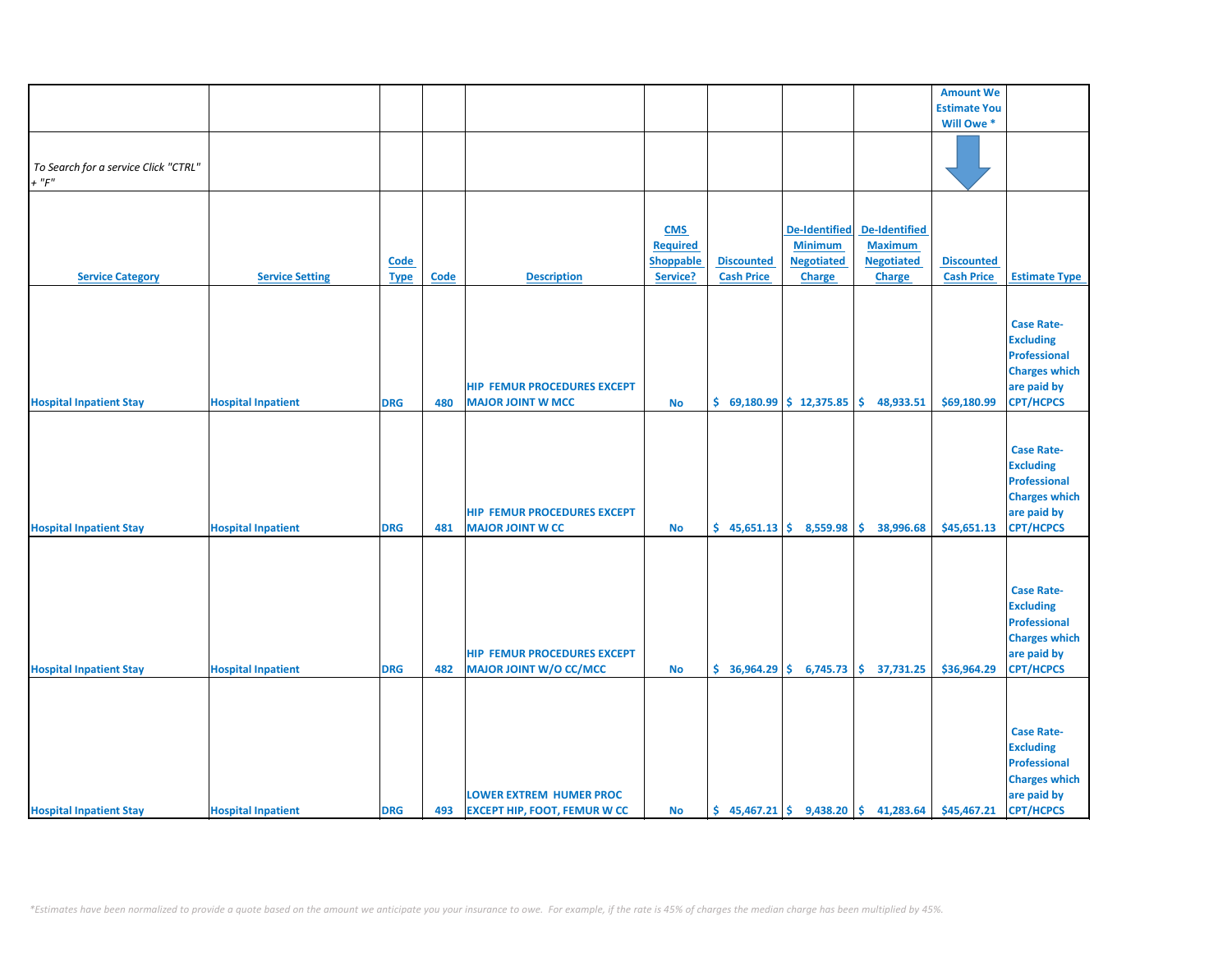|                                      |                           |             |      |                                          |                 |                   |                      |                                                                              | <b>Amount We</b>    |                      |
|--------------------------------------|---------------------------|-------------|------|------------------------------------------|-----------------|-------------------|----------------------|------------------------------------------------------------------------------|---------------------|----------------------|
|                                      |                           |             |      |                                          |                 |                   |                      |                                                                              | <b>Estimate You</b> |                      |
|                                      |                           |             |      |                                          |                 |                   |                      |                                                                              | Will Owe *          |                      |
|                                      |                           |             |      |                                          |                 |                   |                      |                                                                              |                     |                      |
|                                      |                           |             |      |                                          |                 |                   |                      |                                                                              |                     |                      |
| To Search for a service Click "CTRL" |                           |             |      |                                          |                 |                   |                      |                                                                              |                     |                      |
| $+$ " $F$ "                          |                           |             |      |                                          |                 |                   |                      |                                                                              |                     |                      |
|                                      |                           |             |      |                                          |                 |                   |                      |                                                                              |                     |                      |
|                                      |                           |             |      |                                          |                 |                   |                      |                                                                              |                     |                      |
|                                      |                           |             |      |                                          |                 |                   |                      |                                                                              |                     |                      |
|                                      |                           |             |      |                                          | <b>CMS</b>      |                   | <b>De-Identified</b> | <b>De-Identified</b>                                                         |                     |                      |
|                                      |                           |             |      |                                          | <b>Required</b> |                   | <b>Minimum</b>       | <b>Maximum</b>                                                               |                     |                      |
|                                      |                           | <b>Code</b> |      |                                          | Shoppable       | <b>Discounted</b> | <b>Negotiated</b>    | <b>Negotiated</b>                                                            | <b>Discounted</b>   |                      |
| <b>Service Category</b>              | <b>Service Setting</b>    | <b>Type</b> | Code | <b>Description</b>                       | Service?        | <b>Cash Price</b> | <b>Charge</b>        | <b>Charge</b>                                                                | <b>Cash Price</b>   | <b>Estimate Type</b> |
|                                      |                           |             |      |                                          |                 |                   |                      |                                                                              |                     |                      |
|                                      |                           |             |      |                                          |                 |                   |                      |                                                                              |                     |                      |
|                                      |                           |             |      |                                          |                 |                   |                      |                                                                              |                     |                      |
|                                      |                           |             |      |                                          |                 |                   |                      |                                                                              |                     |                      |
|                                      |                           |             |      |                                          |                 |                   |                      |                                                                              |                     |                      |
|                                      |                           |             |      |                                          |                 |                   |                      |                                                                              |                     | <b>Case Rate-</b>    |
|                                      |                           |             |      |                                          |                 |                   |                      |                                                                              |                     | <b>Excluding</b>     |
|                                      |                           |             |      |                                          |                 |                   |                      |                                                                              |                     | <b>Professional</b>  |
|                                      |                           |             |      | <b>LOWER EXTREM HUMER PROC</b>           |                 |                   |                      |                                                                              |                     | <b>Charges which</b> |
|                                      |                           |             |      | <b>EXCEPT HIP, FOOT, FEMUR W/O</b>       |                 |                   |                      |                                                                              |                     | are paid by          |
| <b>Hospital Inpatient Stay</b>       | <b>Hospital Inpatient</b> | <b>DRG</b>  | 494  | <b>CC/MCC</b>                            | <b>No</b>       | \$34,101.03       | 7,426.74             | \$<br>43,066.25                                                              | \$34,101.03         | <b>CPT/HCPCS</b>     |
|                                      |                           |             |      |                                          |                 |                   |                      |                                                                              |                     |                      |
|                                      |                           |             |      |                                          |                 |                   |                      |                                                                              |                     | <b>Case Rate-</b>    |
|                                      |                           |             |      |                                          |                 |                   |                      |                                                                              |                     | <b>Excluding</b>     |
|                                      |                           |             |      |                                          |                 |                   |                      |                                                                              |                     |                      |
|                                      |                           |             |      | <b>Uterine and adnexa procedures for</b> |                 |                   |                      |                                                                              |                     | <b>Professional</b>  |
|                                      |                           |             |      | non-malignancy without comorbid          |                 |                   |                      |                                                                              |                     | <b>Charges which</b> |
|                                      |                           |             |      | conditions (CC) or major comorbid        |                 |                   |                      |                                                                              |                     | are paid by          |
| <b>Hospital Inpatient Stay</b>       | <b>Hospital Inpatient</b> | <b>DRG</b>  | 743  | conditions or complications (MCC)        | Yes             | $$18,033.90$ \$   | 3,828.29             | \$<br>28,968.03                                                              | \$18,033.90         | <b>CPT/HCPCS</b>     |
|                                      |                           |             |      |                                          |                 |                   |                      |                                                                              |                     |                      |
|                                      |                           |             |      |                                          |                 |                   |                      |                                                                              |                     | <b>Case Rate-</b>    |
|                                      |                           |             |      |                                          |                 |                   |                      |                                                                              |                     | <b>Excluding</b>     |
|                                      |                           |             |      |                                          |                 |                   |                      |                                                                              |                     | <b>Professional</b>  |
|                                      |                           |             |      |                                          |                 |                   |                      |                                                                              |                     | <b>Charges which</b> |
|                                      |                           |             |      | <b>RED BLOOD CELL DISORDERS W</b>        |                 |                   |                      |                                                                              |                     | are paid by          |
|                                      |                           |             |      |                                          |                 |                   |                      |                                                                              |                     |                      |
| <b>Hospital Inpatient Stay</b>       | <b>Hospital Inpatient</b> | <b>DRG</b>  | 811  | <b>MCC</b>                               | <b>No</b>       | \$16,643.21       | 4,255.93             | \$<br>31,015.82                                                              | \$16,643.21         | <b>CPT/HCPCS</b>     |
|                                      |                           |             |      |                                          |                 |                   |                      |                                                                              |                     |                      |
|                                      |                           |             |      |                                          |                 |                   |                      |                                                                              |                     | <b>Case Rate-</b>    |
|                                      |                           |             |      |                                          |                 |                   |                      |                                                                              |                     | <b>Excluding</b>     |
|                                      |                           |             |      |                                          |                 |                   |                      |                                                                              |                     | <b>Professional</b>  |
|                                      |                           |             |      |                                          |                 |                   |                      |                                                                              |                     | <b>Charges which</b> |
|                                      |                           |             |      | <b>RED BLOOD CELL DISORDERS W/O</b>      |                 |                   |                      |                                                                              |                     | are paid by          |
| <b>Hospital Inpatient Stay</b>       | <b>Hospital Inpatient</b> | <b>DRG</b>  | 812  | <b>MCC</b>                               | No              |                   |                      | $\binom{12,941.86}{5}$ 2,955.18 $\binom{12,941.86}{5}$ 26,002.03 \$12,941.86 |                     | <b>CPT/HCPCS</b>     |
|                                      |                           |             |      |                                          |                 |                   |                      |                                                                              |                     |                      |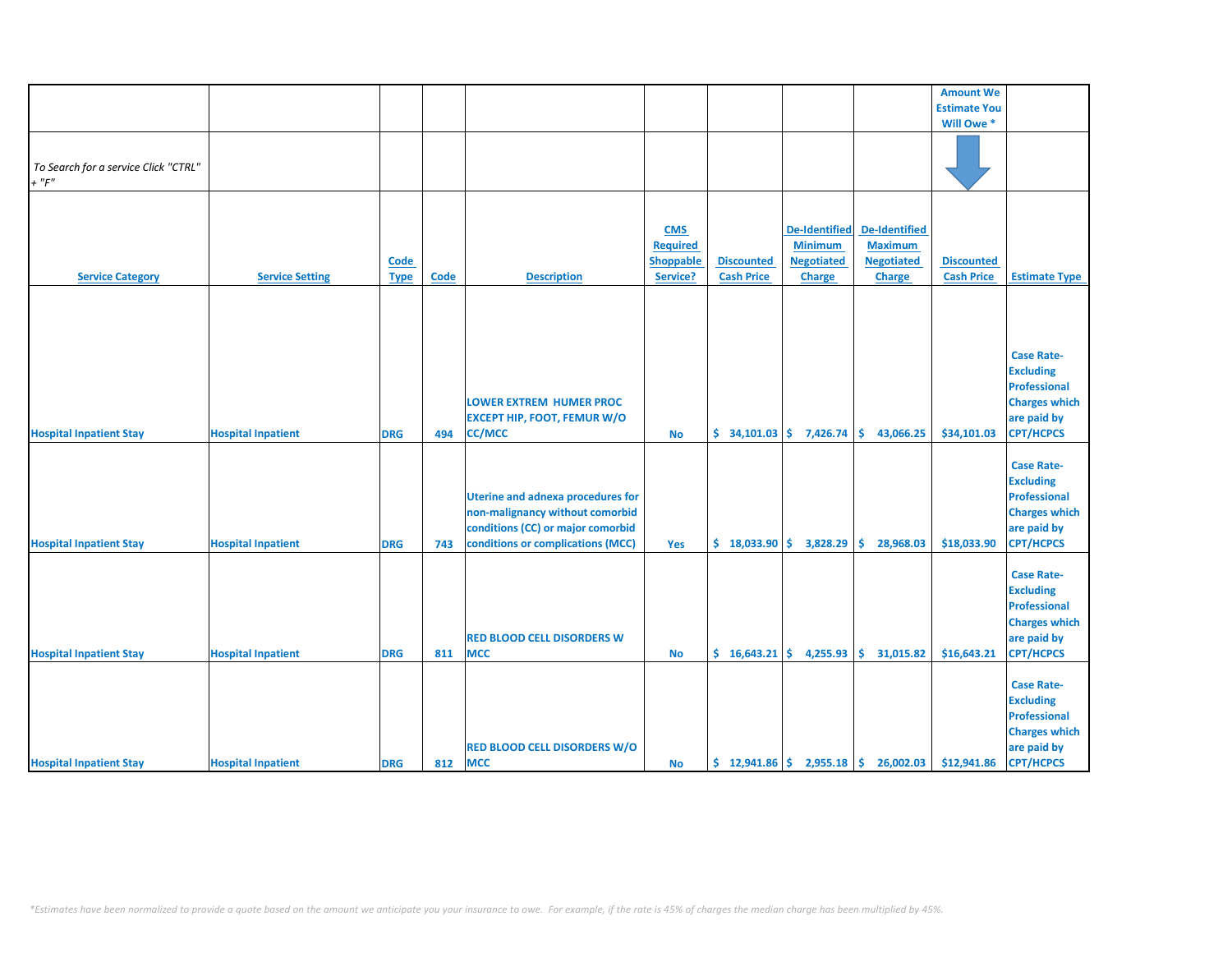|                                      |                           |             |      |                                      |                 |                   |                      |                                                                                                    | <b>Amount We</b>    |                      |
|--------------------------------------|---------------------------|-------------|------|--------------------------------------|-----------------|-------------------|----------------------|----------------------------------------------------------------------------------------------------|---------------------|----------------------|
|                                      |                           |             |      |                                      |                 |                   |                      |                                                                                                    | <b>Estimate You</b> |                      |
|                                      |                           |             |      |                                      |                 |                   |                      |                                                                                                    | Will Owe *          |                      |
|                                      |                           |             |      |                                      |                 |                   |                      |                                                                                                    |                     |                      |
|                                      |                           |             |      |                                      |                 |                   |                      |                                                                                                    |                     |                      |
|                                      |                           |             |      |                                      |                 |                   |                      |                                                                                                    |                     |                      |
| To Search for a service Click "CTRL" |                           |             |      |                                      |                 |                   |                      |                                                                                                    |                     |                      |
| $+$ " $F$ "                          |                           |             |      |                                      |                 |                   |                      |                                                                                                    |                     |                      |
|                                      |                           |             |      |                                      |                 |                   |                      |                                                                                                    |                     |                      |
|                                      |                           |             |      |                                      |                 |                   |                      |                                                                                                    |                     |                      |
|                                      |                           |             |      |                                      | <b>CMS</b>      |                   | <b>De-Identified</b> | <b>De-Identified</b>                                                                               |                     |                      |
|                                      |                           |             |      |                                      | <b>Required</b> |                   | <b>Minimum</b>       | <b>Maximum</b>                                                                                     |                     |                      |
|                                      |                           | <b>Code</b> |      |                                      | Shoppable       | <b>Discounted</b> | <b>Negotiated</b>    | <b>Negotiated</b>                                                                                  | <b>Discounted</b>   |                      |
| <b>Service Category</b>              | <b>Service Setting</b>    | <b>Type</b> | Code | <b>Description</b>                   | Service?        | <b>Cash Price</b> | <b>Charge</b>        | <b>Charge</b>                                                                                      | <b>Cash Price</b>   | <b>Estimate Type</b> |
|                                      |                           |             |      |                                      |                 |                   |                      |                                                                                                    |                     |                      |
|                                      |                           |             |      |                                      |                 |                   |                      |                                                                                                    |                     |                      |
|                                      |                           |             |      |                                      |                 |                   |                      |                                                                                                    |                     |                      |
|                                      |                           |             |      |                                      |                 |                   |                      |                                                                                                    |                     | <b>Case Rate-</b>    |
|                                      |                           |             |      |                                      |                 |                   |                      |                                                                                                    |                     | <b>Excluding</b>     |
|                                      |                           |             |      |                                      |                 |                   |                      |                                                                                                    |                     | <b>Professional</b>  |
|                                      |                           |             |      |                                      |                 |                   |                      |                                                                                                    |                     | <b>Charges which</b> |
|                                      |                           |             |      | <b>FULL THICKNESS BURN W SKIN</b>    |                 |                   |                      |                                                                                                    |                     | are paid by          |
|                                      |                           | <b>DRG</b>  | 928  | <b>GRAFT OR INHAL INJ W CC/MCC</b>   | No              |                   |                      | $\frac{1}{2}$ 100,447.05 $\frac{1}{2}$ 21,639.28 $\frac{1}{2}$ 150,000.00                          | \$100,447.05        | <b>CPT/HCPCS</b>     |
| <b>Hospital Inpatient Stay</b>       | <b>Hospital Inpatient</b> |             |      |                                      |                 |                   |                      |                                                                                                    |                     |                      |
|                                      |                           |             |      |                                      |                 |                   |                      |                                                                                                    |                     |                      |
|                                      |                           |             |      |                                      |                 |                   |                      |                                                                                                    |                     |                      |
|                                      |                           |             |      |                                      |                 |                   |                      |                                                                                                    |                     | <b>Case Rate-</b>    |
|                                      |                           |             |      |                                      |                 |                   |                      |                                                                                                    |                     | <b>Excluding</b>     |
|                                      |                           |             |      |                                      |                 |                   |                      |                                                                                                    |                     | <b>Professional</b>  |
|                                      |                           |             |      |                                      |                 |                   |                      |                                                                                                    |                     | <b>Charges which</b> |
|                                      |                           |             |      | <b>FULL THICKNESS BURN W SKIN</b>    |                 |                   |                      |                                                                                                    |                     | are paid by          |
|                                      |                           | <b>DRG</b>  | 929  |                                      |                 | \$53,042.00       |                      | 50,000.00<br>Ŝ.                                                                                    | \$53,042.00         | <b>CPT/HCPCS</b>     |
| <b>Hospital Inpatient Stay</b>       | <b>Hospital Inpatient</b> |             |      | <b>GRAFT OR INHAL INJ W/O CC/MCC</b> | <b>No</b>       |                   | 6,540.49             |                                                                                                    |                     |                      |
|                                      |                           |             |      |                                      |                 |                   |                      |                                                                                                    |                     |                      |
|                                      |                           |             |      |                                      |                 |                   |                      |                                                                                                    |                     | <b>Case Rate-</b>    |
|                                      |                           |             |      |                                      |                 |                   |                      |                                                                                                    |                     | <b>Excluding</b>     |
|                                      |                           |             |      |                                      |                 |                   |                      |                                                                                                    |                     | <b>Professional</b>  |
|                                      |                           |             |      |                                      |                 |                   |                      |                                                                                                    |                     | <b>Charges which</b> |
|                                      |                           |             |      |                                      |                 |                   |                      |                                                                                                    |                     | are paid by          |
| <b>Hospital Inpatient Stay</b>       | <b>Hospital Inpatient</b> | <b>DRG</b>  | 935  | <b>NON-EXTENSIVE BURNS</b>           | <b>No</b>       | \$21,298.22       | 3,301.83             | 50,000.00<br>\$                                                                                    | \$21,298.22         | <b>CPT/HCPCS</b>     |
|                                      |                           |             |      |                                      |                 |                   |                      |                                                                                                    |                     |                      |
|                                      |                           |             |      |                                      |                 |                   |                      |                                                                                                    |                     |                      |
|                                      |                           |             |      |                                      |                 |                   |                      |                                                                                                    |                     |                      |
|                                      |                           |             |      |                                      |                 |                   |                      |                                                                                                    |                     |                      |
|                                      |                           |             |      |                                      |                 |                   |                      |                                                                                                    |                     |                      |
|                                      |                           |             |      |                                      |                 |                   |                      |                                                                                                    |                     | <b>Case Rate-</b>    |
|                                      |                           |             |      |                                      |                 |                   |                      |                                                                                                    |                     | <b>Excluding</b>     |
|                                      |                           |             |      |                                      |                 |                   |                      |                                                                                                    |                     | <b>Professional</b>  |
|                                      |                           |             |      | LIMB REATTACHMENT, HIP               |                 |                   |                      |                                                                                                    |                     | <b>Charges which</b> |
|                                      |                           |             |      |                                      |                 |                   |                      |                                                                                                    |                     |                      |
|                                      |                           |             |      | <b>FEMUR PROC FOR MULTIPLE</b>       |                 |                   |                      |                                                                                                    |                     | are paid by          |
| <b>Hospital Inpatient Stay</b>       | <b>Hospital Inpatient</b> | <b>DRG</b>  | 956  | <b>SIGNIFICANT TRAUMA</b>            | <b>No</b>       |                   |                      | $\frac{1}{2}$ 105,373.59 $\frac{1}{2}$ 16,085.53 $\frac{1}{2}$ 200,000.00 $\frac{1}{2}$ 105,373.59 |                     | <b>CPT/HCPCS</b>     |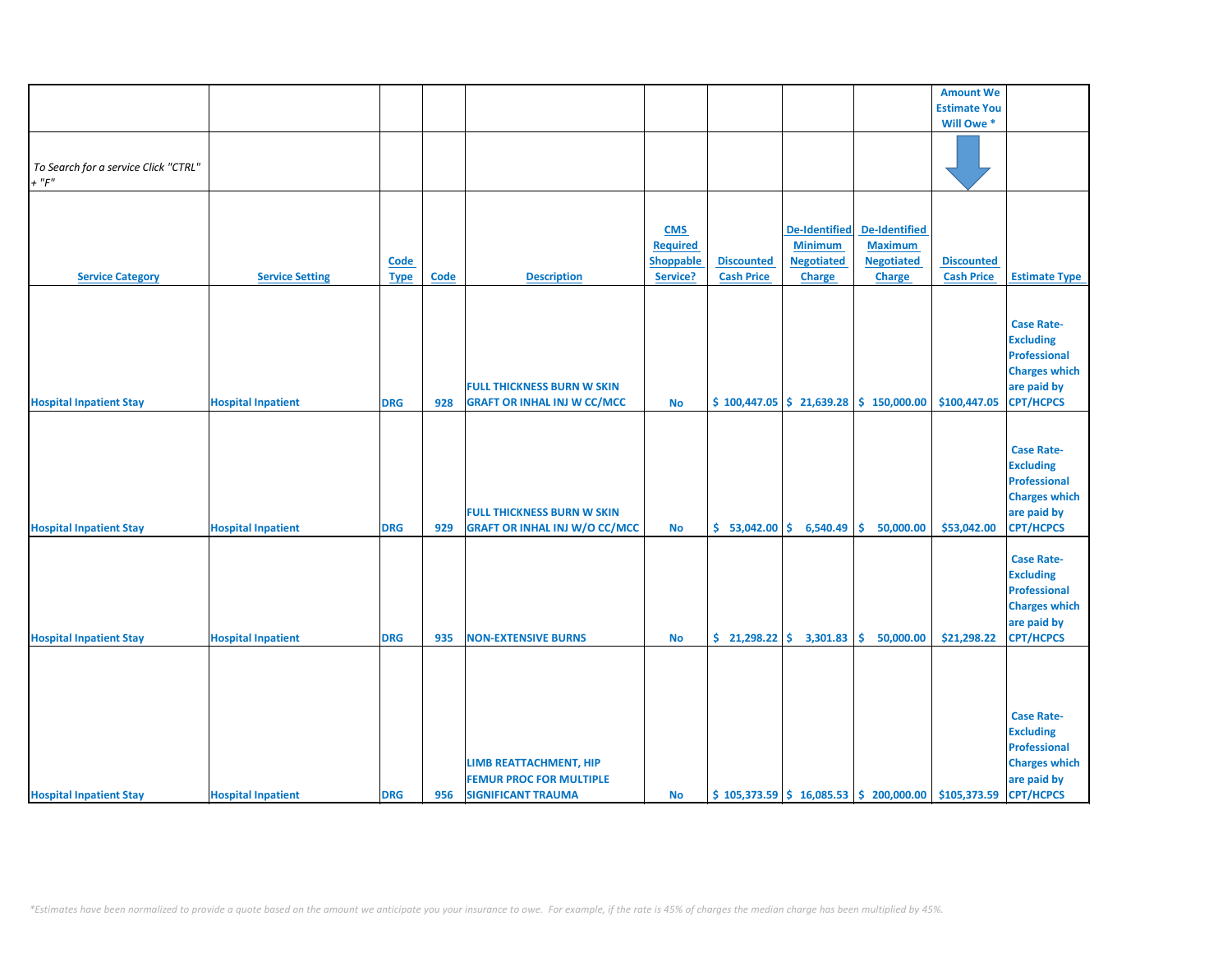|                                      |                           |             |      |                                       |                 |                          |                      |                                                                             | <b>Amount We</b>    |                      |
|--------------------------------------|---------------------------|-------------|------|---------------------------------------|-----------------|--------------------------|----------------------|-----------------------------------------------------------------------------|---------------------|----------------------|
|                                      |                           |             |      |                                       |                 |                          |                      |                                                                             | <b>Estimate You</b> |                      |
|                                      |                           |             |      |                                       |                 |                          |                      |                                                                             | Will Owe *          |                      |
|                                      |                           |             |      |                                       |                 |                          |                      |                                                                             |                     |                      |
|                                      |                           |             |      |                                       |                 |                          |                      |                                                                             |                     |                      |
| To Search for a service Click "CTRL" |                           |             |      |                                       |                 |                          |                      |                                                                             |                     |                      |
| $+$ " $F$ "                          |                           |             |      |                                       |                 |                          |                      |                                                                             |                     |                      |
|                                      |                           |             |      |                                       |                 |                          |                      |                                                                             |                     |                      |
|                                      |                           |             |      |                                       |                 |                          |                      |                                                                             |                     |                      |
|                                      |                           |             |      |                                       | <b>CMS</b>      |                          | <b>De-Identified</b> | <b>De-Identified</b>                                                        |                     |                      |
|                                      |                           |             |      |                                       |                 |                          |                      |                                                                             |                     |                      |
|                                      |                           |             |      |                                       | <b>Required</b> |                          | <b>Minimum</b>       | <b>Maximum</b>                                                              |                     |                      |
|                                      |                           | <b>Code</b> |      |                                       | Shoppable       | <b>Discounted</b>        | <b>Negotiated</b>    | <b>Negotiated</b>                                                           | <b>Discounted</b>   |                      |
| <b>Service Category</b>              | <b>Service Setting</b>    | <b>Type</b> | Code | <b>Description</b>                    | Service?        | <b>Cash Price</b>        | <b>Charge</b>        | <b>Charge</b>                                                               | <b>Cash Price</b>   | <b>Estimate Type</b> |
|                                      |                           |             |      |                                       |                 |                          |                      |                                                                             |                     |                      |
|                                      |                           |             |      |                                       |                 |                          |                      |                                                                             |                     |                      |
|                                      |                           |             |      |                                       |                 |                          |                      |                                                                             |                     |                      |
|                                      |                           |             |      |                                       |                 |                          |                      |                                                                             |                     | <b>Case Rate-</b>    |
|                                      |                           |             |      |                                       |                 |                          |                      |                                                                             |                     | <b>Excluding</b>     |
|                                      |                           |             |      |                                       |                 |                          |                      |                                                                             |                     | <b>Professional</b>  |
|                                      |                           |             |      | <b>OTHER O.R. PROCEDURES FOR</b>      |                 |                          |                      |                                                                             |                     | <b>Charges which</b> |
|                                      |                           |             |      | <b>MULTIPLE SIGNIFICANT TRAUMA</b>    |                 |                          |                      |                                                                             |                     | are paid by          |
| <b>Hospital Inpatient Stay</b>       | <b>Hospital Inpatient</b> | <b>DRG</b>  | 957  | <b>W MCC</b>                          | <b>No</b>       |                          |                      | $$139,128.72 \mid $30,888.17 \mid $200,000.00$                              | \$139,128.72        | <b>CPT/HCPCS</b>     |
|                                      |                           |             |      |                                       |                 |                          |                      |                                                                             |                     |                      |
|                                      |                           |             |      |                                       |                 |                          |                      |                                                                             |                     |                      |
|                                      |                           |             |      |                                       |                 |                          |                      |                                                                             |                     |                      |
|                                      |                           |             |      |                                       |                 |                          |                      |                                                                             |                     |                      |
|                                      |                           |             |      |                                       |                 |                          |                      |                                                                             |                     | <b>Case Rate-</b>    |
|                                      |                           |             |      |                                       |                 |                          |                      |                                                                             |                     | <b>Excluding</b>     |
|                                      |                           |             |      |                                       |                 |                          |                      |                                                                             |                     | <b>Professional</b>  |
|                                      |                           |             |      | <b>OTHER O.R. PROCEDURES FOR</b>      |                 |                          |                      |                                                                             |                     | <b>Charges which</b> |
|                                      |                           |             |      | <b>MULTIPLE SIGNIFICANT TRAUMA</b>    |                 |                          |                      |                                                                             |                     | are paid by          |
| <b>Hospital Inpatient Stay</b>       | <b>Hospital Inpatient</b> | <b>DRG</b>  | 958  | <b>WCC</b>                            | <b>No</b>       |                          |                      | $\binom{1}{2}$ 73,933.71 $\binom{1}{2}$ 17,182.69 $\binom{1}{2}$ 125,000.00 | \$73,933.71         | <b>CPT/HCPCS</b>     |
|                                      |                           |             |      |                                       |                 |                          |                      |                                                                             |                     |                      |
|                                      |                           |             |      |                                       |                 |                          |                      |                                                                             |                     | <b>Case Rate-</b>    |
|                                      |                           |             |      |                                       |                 |                          |                      |                                                                             |                     | <b>Excluding</b>     |
|                                      |                           |             |      |                                       |                 |                          |                      |                                                                             |                     | <b>Professional</b>  |
|                                      |                           |             |      |                                       |                 |                          |                      |                                                                             |                     | <b>Charges which</b> |
|                                      |                           |             |      | <b>OTHER MULTIPLE SIGNIFICANT</b>     |                 |                          |                      |                                                                             |                     | are paid by          |
| <b>Hospital Inpatient Stay</b>       | <b>Hospital Inpatient</b> | <b>DRG</b>  | 964  | <b>TRAUMA W CC</b>                    | <b>No</b>       | $$34,761.85$ $$6,123.35$ |                      | Ŝ.<br>50,000.00                                                             | \$34,761.85         | <b>CPT/HCPCS</b>     |
|                                      |                           |             |      |                                       |                 |                          |                      |                                                                             |                     |                      |
|                                      |                           |             |      |                                       |                 |                          |                      |                                                                             |                     |                      |
|                                      |                           |             |      |                                       |                 |                          |                      |                                                                             |                     | <b>Case Rate-</b>    |
|                                      |                           |             |      |                                       |                 |                          |                      |                                                                             |                     | <b>Excluding</b>     |
|                                      |                           |             |      |                                       |                 |                          |                      |                                                                             |                     | <b>Professional</b>  |
|                                      |                           |             |      |                                       |                 |                          |                      |                                                                             |                     | <b>Charges which</b> |
|                                      |                           |             |      | <b>VAGINAL DELIVERY W O.R. PROC</b>   |                 |                          |                      |                                                                             |                     | are paid by          |
| <b>Maternity/Delivery</b>            | <b>Hospital Inpatient</b> | <b>DRG</b>  | 768  | <b>EXCEPT STERIL &amp;/OR D&amp;C</b> | <b>No</b>       |                          |                      | $\binom{10,335.01}{ }$ \$ 2,464.00 \$ 27,462.61                             | \$10,335.01         | <b>CPT/HCPCS</b>     |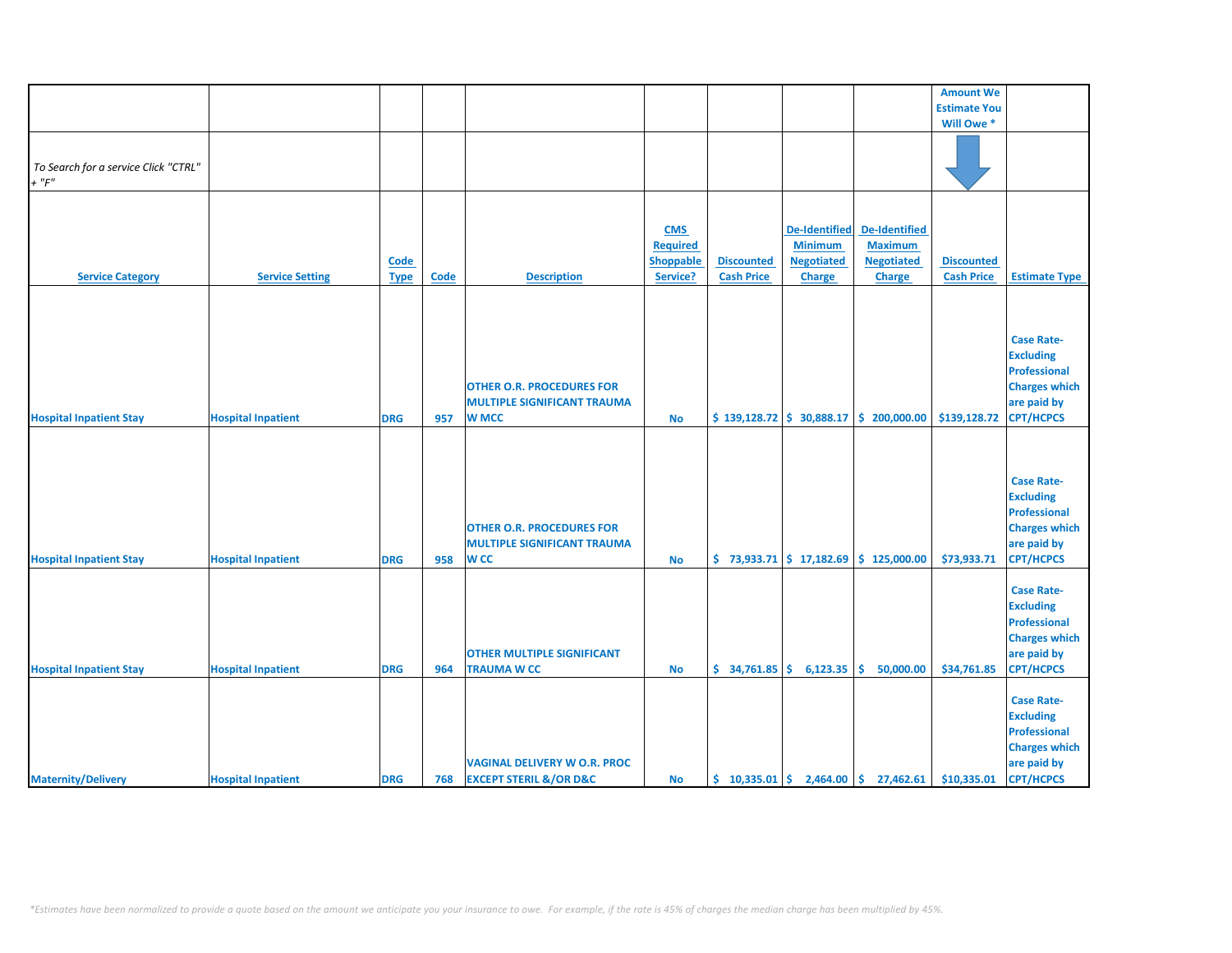|                                                     |                           |             |             |                                                              |                                            |                             |                                                             |                                                      | <b>Amount We</b>    |                                                                                                                         |
|-----------------------------------------------------|---------------------------|-------------|-------------|--------------------------------------------------------------|--------------------------------------------|-----------------------------|-------------------------------------------------------------|------------------------------------------------------|---------------------|-------------------------------------------------------------------------------------------------------------------------|
|                                                     |                           |             |             |                                                              |                                            |                             |                                                             |                                                      | <b>Estimate You</b> |                                                                                                                         |
|                                                     |                           |             |             |                                                              |                                            |                             |                                                             |                                                      | Will Owe *          |                                                                                                                         |
| To Search for a service Click "CTRL"<br>$+$ " $F$ " |                           |             |             |                                                              |                                            |                             |                                                             |                                                      |                     |                                                                                                                         |
|                                                     |                           |             |             |                                                              |                                            |                             |                                                             |                                                      |                     |                                                                                                                         |
|                                                     |                           | <b>Code</b> |             |                                                              | <b>CMS</b><br><b>Required</b><br>Shoppable | <b>Discounted</b>           | <b>De-Identified</b><br><b>Minimum</b><br><b>Negotiated</b> | De-Identified<br><b>Maximum</b><br><b>Negotiated</b> | <b>Discounted</b>   |                                                                                                                         |
| <b>Service Category</b>                             | <b>Service Setting</b>    | <b>Type</b> | <b>Code</b> | <b>Description</b>                                           | Service?                                   | <b>Cash Price</b>           | Charge                                                      | <b>Charge</b>                                        | <b>Cash Price</b>   | <b>Estimate Type</b>                                                                                                    |
| <b>Maternity/Delivery</b>                           | <b>Hospital Inpatient</b> | <b>DRG</b>  | 783         | <b>CESAREAN SECTION W</b><br><b>STERILIZATION W MCC</b>      | No                                         | $$11,915.22 \mid $3,570.00$ |                                                             | \$.<br>39,605.25                                     | \$11,915.22         | <b>Case Rate-</b><br><b>Excluding</b><br><b>Professional</b><br><b>Charges which</b><br>are paid by<br><b>CPT/HCPCS</b> |
| <b>Maternity/Delivery</b>                           | <b>Hospital Inpatient</b> | <b>DRG</b>  | 784         | <b>CESAREAN SECTION W</b><br><b>STERILIZATION W CC</b>       | <b>No</b>                                  | \$.                         |                                                             | $9,940.40 \mid \xi$ 3,570.00 $\vert \xi$ 27,865.12   | \$9,940.40          | <b>Case Rate-</b><br><b>Excluding</b><br><b>Professional</b><br><b>Charges which</b><br>are paid by<br><b>CPT/HCPCS</b> |
| <b>Maternity/Delivery</b>                           | <b>Hospital Inpatient</b> | <b>DRG</b>  | 785         | <b>CESAREAN SECTION W</b><br><b>STERILIZATION W/O CC/MCC</b> | <b>No</b>                                  | \$.<br>8,988.27             | \$3,519.44                                                  | \$<br>25,870.71                                      | \$8,988.27          | <b>Case Rate-</b><br><b>Excluding</b><br><b>Professional</b><br><b>Charges which</b><br>are paid by<br><b>CPT/HCPCS</b> |
| <b>Maternity/Delivery</b>                           | <b>Hospital Inpatient</b> | <b>DRG</b>  | 786         | <b>CESAREAN SECTION W/O</b><br><b>STERILIZATION W MCC</b>    | <b>No</b>                                  |                             | $\frac{1}{2}$ 12,696.27 $\frac{1}{2}$ 3,570.00              | \$35,011.06                                          | \$12,696.27         | <b>Case Rate-</b><br><b>Excluding</b><br><b>Professional</b><br><b>Charges which</b><br>are paid by<br><b>CPT/HCPCS</b> |
| <b>Maternity/Delivery</b>                           | <b>Hospital Inpatient</b> | <b>DRG</b>  | 787         | <b>CESAREAN SECTION W/O</b><br><b>STERILIZATION W CC</b>     | <b>No</b>                                  | \$11,322.59                 |                                                             | 2,835.00 \$ 27,868.32                                | \$11,322.59         | <b>Case Rate-</b><br><b>Excluding</b><br><b>Professional</b><br><b>Charges which</b><br>are paid by<br><b>CPT/HCPCS</b> |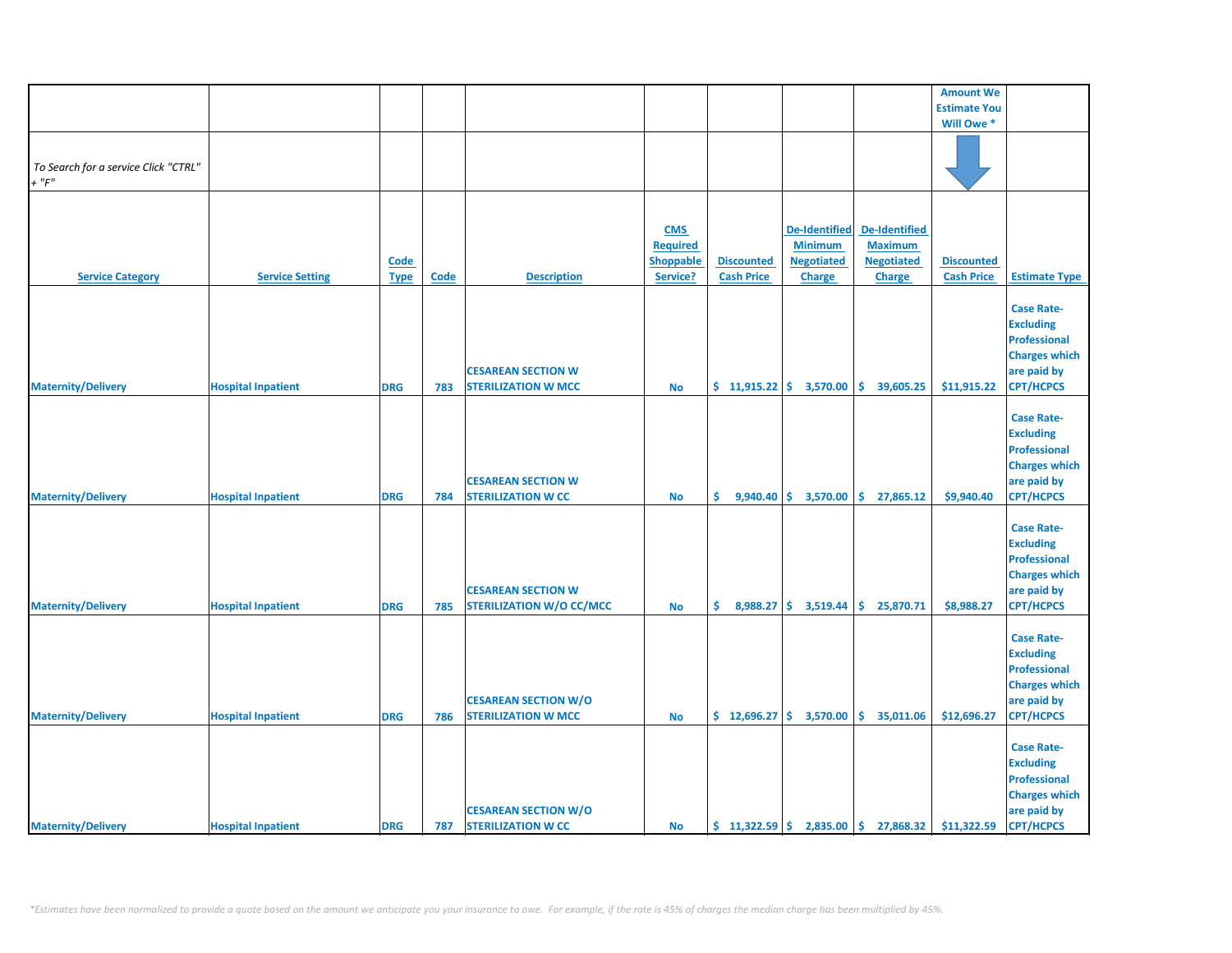|                                                     |                           |             |             |                                                                      |                 |                             |                      |                                                        | <b>Amount We</b>    |                                                                                                                         |
|-----------------------------------------------------|---------------------------|-------------|-------------|----------------------------------------------------------------------|-----------------|-----------------------------|----------------------|--------------------------------------------------------|---------------------|-------------------------------------------------------------------------------------------------------------------------|
|                                                     |                           |             |             |                                                                      |                 |                             |                      |                                                        | <b>Estimate You</b> |                                                                                                                         |
|                                                     |                           |             |             |                                                                      |                 |                             |                      |                                                        | Will Owe *          |                                                                                                                         |
| To Search for a service Click "CTRL"<br>$+$ " $F$ " |                           |             |             |                                                                      |                 |                             |                      |                                                        |                     |                                                                                                                         |
|                                                     |                           |             |             |                                                                      |                 |                             |                      |                                                        |                     |                                                                                                                         |
|                                                     |                           |             |             |                                                                      | <b>CMS</b>      |                             | <b>De-Identified</b> | <b>De-Identified</b>                                   |                     |                                                                                                                         |
|                                                     |                           |             |             |                                                                      | <b>Required</b> |                             | <b>Minimum</b>       | <b>Maximum</b>                                         |                     |                                                                                                                         |
|                                                     |                           | Code        |             |                                                                      | Shoppable       | <b>Discounted</b>           | <b>Negotiated</b>    | <b>Negotiated</b>                                      | <b>Discounted</b>   |                                                                                                                         |
| <b>Service Category</b>                             | <b>Service Setting</b>    | <b>Type</b> | <b>Code</b> | <b>Description</b>                                                   | Service?        | <b>Cash Price</b>           | Charge               | <b>Charge</b>                                          | <b>Cash Price</b>   | <b>Estimate Type</b>                                                                                                    |
| <b>Maternity/Delivery</b>                           | <b>Hospital Inpatient</b> | <b>DRG</b>  | 788         | <b>CESAREAN SECTION W/O</b><br><b>STERILIZATION W/O CC/MCC</b>       | No              | \$.<br>9,626.23             | 3,242.44             | \$.<br>26,381.06                                       | \$9,626.23          | <b>Case Rate-</b><br><b>Excluding</b><br><b>Professional</b><br><b>Charges which</b><br>are paid by<br><b>CPT/HCPCS</b> |
| <b>Maternity/Delivery</b>                           | <b>Hospital Inpatient</b> | <b>DRG</b>  | 795         | <b>NORMAL NEWBORN</b>                                                | No              | $\frac{1}{9}$ 1,400.10 \$   |                      | 626.89 \$18,705.56                                     | \$1,400.10          | <b>Case Rate-</b><br><b>Excluding</b><br><b>Professional</b><br><b>Charges which</b><br>are paid by<br><b>CPT/HCPCS</b> |
| <b>Maternity/Delivery</b>                           | <b>Hospital Inpatient</b> | <b>DRG</b>  | 797         | <b>VAGINAL DELIVERY W</b><br><b>STERILIZATION/D&amp;C W CC</b>       | <b>No</b>       | \$12,785.73                 | 2,464.00             | \$<br>25,917.69                                        | \$12,785.73         | <b>Case Rate-</b><br><b>Excluding</b><br><b>Professional</b><br><b>Charges which</b><br>are paid by<br><b>CPT/HCPCS</b> |
| <b>Maternity/Delivery</b>                           | <b>Hospital Inpatient</b> | <b>DRG</b>  | 798         | <b>VAGINAL DELIVERY W</b><br><b>STERILIZATION/D&amp;C W/O CC/MCC</b> | <b>No</b>       | $$10,897.11 \mid $2,464.00$ |                      | \$25,917.69                                            | \$10,897.11         | <b>Case Rate-</b><br><b>Excluding</b><br><b>Professional</b><br><b>Charges which</b><br>are paid by<br><b>CPT/HCPCS</b> |
| <b>Maternity/Delivery</b>                           | <b>Hospital Inpatient</b> | <b>DRG</b>  |             | <b>VAGINAL DELIVERY W/O</b><br>805 STERILIZATION/D&C W MCC           | <b>No</b>       |                             |                      | $\binom{10,518.03}{5}$ 2,464.00 $\binom{10,518.03}{5}$ | \$10,518.03         | <b>Case Rate-</b><br><b>Excluding</b><br><b>Professional</b><br><b>Charges which</b><br>are paid by<br><b>CPT/HCPCS</b> |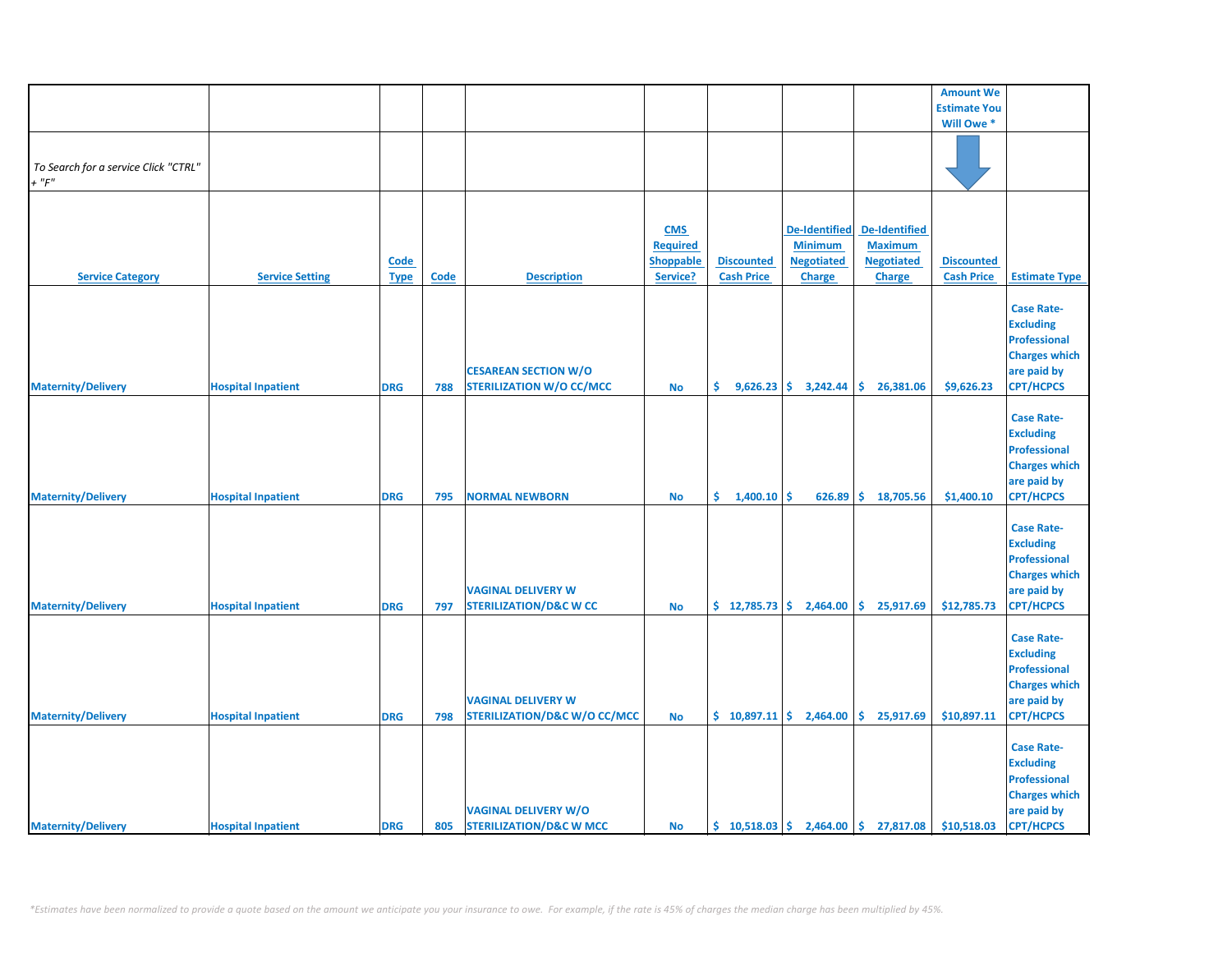|                                          |                                              |             |      |                                          |                  |                     |                        |                      | <b>Amount We</b>            |                      |
|------------------------------------------|----------------------------------------------|-------------|------|------------------------------------------|------------------|---------------------|------------------------|----------------------|-----------------------------|----------------------|
|                                          |                                              |             |      |                                          |                  |                     |                        |                      | <b>Estimate You</b>         |                      |
|                                          |                                              |             |      |                                          |                  |                     |                        |                      | Will Owe *                  |                      |
|                                          |                                              |             |      |                                          |                  |                     |                        |                      |                             |                      |
|                                          |                                              |             |      |                                          |                  |                     |                        |                      |                             |                      |
|                                          |                                              |             |      |                                          |                  |                     |                        |                      |                             |                      |
| To Search for a service Click "CTRL"     |                                              |             |      |                                          |                  |                     |                        |                      |                             |                      |
| $+$ " $F$ "                              |                                              |             |      |                                          |                  |                     |                        |                      |                             |                      |
|                                          |                                              |             |      |                                          |                  |                     |                        |                      |                             |                      |
|                                          |                                              |             |      |                                          |                  |                     |                        |                      |                             |                      |
|                                          |                                              |             |      |                                          | <b>CMS</b>       |                     | <b>De-Identified</b>   | <b>De-Identified</b> |                             |                      |
|                                          |                                              |             |      |                                          |                  |                     |                        |                      |                             |                      |
|                                          |                                              |             |      |                                          | <b>Required</b>  |                     | <b>Minimum</b>         | <b>Maximum</b>       |                             |                      |
|                                          |                                              | Code        |      |                                          | <b>Shoppable</b> | <b>Discounted</b>   | <b>Negotiated</b>      | <b>Negotiated</b>    | <b>Discounted</b>           |                      |
| <b>Service Category</b>                  | <b>Service Setting</b>                       | <b>Type</b> | Code | <b>Description</b>                       | Service?         | <b>Cash Price</b>   | <b>Charge</b>          | <b>Charge</b>        | <b>Cash Price</b>           | <b>Estimate Type</b> |
|                                          |                                              |             |      |                                          |                  |                     |                        |                      |                             |                      |
|                                          |                                              |             |      |                                          |                  |                     |                        |                      |                             | <b>Case Rate-</b>    |
|                                          |                                              |             |      |                                          |                  |                     |                        |                      |                             |                      |
|                                          |                                              |             |      |                                          |                  |                     |                        |                      |                             | <b>Excluding</b>     |
|                                          |                                              |             |      |                                          |                  |                     |                        |                      |                             | <b>Professional</b>  |
|                                          |                                              |             |      |                                          |                  |                     |                        |                      |                             | <b>Charges which</b> |
|                                          |                                              |             |      | <b>VAGINAL DELIVERY W/O</b>              |                  |                     |                        |                      |                             | are paid by          |
| <b>Maternity/Delivery</b>                | <b>Hospital Inpatient</b>                    | <b>DRG</b>  | 806  | <b>STERILIZATION/D&amp;C W CC</b>        | <b>No</b>        | \$.                 | $8,616.42$ \$ 2,464.00 | \$.<br>24,277.74     | \$8,616.42                  | <b>CPT/HCPCS</b>     |
|                                          |                                              |             |      |                                          |                  |                     |                        |                      |                             |                      |
|                                          |                                              |             |      |                                          |                  |                     |                        |                      |                             |                      |
|                                          |                                              |             |      |                                          |                  |                     |                        |                      |                             | <b>Case Rate-</b>    |
|                                          |                                              |             |      |                                          |                  |                     |                        |                      |                             | <b>Excluding</b>     |
|                                          |                                              |             |      |                                          |                  |                     |                        |                      |                             | <b>Professional</b>  |
|                                          |                                              |             |      |                                          |                  |                     |                        |                      |                             | <b>Charges which</b> |
|                                          |                                              |             |      | <b>VAGINAL DELIVERY W/O</b>              |                  |                     |                        |                      |                             | are paid by          |
|                                          |                                              |             |      |                                          |                  |                     |                        |                      |                             |                      |
| <b>Maternity/Delivery</b>                | <b>Hospital Inpatient</b>                    | <b>DRG</b>  | 807  | <b>STERILIZATION/D&amp;C W/O CC/MCC</b>  | <b>No</b>        | \$.                 | $7,318.91$ \$ 2,464.00 | \$.<br>23,397.98     | \$7,318.91                  | <b>CPT/HCPCS</b>     |
|                                          |                                              |             |      |                                          |                  |                     |                        |                      |                             |                      |
|                                          |                                              |             |      |                                          |                  |                     |                        |                      |                             | <b>Case Rate-</b>    |
|                                          |                                              |             |      |                                          |                  |                     |                        |                      |                             | <b>Excluding</b>     |
|                                          |                                              |             |      |                                          |                  |                     |                        |                      |                             | <b>Professional</b>  |
|                                          |                                              |             |      |                                          |                  |                     |                        |                      |                             |                      |
|                                          |                                              |             |      |                                          |                  |                     |                        |                      |                             | <b>Charges which</b> |
| <b>Inpatient Rehabilitation Hospital</b> |                                              |             |      |                                          |                  |                     |                        |                      |                             | are paid by          |
| <b>Stay</b>                              | <b>Inpatient Rehabilitation Hospital DRG</b> |             | 945  | <b>REHABILITATION W CC/MCC</b>           | <b>No</b>        | N/A                 | \$14,553.00            | \$14,553.00          | N/A                         | <b>CPT/HCPCS</b>     |
|                                          |                                              |             |      |                                          |                  |                     |                        |                      |                             |                      |
|                                          |                                              |             |      |                                          |                  |                     |                        |                      |                             | <b>Case Rate-</b>    |
|                                          |                                              |             |      |                                          |                  |                     |                        |                      |                             |                      |
|                                          |                                              |             |      |                                          |                  |                     |                        |                      |                             | <b>Excluding</b>     |
|                                          |                                              |             |      |                                          |                  |                     |                        |                      |                             | <b>Professional</b>  |
|                                          |                                              |             |      |                                          |                  |                     |                        |                      |                             | <b>Charges which</b> |
| <b>Inpatient Rehabilitation Hospital</b> |                                              |             |      |                                          |                  |                     |                        |                      |                             | are paid by          |
| <b>Stay</b>                              | <b>Inpatient Rehabilitation Hospital DRG</b> |             | 946  | <b>REHABILITATION W/O CC/MCC</b>         | <b>No</b>        | N/A                 | \$10,870.00            | \$.<br>10,870.00     | N/A                         | <b>CPT/HCPCS</b>     |
|                                          |                                              |             |      |                                          |                  |                     |                        |                      |                             |                      |
|                                          |                                              |             |      |                                          |                  |                     |                        |                      |                             |                      |
|                                          |                                              |             |      |                                          |                  |                     |                        |                      |                             |                      |
|                                          |                                              |             |      |                                          |                  |                     |                        |                      |                             |                      |
|                                          |                                              |             |      |                                          |                  |                     |                        |                      |                             |                      |
|                                          |                                              |             |      |                                          |                  | <b>52% Charges</b>  |                        |                      | <b>52% Charges</b>          |                      |
|                                          |                                              |             |      |                                          |                  |                     |                        |                      |                             |                      |
|                                          |                                              |             |      |                                          |                  | <b>Estimated at</b> |                        |                      | <b>Estimated at</b>         |                      |
| <b>Inpatient Rehabilitation Hospital</b> |                                              |             |      | <b>Inpatient Rehabilitation Hospital</b> |                  | \$2,341.96 Per      |                        |                      | \$2,341.96 Per Per Diem Per |                      |
| <b>Stay</b>                              | <b>Inpatient Rehabilitation Hospital UB</b>  |             | 118  | <b>Room &amp; Board</b>                  | <b>No</b>        | <b>Diem</b>         |                        |                      | <b>Diem</b>                 | <b>Day</b>           |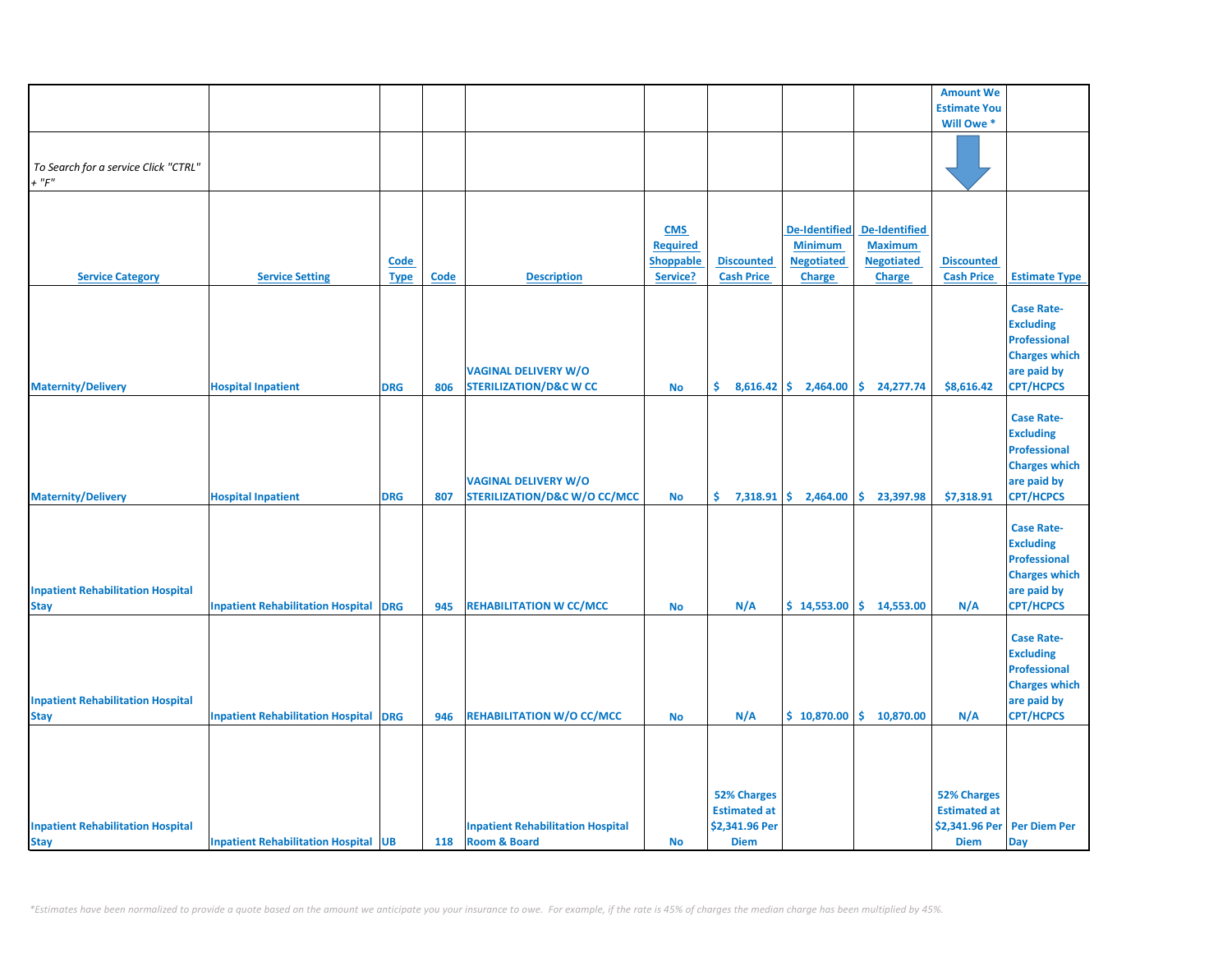| <b>Estimate You</b><br>Will Owe *<br>To Search for a service Click "CTRL"<br>$+$ " $F$ "<br><b>De-Identified</b><br><b>De-Identified</b><br><b>CMS</b><br><b>Minimum</b><br><b>Maximum</b><br><b>Required</b><br><b>Negotiated</b><br><b>Negotiated</b><br>Code<br><b>Shoppable</b><br><b>Discounted</b><br><b>Discounted</b><br>Service?<br><b>Cash Price</b><br><b>Cash Price</b><br><b>Service Category</b><br><b>Service Setting</b><br><b>Code</b><br><b>Description</b><br><b>Charge</b><br><b>Charge</b><br><b>Estimate Type</b><br><b>Type</b><br><b>Case Rate-</b><br><b>Excluding</b><br><b>Professional</b><br><b>Charges which</b><br>AFTERCARE, MUSCULOSKELETAL<br>are paid by<br><b>SYSTEM AND CONNECTIVE TISSUE</b><br>\$18,018.00<br>\$18,018.00<br><b>CPT/HCPCS</b><br><b>Inpatient Skilled Nursing</b><br><b>Inpatient Skilled Nursing</b><br><b>DRG</b><br>559<br><b>WITH MCC</b><br><b>No</b><br>N/A<br>N/A<br><b>Case Rate-</b><br><b>Excluding</b><br><b>Professional</b><br><b>Charges which</b><br><b>AFTERCARE, MUSCULOSKELETAL</b><br><b>SYSTEM &amp; CONNECTIVE TISSUE W</b><br>are paid by<br><b>CPT/HCPCS</b><br>$$10,435.00 \mid $10,435.00$<br><b>Inpatient Skilled Nursing</b><br><b>Inpatient Skilled Nursing</b><br><b>DRG</b><br>CC<br>N/A<br>N/A<br>560<br><b>No</b><br><b>Case Rate-</b><br><b>Excluding</b><br><b>Professional</b><br><b>Charges which</b><br>AFTERCARE, MUSCULOSKELETAL<br><b>SYSTEM &amp; CONNECTIVE TISSUE</b><br>are paid by<br>W/O CC/MCC<br>\$7,474.00<br>\$<br><b>CPT/HCPCS</b><br><b>Inpatient Skilled Nursing</b><br><b>Inpatient Skilled Nursing</b><br><b>DRG</b><br>N/A<br>7,474.00<br>N/A<br>561<br><b>No</b><br><b>Case Rate-</b><br><b>Excluding</b><br><b>Professional</b><br><b>Charges which</b><br><b>Inpatient Long-Term Care</b><br><b>Pulmonary edema respiratory</b><br>are paid by<br><b>Hospital</b><br>N/A<br>$$74,931.49$ $$74,931.49$<br>N/A<br><b>CPT/HCPCS</b><br><b>Stay</b><br><b>DRG</b><br>LTC189 failure<br>No<br><b>Case Rate-</b><br><b>Excluding</b><br><b>Professional</b><br><b>Charges which</b><br><b>Long Term Acute Care Inpatient</b><br><b>Respiratory system diagnosis w</b><br>are paid by<br><b>Inpatient Long-Term Care</b><br>$$37,703.24$ $$37,703.24$ |                                       |                 |            |                                     |           |     |  |                  |           |
|------------------------------------------------------------------------------------------------------------------------------------------------------------------------------------------------------------------------------------------------------------------------------------------------------------------------------------------------------------------------------------------------------------------------------------------------------------------------------------------------------------------------------------------------------------------------------------------------------------------------------------------------------------------------------------------------------------------------------------------------------------------------------------------------------------------------------------------------------------------------------------------------------------------------------------------------------------------------------------------------------------------------------------------------------------------------------------------------------------------------------------------------------------------------------------------------------------------------------------------------------------------------------------------------------------------------------------------------------------------------------------------------------------------------------------------------------------------------------------------------------------------------------------------------------------------------------------------------------------------------------------------------------------------------------------------------------------------------------------------------------------------------------------------------------------------------------------------------------------------------------------------------------------------------------------------------------------------------------------------------------------------------------------------------------------------------------------------------------------------------------------------------------------------------------------------------------------------------------------------------------------------|---------------------------------------|-----------------|------------|-------------------------------------|-----------|-----|--|------------------|-----------|
|                                                                                                                                                                                                                                                                                                                                                                                                                                                                                                                                                                                                                                                                                                                                                                                                                                                                                                                                                                                                                                                                                                                                                                                                                                                                                                                                                                                                                                                                                                                                                                                                                                                                                                                                                                                                                                                                                                                                                                                                                                                                                                                                                                                                                                                                  |                                       |                 |            |                                     |           |     |  | <b>Amount We</b> |           |
|                                                                                                                                                                                                                                                                                                                                                                                                                                                                                                                                                                                                                                                                                                                                                                                                                                                                                                                                                                                                                                                                                                                                                                                                                                                                                                                                                                                                                                                                                                                                                                                                                                                                                                                                                                                                                                                                                                                                                                                                                                                                                                                                                                                                                                                                  |                                       |                 |            |                                     |           |     |  |                  |           |
|                                                                                                                                                                                                                                                                                                                                                                                                                                                                                                                                                                                                                                                                                                                                                                                                                                                                                                                                                                                                                                                                                                                                                                                                                                                                                                                                                                                                                                                                                                                                                                                                                                                                                                                                                                                                                                                                                                                                                                                                                                                                                                                                                                                                                                                                  |                                       |                 |            |                                     |           |     |  |                  |           |
|                                                                                                                                                                                                                                                                                                                                                                                                                                                                                                                                                                                                                                                                                                                                                                                                                                                                                                                                                                                                                                                                                                                                                                                                                                                                                                                                                                                                                                                                                                                                                                                                                                                                                                                                                                                                                                                                                                                                                                                                                                                                                                                                                                                                                                                                  |                                       |                 |            |                                     |           |     |  |                  |           |
|                                                                                                                                                                                                                                                                                                                                                                                                                                                                                                                                                                                                                                                                                                                                                                                                                                                                                                                                                                                                                                                                                                                                                                                                                                                                                                                                                                                                                                                                                                                                                                                                                                                                                                                                                                                                                                                                                                                                                                                                                                                                                                                                                                                                                                                                  |                                       |                 |            |                                     |           |     |  |                  |           |
|                                                                                                                                                                                                                                                                                                                                                                                                                                                                                                                                                                                                                                                                                                                                                                                                                                                                                                                                                                                                                                                                                                                                                                                                                                                                                                                                                                                                                                                                                                                                                                                                                                                                                                                                                                                                                                                                                                                                                                                                                                                                                                                                                                                                                                                                  |                                       |                 |            |                                     |           |     |  |                  |           |
|                                                                                                                                                                                                                                                                                                                                                                                                                                                                                                                                                                                                                                                                                                                                                                                                                                                                                                                                                                                                                                                                                                                                                                                                                                                                                                                                                                                                                                                                                                                                                                                                                                                                                                                                                                                                                                                                                                                                                                                                                                                                                                                                                                                                                                                                  |                                       |                 |            |                                     |           |     |  |                  |           |
|                                                                                                                                                                                                                                                                                                                                                                                                                                                                                                                                                                                                                                                                                                                                                                                                                                                                                                                                                                                                                                                                                                                                                                                                                                                                                                                                                                                                                                                                                                                                                                                                                                                                                                                                                                                                                                                                                                                                                                                                                                                                                                                                                                                                                                                                  |                                       |                 |            |                                     |           |     |  |                  |           |
|                                                                                                                                                                                                                                                                                                                                                                                                                                                                                                                                                                                                                                                                                                                                                                                                                                                                                                                                                                                                                                                                                                                                                                                                                                                                                                                                                                                                                                                                                                                                                                                                                                                                                                                                                                                                                                                                                                                                                                                                                                                                                                                                                                                                                                                                  |                                       |                 |            |                                     |           |     |  |                  |           |
|                                                                                                                                                                                                                                                                                                                                                                                                                                                                                                                                                                                                                                                                                                                                                                                                                                                                                                                                                                                                                                                                                                                                                                                                                                                                                                                                                                                                                                                                                                                                                                                                                                                                                                                                                                                                                                                                                                                                                                                                                                                                                                                                                                                                                                                                  |                                       |                 |            |                                     |           |     |  |                  |           |
|                                                                                                                                                                                                                                                                                                                                                                                                                                                                                                                                                                                                                                                                                                                                                                                                                                                                                                                                                                                                                                                                                                                                                                                                                                                                                                                                                                                                                                                                                                                                                                                                                                                                                                                                                                                                                                                                                                                                                                                                                                                                                                                                                                                                                                                                  |                                       |                 |            |                                     |           |     |  |                  |           |
|                                                                                                                                                                                                                                                                                                                                                                                                                                                                                                                                                                                                                                                                                                                                                                                                                                                                                                                                                                                                                                                                                                                                                                                                                                                                                                                                                                                                                                                                                                                                                                                                                                                                                                                                                                                                                                                                                                                                                                                                                                                                                                                                                                                                                                                                  |                                       |                 |            |                                     |           |     |  |                  |           |
|                                                                                                                                                                                                                                                                                                                                                                                                                                                                                                                                                                                                                                                                                                                                                                                                                                                                                                                                                                                                                                                                                                                                                                                                                                                                                                                                                                                                                                                                                                                                                                                                                                                                                                                                                                                                                                                                                                                                                                                                                                                                                                                                                                                                                                                                  |                                       |                 |            |                                     |           |     |  |                  |           |
|                                                                                                                                                                                                                                                                                                                                                                                                                                                                                                                                                                                                                                                                                                                                                                                                                                                                                                                                                                                                                                                                                                                                                                                                                                                                                                                                                                                                                                                                                                                                                                                                                                                                                                                                                                                                                                                                                                                                                                                                                                                                                                                                                                                                                                                                  |                                       |                 |            |                                     |           |     |  |                  |           |
|                                                                                                                                                                                                                                                                                                                                                                                                                                                                                                                                                                                                                                                                                                                                                                                                                                                                                                                                                                                                                                                                                                                                                                                                                                                                                                                                                                                                                                                                                                                                                                                                                                                                                                                                                                                                                                                                                                                                                                                                                                                                                                                                                                                                                                                                  |                                       |                 |            |                                     |           |     |  |                  |           |
|                                                                                                                                                                                                                                                                                                                                                                                                                                                                                                                                                                                                                                                                                                                                                                                                                                                                                                                                                                                                                                                                                                                                                                                                                                                                                                                                                                                                                                                                                                                                                                                                                                                                                                                                                                                                                                                                                                                                                                                                                                                                                                                                                                                                                                                                  |                                       |                 |            |                                     |           |     |  |                  |           |
|                                                                                                                                                                                                                                                                                                                                                                                                                                                                                                                                                                                                                                                                                                                                                                                                                                                                                                                                                                                                                                                                                                                                                                                                                                                                                                                                                                                                                                                                                                                                                                                                                                                                                                                                                                                                                                                                                                                                                                                                                                                                                                                                                                                                                                                                  |                                       |                 |            |                                     |           |     |  |                  |           |
|                                                                                                                                                                                                                                                                                                                                                                                                                                                                                                                                                                                                                                                                                                                                                                                                                                                                                                                                                                                                                                                                                                                                                                                                                                                                                                                                                                                                                                                                                                                                                                                                                                                                                                                                                                                                                                                                                                                                                                                                                                                                                                                                                                                                                                                                  |                                       |                 |            |                                     |           |     |  |                  |           |
|                                                                                                                                                                                                                                                                                                                                                                                                                                                                                                                                                                                                                                                                                                                                                                                                                                                                                                                                                                                                                                                                                                                                                                                                                                                                                                                                                                                                                                                                                                                                                                                                                                                                                                                                                                                                                                                                                                                                                                                                                                                                                                                                                                                                                                                                  |                                       |                 |            |                                     |           |     |  |                  |           |
|                                                                                                                                                                                                                                                                                                                                                                                                                                                                                                                                                                                                                                                                                                                                                                                                                                                                                                                                                                                                                                                                                                                                                                                                                                                                                                                                                                                                                                                                                                                                                                                                                                                                                                                                                                                                                                                                                                                                                                                                                                                                                                                                                                                                                                                                  |                                       |                 |            |                                     |           |     |  |                  |           |
|                                                                                                                                                                                                                                                                                                                                                                                                                                                                                                                                                                                                                                                                                                                                                                                                                                                                                                                                                                                                                                                                                                                                                                                                                                                                                                                                                                                                                                                                                                                                                                                                                                                                                                                                                                                                                                                                                                                                                                                                                                                                                                                                                                                                                                                                  |                                       |                 |            |                                     |           |     |  |                  |           |
|                                                                                                                                                                                                                                                                                                                                                                                                                                                                                                                                                                                                                                                                                                                                                                                                                                                                                                                                                                                                                                                                                                                                                                                                                                                                                                                                                                                                                                                                                                                                                                                                                                                                                                                                                                                                                                                                                                                                                                                                                                                                                                                                                                                                                                                                  |                                       |                 |            |                                     |           |     |  |                  |           |
|                                                                                                                                                                                                                                                                                                                                                                                                                                                                                                                                                                                                                                                                                                                                                                                                                                                                                                                                                                                                                                                                                                                                                                                                                                                                                                                                                                                                                                                                                                                                                                                                                                                                                                                                                                                                                                                                                                                                                                                                                                                                                                                                                                                                                                                                  |                                       |                 |            |                                     |           |     |  |                  |           |
|                                                                                                                                                                                                                                                                                                                                                                                                                                                                                                                                                                                                                                                                                                                                                                                                                                                                                                                                                                                                                                                                                                                                                                                                                                                                                                                                                                                                                                                                                                                                                                                                                                                                                                                                                                                                                                                                                                                                                                                                                                                                                                                                                                                                                                                                  |                                       |                 |            |                                     |           |     |  |                  |           |
|                                                                                                                                                                                                                                                                                                                                                                                                                                                                                                                                                                                                                                                                                                                                                                                                                                                                                                                                                                                                                                                                                                                                                                                                                                                                                                                                                                                                                                                                                                                                                                                                                                                                                                                                                                                                                                                                                                                                                                                                                                                                                                                                                                                                                                                                  |                                       |                 |            |                                     |           |     |  |                  |           |
|                                                                                                                                                                                                                                                                                                                                                                                                                                                                                                                                                                                                                                                                                                                                                                                                                                                                                                                                                                                                                                                                                                                                                                                                                                                                                                                                                                                                                                                                                                                                                                                                                                                                                                                                                                                                                                                                                                                                                                                                                                                                                                                                                                                                                                                                  |                                       |                 |            |                                     |           |     |  |                  |           |
|                                                                                                                                                                                                                                                                                                                                                                                                                                                                                                                                                                                                                                                                                                                                                                                                                                                                                                                                                                                                                                                                                                                                                                                                                                                                                                                                                                                                                                                                                                                                                                                                                                                                                                                                                                                                                                                                                                                                                                                                                                                                                                                                                                                                                                                                  |                                       |                 |            |                                     |           |     |  |                  |           |
|                                                                                                                                                                                                                                                                                                                                                                                                                                                                                                                                                                                                                                                                                                                                                                                                                                                                                                                                                                                                                                                                                                                                                                                                                                                                                                                                                                                                                                                                                                                                                                                                                                                                                                                                                                                                                                                                                                                                                                                                                                                                                                                                                                                                                                                                  |                                       |                 |            |                                     |           |     |  |                  |           |
|                                                                                                                                                                                                                                                                                                                                                                                                                                                                                                                                                                                                                                                                                                                                                                                                                                                                                                                                                                                                                                                                                                                                                                                                                                                                                                                                                                                                                                                                                                                                                                                                                                                                                                                                                                                                                                                                                                                                                                                                                                                                                                                                                                                                                                                                  |                                       |                 |            |                                     |           |     |  |                  |           |
|                                                                                                                                                                                                                                                                                                                                                                                                                                                                                                                                                                                                                                                                                                                                                                                                                                                                                                                                                                                                                                                                                                                                                                                                                                                                                                                                                                                                                                                                                                                                                                                                                                                                                                                                                                                                                                                                                                                                                                                                                                                                                                                                                                                                                                                                  |                                       |                 |            |                                     |           |     |  |                  |           |
|                                                                                                                                                                                                                                                                                                                                                                                                                                                                                                                                                                                                                                                                                                                                                                                                                                                                                                                                                                                                                                                                                                                                                                                                                                                                                                                                                                                                                                                                                                                                                                                                                                                                                                                                                                                                                                                                                                                                                                                                                                                                                                                                                                                                                                                                  |                                       |                 |            |                                     |           |     |  |                  |           |
|                                                                                                                                                                                                                                                                                                                                                                                                                                                                                                                                                                                                                                                                                                                                                                                                                                                                                                                                                                                                                                                                                                                                                                                                                                                                                                                                                                                                                                                                                                                                                                                                                                                                                                                                                                                                                                                                                                                                                                                                                                                                                                                                                                                                                                                                  |                                       |                 |            |                                     |           |     |  |                  |           |
|                                                                                                                                                                                                                                                                                                                                                                                                                                                                                                                                                                                                                                                                                                                                                                                                                                                                                                                                                                                                                                                                                                                                                                                                                                                                                                                                                                                                                                                                                                                                                                                                                                                                                                                                                                                                                                                                                                                                                                                                                                                                                                                                                                                                                                                                  |                                       |                 |            |                                     |           |     |  |                  |           |
|                                                                                                                                                                                                                                                                                                                                                                                                                                                                                                                                                                                                                                                                                                                                                                                                                                                                                                                                                                                                                                                                                                                                                                                                                                                                                                                                                                                                                                                                                                                                                                                                                                                                                                                                                                                                                                                                                                                                                                                                                                                                                                                                                                                                                                                                  |                                       |                 |            |                                     |           |     |  |                  |           |
|                                                                                                                                                                                                                                                                                                                                                                                                                                                                                                                                                                                                                                                                                                                                                                                                                                                                                                                                                                                                                                                                                                                                                                                                                                                                                                                                                                                                                                                                                                                                                                                                                                                                                                                                                                                                                                                                                                                                                                                                                                                                                                                                                                                                                                                                  |                                       |                 |            |                                     |           |     |  |                  |           |
|                                                                                                                                                                                                                                                                                                                                                                                                                                                                                                                                                                                                                                                                                                                                                                                                                                                                                                                                                                                                                                                                                                                                                                                                                                                                                                                                                                                                                                                                                                                                                                                                                                                                                                                                                                                                                                                                                                                                                                                                                                                                                                                                                                                                                                                                  |                                       |                 |            |                                     |           |     |  |                  |           |
|                                                                                                                                                                                                                                                                                                                                                                                                                                                                                                                                                                                                                                                                                                                                                                                                                                                                                                                                                                                                                                                                                                                                                                                                                                                                                                                                                                                                                                                                                                                                                                                                                                                                                                                                                                                                                                                                                                                                                                                                                                                                                                                                                                                                                                                                  |                                       |                 |            |                                     |           |     |  |                  |           |
|                                                                                                                                                                                                                                                                                                                                                                                                                                                                                                                                                                                                                                                                                                                                                                                                                                                                                                                                                                                                                                                                                                                                                                                                                                                                                                                                                                                                                                                                                                                                                                                                                                                                                                                                                                                                                                                                                                                                                                                                                                                                                                                                                                                                                                                                  |                                       |                 |            |                                     |           |     |  |                  |           |
|                                                                                                                                                                                                                                                                                                                                                                                                                                                                                                                                                                                                                                                                                                                                                                                                                                                                                                                                                                                                                                                                                                                                                                                                                                                                                                                                                                                                                                                                                                                                                                                                                                                                                                                                                                                                                                                                                                                                                                                                                                                                                                                                                                                                                                                                  |                                       |                 |            |                                     |           |     |  |                  |           |
|                                                                                                                                                                                                                                                                                                                                                                                                                                                                                                                                                                                                                                                                                                                                                                                                                                                                                                                                                                                                                                                                                                                                                                                                                                                                                                                                                                                                                                                                                                                                                                                                                                                                                                                                                                                                                                                                                                                                                                                                                                                                                                                                                                                                                                                                  |                                       |                 |            |                                     |           |     |  |                  |           |
|                                                                                                                                                                                                                                                                                                                                                                                                                                                                                                                                                                                                                                                                                                                                                                                                                                                                                                                                                                                                                                                                                                                                                                                                                                                                                                                                                                                                                                                                                                                                                                                                                                                                                                                                                                                                                                                                                                                                                                                                                                                                                                                                                                                                                                                                  |                                       |                 |            |                                     |           |     |  |                  |           |
|                                                                                                                                                                                                                                                                                                                                                                                                                                                                                                                                                                                                                                                                                                                                                                                                                                                                                                                                                                                                                                                                                                                                                                                                                                                                                                                                                                                                                                                                                                                                                                                                                                                                                                                                                                                                                                                                                                                                                                                                                                                                                                                                                                                                                                                                  |                                       |                 |            |                                     |           |     |  |                  |           |
|                                                                                                                                                                                                                                                                                                                                                                                                                                                                                                                                                                                                                                                                                                                                                                                                                                                                                                                                                                                                                                                                                                                                                                                                                                                                                                                                                                                                                                                                                                                                                                                                                                                                                                                                                                                                                                                                                                                                                                                                                                                                                                                                                                                                                                                                  |                                       |                 |            |                                     |           |     |  |                  |           |
|                                                                                                                                                                                                                                                                                                                                                                                                                                                                                                                                                                                                                                                                                                                                                                                                                                                                                                                                                                                                                                                                                                                                                                                                                                                                                                                                                                                                                                                                                                                                                                                                                                                                                                                                                                                                                                                                                                                                                                                                                                                                                                                                                                                                                                                                  |                                       |                 |            |                                     |           |     |  |                  |           |
|                                                                                                                                                                                                                                                                                                                                                                                                                                                                                                                                                                                                                                                                                                                                                                                                                                                                                                                                                                                                                                                                                                                                                                                                                                                                                                                                                                                                                                                                                                                                                                                                                                                                                                                                                                                                                                                                                                                                                                                                                                                                                                                                                                                                                                                                  | <b>Long Term Acute Care Inpatient</b> |                 |            |                                     |           |     |  |                  |           |
|                                                                                                                                                                                                                                                                                                                                                                                                                                                                                                                                                                                                                                                                                                                                                                                                                                                                                                                                                                                                                                                                                                                                                                                                                                                                                                                                                                                                                                                                                                                                                                                                                                                                                                                                                                                                                                                                                                                                                                                                                                                                                                                                                                                                                                                                  |                                       |                 |            |                                     |           |     |  |                  |           |
|                                                                                                                                                                                                                                                                                                                                                                                                                                                                                                                                                                                                                                                                                                                                                                                                                                                                                                                                                                                                                                                                                                                                                                                                                                                                                                                                                                                                                                                                                                                                                                                                                                                                                                                                                                                                                                                                                                                                                                                                                                                                                                                                                                                                                                                                  |                                       |                 |            |                                     |           |     |  |                  |           |
|                                                                                                                                                                                                                                                                                                                                                                                                                                                                                                                                                                                                                                                                                                                                                                                                                                                                                                                                                                                                                                                                                                                                                                                                                                                                                                                                                                                                                                                                                                                                                                                                                                                                                                                                                                                                                                                                                                                                                                                                                                                                                                                                                                                                                                                                  |                                       |                 |            |                                     |           |     |  |                  |           |
|                                                                                                                                                                                                                                                                                                                                                                                                                                                                                                                                                                                                                                                                                                                                                                                                                                                                                                                                                                                                                                                                                                                                                                                                                                                                                                                                                                                                                                                                                                                                                                                                                                                                                                                                                                                                                                                                                                                                                                                                                                                                                                                                                                                                                                                                  |                                       |                 |            |                                     |           |     |  |                  |           |
|                                                                                                                                                                                                                                                                                                                                                                                                                                                                                                                                                                                                                                                                                                                                                                                                                                                                                                                                                                                                                                                                                                                                                                                                                                                                                                                                                                                                                                                                                                                                                                                                                                                                                                                                                                                                                                                                                                                                                                                                                                                                                                                                                                                                                                                                  |                                       |                 |            |                                     |           |     |  |                  |           |
|                                                                                                                                                                                                                                                                                                                                                                                                                                                                                                                                                                                                                                                                                                                                                                                                                                                                                                                                                                                                                                                                                                                                                                                                                                                                                                                                                                                                                                                                                                                                                                                                                                                                                                                                                                                                                                                                                                                                                                                                                                                                                                                                                                                                                                                                  |                                       |                 |            |                                     |           |     |  |                  |           |
|                                                                                                                                                                                                                                                                                                                                                                                                                                                                                                                                                                                                                                                                                                                                                                                                                                                                                                                                                                                                                                                                                                                                                                                                                                                                                                                                                                                                                                                                                                                                                                                                                                                                                                                                                                                                                                                                                                                                                                                                                                                                                                                                                                                                                                                                  |                                       |                 |            |                                     |           |     |  |                  |           |
|                                                                                                                                                                                                                                                                                                                                                                                                                                                                                                                                                                                                                                                                                                                                                                                                                                                                                                                                                                                                                                                                                                                                                                                                                                                                                                                                                                                                                                                                                                                                                                                                                                                                                                                                                                                                                                                                                                                                                                                                                                                                                                                                                                                                                                                                  |                                       |                 |            |                                     |           |     |  |                  |           |
|                                                                                                                                                                                                                                                                                                                                                                                                                                                                                                                                                                                                                                                                                                                                                                                                                                                                                                                                                                                                                                                                                                                                                                                                                                                                                                                                                                                                                                                                                                                                                                                                                                                                                                                                                                                                                                                                                                                                                                                                                                                                                                                                                                                                                                                                  | <b>Stay</b>                           | <b>Hospital</b> | <b>DRG</b> | LTC207 ventilator support >96 hours | <b>No</b> | N/A |  | N/A              | CPT/HCPCS |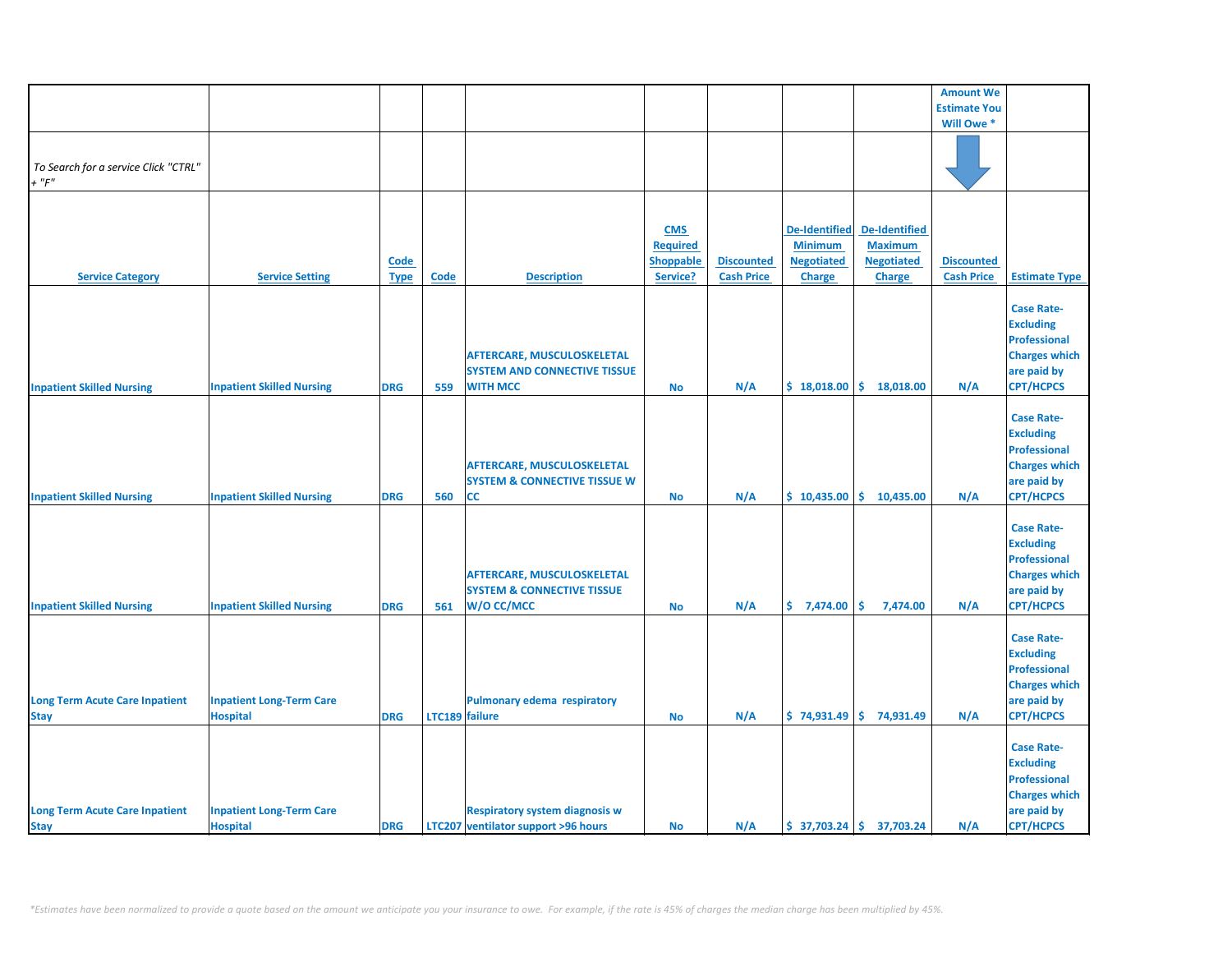|                                             |                                  |             |       |                                            |                  |                      |                      |                      | <b>Amount We</b>    |                      |
|---------------------------------------------|----------------------------------|-------------|-------|--------------------------------------------|------------------|----------------------|----------------------|----------------------|---------------------|----------------------|
|                                             |                                  |             |       |                                            |                  |                      |                      |                      | <b>Estimate You</b> |                      |
|                                             |                                  |             |       |                                            |                  |                      |                      |                      | Will Owe *          |                      |
|                                             |                                  |             |       |                                            |                  |                      |                      |                      |                     |                      |
|                                             |                                  |             |       |                                            |                  |                      |                      |                      |                     |                      |
| To Search for a service Click "CTRL"        |                                  |             |       |                                            |                  |                      |                      |                      |                     |                      |
| $+$ " $F$ "                                 |                                  |             |       |                                            |                  |                      |                      |                      |                     |                      |
|                                             |                                  |             |       |                                            |                  |                      |                      |                      |                     |                      |
|                                             |                                  |             |       |                                            |                  |                      |                      |                      |                     |                      |
|                                             |                                  |             |       |                                            |                  |                      |                      |                      |                     |                      |
|                                             |                                  |             |       |                                            | <b>CMS</b>       |                      | <b>De-Identified</b> | <b>De-Identified</b> |                     |                      |
|                                             |                                  |             |       |                                            | <b>Required</b>  |                      | <b>Minimum</b>       | <b>Maximum</b>       |                     |                      |
|                                             |                                  | Code        |       |                                            | <b>Shoppable</b> | <b>Discounted</b>    | <b>Negotiated</b>    | <b>Negotiated</b>    | <b>Discounted</b>   |                      |
| <b>Service Category</b>                     | <b>Service Setting</b>           | <b>Type</b> | Code  | <b>Description</b>                         | Service?         | <b>Cash Price</b>    | <b>Charge</b>        | <b>Charge</b>        | <b>Cash Price</b>   | <b>Estimate Type</b> |
|                                             |                                  |             |       |                                            |                  |                      |                      |                      |                     |                      |
|                                             |                                  |             |       |                                            |                  |                      |                      |                      |                     |                      |
|                                             |                                  |             |       |                                            |                  | <b>70% Charges</b>   |                      |                      | <b>70% Charges</b>  |                      |
|                                             |                                  |             |       |                                            |                  | <b>(Estimated as</b> |                      |                      | (Estimated as       |                      |
| <b>Long Term Acute Care Inpatient</b>       | <b>Inpatient Long-Term Care</b>  |             |       | <b>Long Term Care Intensive Care</b>       |                  | \$6,047.26 per       | \$1,040 Per          | \$1,929 Per          | \$6,047.26 per      | <b>Per Diem Per</b>  |
| <b>Stay</b>                                 | <b>Hospital</b>                  | UB          | 200   | <b>Room &amp; Board</b>                    | <b>No</b>        | diem)                | <b>Diem</b>          | <b>Diem</b>          | diem)               | Day                  |
|                                             |                                  |             |       |                                            |                  |                      |                      |                      |                     |                      |
|                                             |                                  |             |       |                                            |                  |                      |                      |                      |                     |                      |
|                                             |                                  |             |       |                                            |                  | <b>52% Charges</b>   |                      |                      | <b>52% Charges</b>  |                      |
|                                             |                                  |             |       |                                            |                  | <b>Estimated at</b>  |                      |                      | <b>Estimated at</b> |                      |
| <b>Skilled Nursing Inpatient Room &amp;</b> |                                  |             |       |                                            |                  | \$1,109.30 Per       |                      |                      | \$1,109.30 Per      | <b>Per Diem Per</b>  |
| <b>Board</b>                                | <b>Inpatient Skilled Nursing</b> | <b>UB</b>   | 191   | <b>Subacute Care Level 1- Skilled Care</b> | <b>No</b>        | <b>Diem</b>          | Ś<br>227.70          | Ŝ<br>850.00          | <b>Diem</b>         | Day                  |
|                                             |                                  |             |       |                                            |                  |                      |                      |                      |                     |                      |
|                                             |                                  |             |       |                                            |                  |                      |                      |                      |                     |                      |
|                                             |                                  |             |       |                                            |                  | <b>52% Charges</b>   |                      |                      | <b>52% Charges</b>  |                      |
|                                             |                                  |             |       |                                            |                  | <b>Estimated at</b>  |                      |                      | <b>Estimated at</b> |                      |
|                                             |                                  |             |       |                                            |                  |                      |                      |                      |                     |                      |
| <b>Skilled Nursing Inpatient Room &amp;</b> |                                  |             |       | <b>Subacute Care Level 2-</b>              |                  | \$1,109.30 Per       |                      |                      | \$1,109.30 Per      | <b>Per Diem Per</b>  |
| <b>Board</b>                                | <b>Inpatient Skilled Nursing</b> | UB          | 192   | <b>Comprehensive Care</b>                  | <b>No</b>        | <b>Diem</b>          | 299.70<br>Ś          | Ś<br>850.00          | <b>Diem</b>         | Day                  |
|                                             |                                  |             |       |                                            |                  |                      |                      |                      |                     |                      |
|                                             |                                  |             |       |                                            |                  |                      |                      |                      |                     |                      |
|                                             |                                  |             |       |                                            |                  | <b>52% Charges</b>   |                      |                      | <b>52% Charges</b>  |                      |
|                                             |                                  |             |       |                                            |                  | <b>Estimated at</b>  |                      |                      | <b>Estimated at</b> |                      |
| <b>Skilled Nursing Inpatient Room &amp;</b> |                                  |             |       | <b>Subacute Care Level 3- Complex</b>      |                  | \$1,109.30 Per       |                      |                      | \$1,109.30 Per      | <b>Per Diem Per</b>  |
| <b>Board</b>                                | <b>Inpatient Skilled Nursing</b> | UB          | 193   | <b>Care</b>                                | <b>No</b>        | <b>Diem</b>          | Ś<br>370.00          | Ŝ.<br>850.00         | <b>Diem</b>         | Day                  |
|                                             |                                  |             |       |                                            |                  |                      |                      |                      |                     |                      |
| <b>Hospital Outpatient Procedure</b>        | <b>Hospital Outpatient</b>       | <b>CPT</b>  | 11102 | <b>Biopsy - Tangential Biopsy of Skin</b>  | <b>No</b>        | Ŝ.<br>530.90         | 161.58<br>\$.        | \$.<br>1,803.41      | \$530.90            | <b>Case Rate</b>     |
| <b>Hospital Outpatient Procedure</b>        | <b>Hospital Outpatient</b>       | <b>CPT</b>  | 11104 | <b>Biopsy - Punch Biopsy of Skin</b>       | <b>No</b>        | Ś<br>584.92          | 167.15<br>Ś          | 1,829.27<br>Ś        | \$584.92            | <b>Case Rate</b>     |
|                                             |                                  |             |       |                                            |                  |                      |                      |                      |                     |                      |
| <b>Hospital Outpatient Procedure</b>        | <b>Hospital Outpatient</b>       | <b>CPT</b>  | 17000 | <b>Destruction of Lesion (outpatient)</b>  | <b>No</b>        | \$.<br>1,131.70      | 157.92<br>Ś          | \$.<br>1,634.10      | \$1,131.70          | <b>Case Rate</b>     |
| <b>Hospital Outpatient Procedure</b>        | <b>Hospital Outpatient</b>       | <b>CPT</b>  |       | 19083 Bx breast 1st lesion us imag         | <b>No</b>        | \$<br>3,052.42       | 381.25<br>Ś          | Ŝ<br>2,964.36        | \$3,052.42          | <b>Case Rate</b>     |
|                                             |                                  |             |       |                                            |                  | N/A No               |                      |                      | N/A No              |                      |
|                                             |                                  |             |       | <b>Removal of 1 or more breast</b>         |                  | <b>Service</b>       |                      |                      | <b>Service</b>      |                      |
| <b>Hospital Outpatient Procedure</b>        | <b>Hospital Outpatient</b>       | <b>CPT</b>  | 19120 | growth, open procedure                     | <b>Yes</b>       | <b>Volume</b>        | Ś<br>ä,              | Ś                    | <b>Volume</b>       | <b>Case Rate</b>     |
| <b>Injections</b>                           | <b>Hospital Outpatient</b>       | <b>CPT</b>  | 20610 | <b>Arthrocentesis (outpatient)</b>         | <b>No</b>        | Ŝ.<br>370.58         | Ś<br>182.39          | <b>S</b><br>1,461.73 | \$370.58            | <b>Case Rate</b>     |
| <b>Hospital Outpatient Procedure</b>        | <b>Hospital Outpatient</b>       | <b>CPT</b>  |       | 27818 Treatment of ankle fracture          | <b>No</b>        | Ś.<br>1,243.48       | 395.00<br>Ś          | 2,581.00<br>\$.      | \$1,243.48          | <b>Case Rate</b>     |
|                                             |                                  |             |       |                                            |                  |                      |                      |                      |                     |                      |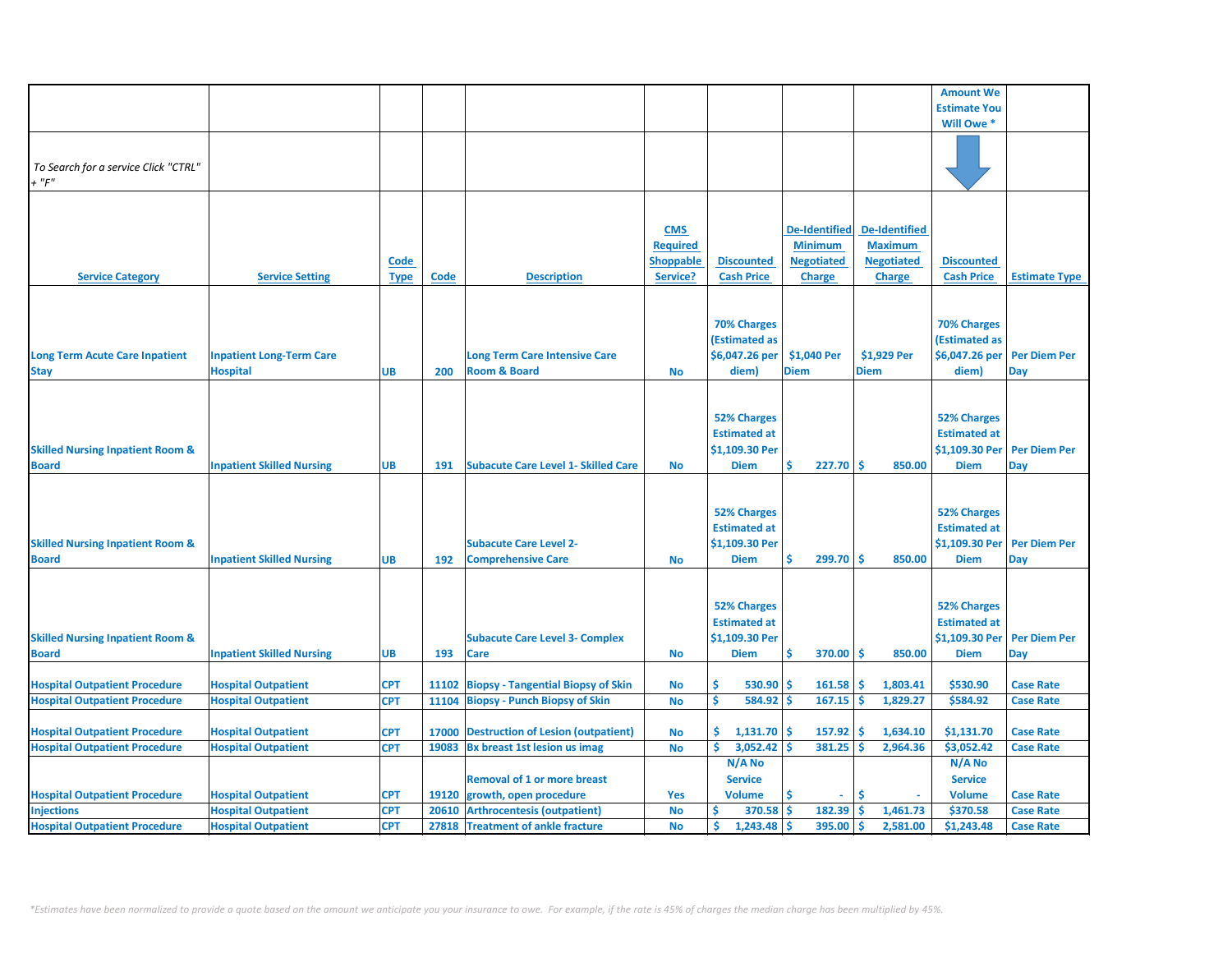|                                      |                            |             |             |                                                                            |                  |                     |                         |                      | <b>Amount We</b>    |                      |
|--------------------------------------|----------------------------|-------------|-------------|----------------------------------------------------------------------------|------------------|---------------------|-------------------------|----------------------|---------------------|----------------------|
|                                      |                            |             |             |                                                                            |                  |                     |                         |                      | <b>Estimate You</b> |                      |
|                                      |                            |             |             |                                                                            |                  |                     |                         |                      |                     |                      |
|                                      |                            |             |             |                                                                            |                  |                     |                         |                      | Will Owe *          |                      |
|                                      |                            |             |             |                                                                            |                  |                     |                         |                      |                     |                      |
| To Search for a service Click "CTRL" |                            |             |             |                                                                            |                  |                     |                         |                      |                     |                      |
| $+$ " $F$ "                          |                            |             |             |                                                                            |                  |                     |                         |                      |                     |                      |
|                                      |                            |             |             |                                                                            |                  |                     |                         |                      |                     |                      |
|                                      |                            |             |             |                                                                            |                  |                     |                         |                      |                     |                      |
|                                      |                            |             |             |                                                                            |                  |                     | <b>De-Identified</b>    | <b>De-Identified</b> |                     |                      |
|                                      |                            |             |             |                                                                            | <b>CMS</b>       |                     |                         |                      |                     |                      |
|                                      |                            |             |             |                                                                            | <b>Required</b>  |                     | <b>Minimum</b>          | <b>Maximum</b>       |                     |                      |
|                                      |                            | <b>Code</b> |             |                                                                            | <b>Shoppable</b> | <b>Discounted</b>   | <b>Negotiated</b>       | <b>Negotiated</b>    | <b>Discounted</b>   |                      |
| <b>Service Category</b>              | <b>Service Setting</b>     | <b>Type</b> | <b>Code</b> | <b>Description</b>                                                         | Service?         | <b>Cash Price</b>   | <b>Charge</b>           | <b>Charge</b>        | <b>Cash Price</b>   | <b>Estimate Type</b> |
|                                      |                            |             |             |                                                                            |                  | N/A No              |                         |                      | N/A No              |                      |
|                                      |                            |             |             |                                                                            |                  | <b>Service</b>      |                         |                      | <b>Service</b>      |                      |
| <b>Hospital Outpatient Procedure</b> | <b>Hospital Outpatient</b> | <b>CPT</b>  | 29826       | <b>Arthroscopic Shoulder Surgery</b>                                       | Yes              | <b>Volume</b>       | \$<br>÷.                | Ś                    | <b>Volume</b>       | <b>Case Rate</b>     |
|                                      |                            |             |             |                                                                            |                  | N/A No              |                         |                      | N/A No              |                      |
|                                      |                            |             |             | <b>Arthroscopic Knee Surgery</b>                                           |                  | <b>Service</b>      |                         |                      | <b>Service</b>      |                      |
| <b>Hospital Outpatient Procedure</b> | <b>Hospital Outpatient</b> | <b>CPT</b>  | 29881       | (outpatient)                                                               | Yes              | <b>Volume</b>       | Ś                       | \$.                  | <b>Volume</b>       | <b>Case Rate</b>     |
| <b>Hospital Outpatient Procedure</b> | <b>Hospital Outpatient</b> | <b>CPT</b>  | 31575       | Laryngoscopy - Diagnostic                                                  | <b>No</b>        | 449.87              | <b>S</b><br>135.86      | 1,978.02<br><b>S</b> | \$449.87            | <b>Case Rate</b>     |
| <b>Hospital Outpatient Procedure</b> | <b>Hospital Outpatient</b> | <b>CPT</b>  |             | 32555 Aspirate pleura w/ imaging                                           | No               | Ŝ<br>608.39         | 288.54<br>Ś             | Ś<br>1,852.06        | \$608.39            | <b>Case Rate</b>     |
|                                      |                            |             |             |                                                                            |                  | N/A No              |                         |                      | N/A No              |                      |
|                                      |                            |             |             | <b>Tonsillectomy with Adenoidectomy</b>                                    |                  | <b>Service</b>      |                         |                      | <b>Service</b>      |                      |
| <b>Hospital Outpatient Procedure</b> | <b>Hospital Outpatient</b> | <b>CPT</b>  | 42820       | (outpatient)                                                               | Yes              | Volume              | \$<br>$\blacksquare$    | \$                   | <b>Volume</b>       | <b>Case Rate</b>     |
|                                      |                            |             |             | <b>Upper Gastrointestinal Endoscopy</b>                                    |                  |                     |                         |                      |                     |                      |
| <b>Hospital Outpatient Procedure</b> | <b>Hospital Outpatient</b> | <b>CPT</b>  | 43235       | <b>Diagnostic</b>                                                          | Yes              | 2,027.21<br>\$.     | \$<br>61.00             | \$<br>1,867.74       | \$2,027.21          | <b>Case Rate</b>     |
|                                      |                            |             |             | <b>Upper Gastrointestinal Endoscopy</b>                                    |                  |                     |                         |                      |                     |                      |
| <b>Hospital Outpatient Procedure</b> | <b>Hospital Outpatient</b> | <b>CPT</b>  | 43239       | <b>With Biopsy</b>                                                         | Yes              | \$.<br>1,259.34     | 372.00<br>\$            | \$<br>2,229.48       | \$1,259.34          | <b>Case Rate</b>     |
|                                      |                            |             |             | <b>Colonoscopy - Diagnostic</b>                                            |                  |                     |                         |                      |                     |                      |
| <b>Hospital Outpatient Procedure</b> | <b>Hospital Outpatient</b> | <b>CPT</b>  | 45378       | (outpatient)                                                               | Yes              | \$.<br>2,117.86     | 335.79<br>S             | Ś<br>2,220.88        | \$2,117.86          | <b>Case Rate</b>     |
|                                      |                            |             |             | <b>Colonoscopy - With Biopsy</b>                                           |                  |                     |                         |                      |                     |                      |
| <b>Hospital Outpatient Procedure</b> | <b>Hospital Outpatient</b> | <b>CPT</b>  | 45380       | (outpatient)                                                               | Yes              | \$.<br>3,082.66     | 343.06<br>S             | <b>S</b><br>4,110.45 | \$3,082.66          | <b>Case Rate</b>     |
|                                      |                            |             |             | <b>Colonoscopy - With Polyp Removal</b>                                    |                  |                     |                         |                      |                     |                      |
| <b>Hospital Outpatient Procedure</b> | <b>Hospital Outpatient</b> | <b>CPT</b>  | 45385       | (outpatient)                                                               | Yes              | \$.<br>3,317.89     | 354.50<br>S             | Ŝ<br>4,434.15        | \$3,317.89          | <b>Case Rate</b>     |
|                                      |                            |             |             |                                                                            |                  | N/A No              |                         |                      | $N/A$ No            |                      |
|                                      |                            |             |             | <b>Ultrasound examination of lower</b>                                     |                  | <b>Service</b>      |                         |                      | <b>Service</b>      |                      |
| <b>Hospital Outpatient Procedure</b> | <b>Hospital Outpatient</b> | <b>CPT</b>  | 45391       | large bowel using an endoscope                                             | Yes              | <b>Volume</b>       | \$<br>٠                 | \$                   | <b>Volume</b>       | <b>Case Rate</b>     |
|                                      |                            |             |             |                                                                            |                  |                     |                         |                      |                     |                      |
| <b>Hospital Outpatient Procedure</b> | <b>Hospital Outpatient</b> | <b>CPT</b>  | 47562       | <b>Gall Bladder Surgery (outpatient)</b>                                   | Yes              | \$12,062.52         | \$<br>504.75            | \$<br>18,374.88      | \$12,062.52         | <b>Case Rate</b>     |
| <b>Hospital Outpatient Procedure</b> | <b>Hospital Outpatient</b> | <b>CPT</b>  | 49440       | <b>Place gastrostomy tube perc</b>                                         | No               | \$<br>3,111.60      | \$<br>445.12            | -\$<br>3,166.61      | \$3,111.60          | <b>Case Rate</b>     |
|                                      |                            |             |             | <b>Repair of groin hernia patient age 5</b>                                |                  |                     |                         |                      |                     |                      |
| <b>Hospital Outpatient Procedure</b> | <b>Hospital Outpatient</b> | <b>CPT</b>  | 49505       | years or older                                                             | Yes              | \$<br>9,867.85      | \$<br>470.98            | \$<br>15,040.03      | \$9,867.85          | <b>Case Rate</b>     |
| <b>Hospital Outpatient Procedure</b> | <b>Hospital Outpatient</b> | <b>CPT</b>  | 51798       | <b>Urine Capacity Measurement</b>                                          | No               | \$<br>97.04         | -\$<br>$\omega_{\rm c}$ | \$<br>1,579.20       | \$97.04             | <b>Case Rate</b>     |
| <b>Hospital Outpatient Procedure</b> | <b>Hospital Outpatient</b> | <b>CPT</b>  | 52000       | <b>Cystoscopy</b>                                                          | No               | \$<br>$1,173.22$ \$ | $282.78$ \$             | 1,596.52             | \$1,173.22          | <b>Case Rate</b>     |
|                                      |                            | <b>CPT</b>  |             |                                                                            |                  | \$<br>1,165.04      | $284.76$ \$<br>\$       | 2,631.84             | \$1,165.04          | <b>Case Rate</b>     |
| <b>Hospital Outpatient Procedure</b> | <b>Hospital Outpatient</b> |             | 55700       | <b>Biopsy of prostate gland</b><br><b>Surgical removal of prostate and</b> | Yes              | N/A No              | N/A No                  | N/A No               | N/A No              |                      |
|                                      |                            |             |             |                                                                            |                  |                     |                         |                      |                     |                      |
|                                      |                            |             |             | surrounding lymph nodes using an                                           |                  | <b>Service</b>      | <b>Service</b>          | <b>Service</b>       | <b>Service</b>      |                      |
| <b>Hospital Outpatient Procedure</b> | <b>Hospital Outpatient</b> | <b>CPT</b>  | 55866       | endoscope                                                                  | Yes              | <b>Volume</b>       | <b>Volume</b>           | <b>Volume</b>        | <b>Volume</b>       | <b>Case Rate</b>     |
| <b>Hospital Outpatient Procedure</b> | <b>Hospital Outpatient</b> | <b>CPT</b>  | 58100       | <b>Biopsy - Endometrial (Uterus)</b>                                       | <b>No</b>        | \$<br>375.83        | \$<br>144.00            | 1,697.39<br>-\$      | \$375.83            | <b>Case Rate</b>     |
| <b>Hospital Outpatient Procedure</b> | <b>Hospital Outpatient</b> | <b>CPT</b>  | 58300       | <b>Insert intrauterine device</b>                                          | <b>No</b>        | Ś<br>632.24         | \$<br>48.93             | \$<br>1,749.37       | \$632.24            | <b>Case Rate</b>     |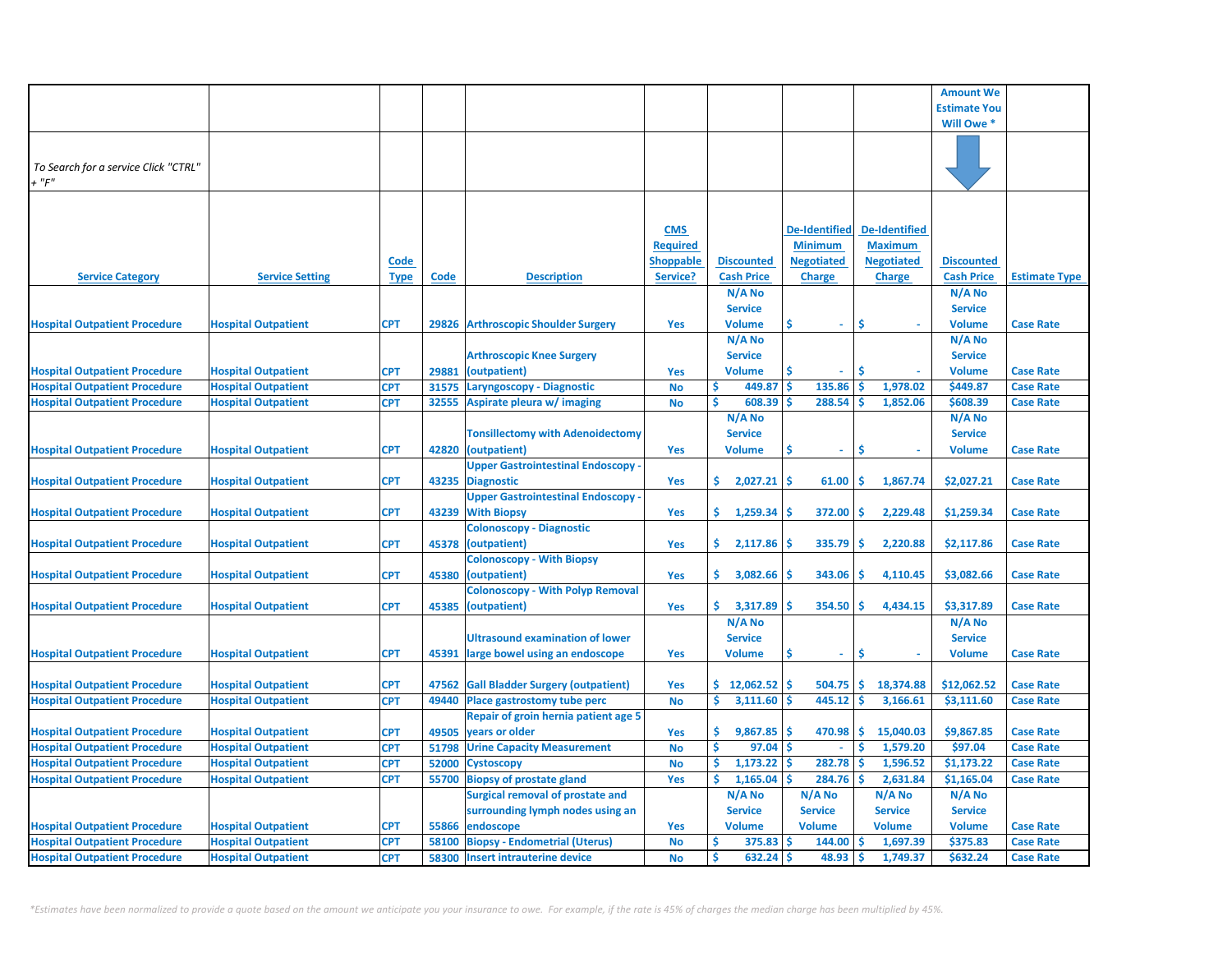|                                         |                              |             |       |                                           |                  |                      |                      |                      | <b>Amount We</b>    |                      |
|-----------------------------------------|------------------------------|-------------|-------|-------------------------------------------|------------------|----------------------|----------------------|----------------------|---------------------|----------------------|
|                                         |                              |             |       |                                           |                  |                      |                      |                      | <b>Estimate You</b> |                      |
|                                         |                              |             |       |                                           |                  |                      |                      |                      | Will Owe *          |                      |
|                                         |                              |             |       |                                           |                  |                      |                      |                      |                     |                      |
|                                         |                              |             |       |                                           |                  |                      |                      |                      |                     |                      |
| To Search for a service Click "CTRL"    |                              |             |       |                                           |                  |                      |                      |                      |                     |                      |
| $+$ " $F$ "                             |                              |             |       |                                           |                  |                      |                      |                      |                     |                      |
|                                         |                              |             |       |                                           |                  |                      |                      |                      |                     |                      |
|                                         |                              |             |       |                                           |                  |                      |                      |                      |                     |                      |
|                                         |                              |             |       |                                           | <b>CMS</b>       |                      | <b>De-Identified</b> | <b>De-Identified</b> |                     |                      |
|                                         |                              |             |       |                                           | <b>Required</b>  |                      | <b>Minimum</b>       | <b>Maximum</b>       |                     |                      |
|                                         |                              | <b>Code</b> |       |                                           | <b>Shoppable</b> | <b>Discounted</b>    | <b>Negotiated</b>    | <b>Negotiated</b>    | <b>Discounted</b>   |                      |
| <b>Service Category</b>                 | <b>Service Setting</b>       | <b>Type</b> | Code  | <b>Description</b>                        | Service?         | <b>Cash Price</b>    | <b>Charge</b>        | Charge               | <b>Cash Price</b>   | <b>Estimate Type</b> |
| <b>Hospital Outpatient Procedure</b>    | <b>Hospital Outpatient</b>   | CPT         | 58301 | <b>Remove intrauterine device</b>         | <b>No</b>        | Ŝ.<br>273.85         | <b>S</b><br>32.34    | ۱\$<br>1,495.58      | \$273.85            | <b>Case Rate</b>     |
| <b>Hospital Outpatient Procedure</b>    | <b>Hospital Outpatient</b>   | <b>CPT</b>  | 59025 | <b>Fetal Non-Stress Test</b>              | <b>No</b>        | Ś<br>260.79          | Ś<br>118.53          | Ŝ<br>1,596.22        | \$260.79            | <b>Case Rate</b>     |
|                                         |                              |             |       | Routine obstetric care for vaginal        |                  |                      |                      |                      |                     |                      |
| <b>Professional Services Associated</b> |                              |             |       | delivery, including pre-and post-         |                  |                      |                      |                      |                     |                      |
| with Inpatient Stay                     | <b>Professional Services</b> | <b>CPT</b>  | 59400 | delivery care                             | Yes              | Ś.<br>4,496.21       | 242.00<br>S          | -\$<br>3,278.48      | \$4,496.21          | <b>Case Rate</b>     |
| <b>Professional Services Associated</b> |                              |             |       |                                           |                  |                      |                      |                      |                     |                      |
| with Inpatient Stay                     | <b>Professional Services</b> | <b>CPT</b>  | 59410 | <b>Obstetrical care</b>                   | <b>No</b>        | \$.<br>2,230.06      | 133.91<br><b>S</b>   | -Ś<br>1,625.81       | \$2,230.06          | <b>Case Rate</b>     |
|                                         |                              |             |       | Routine obstetric care for cesarean       |                  |                      |                      |                      |                     |                      |
| <b>Professional Services Associated</b> |                              |             |       | delivery, including pre-and post-         |                  |                      |                      |                      |                     |                      |
| with Inpatient Stay                     | <b>Professional Services</b> | <b>CPT</b>  |       | 59510 delivery care                       | Yes              | \$.<br>4,966.56      | 246.05<br>Ŝ          | Ŝ.<br>3,619.13       | \$4,966.56          | <b>Case Rate</b>     |
|                                         |                              |             |       | Routine obstetric care for vaginal        |                  |                      |                      |                      |                     |                      |
|                                         |                              |             |       | delivery after prior cesarean             |                  |                      |                      |                      |                     |                      |
| <b>Professional Services Associated</b> |                              |             |       | delivery including pre-and post-          |                  |                      |                      |                      |                     |                      |
| with Inpatient Stay                     | <b>Professional Services</b> | <b>CPT</b>  |       | 59610 delivery care                       | Yes              | \$.<br>$4,706.58$ \$ | 305.08               | IS.<br>3,429.34      | \$4,706.58          | <b>Case Rate</b>     |
|                                         |                              |             |       | Injection of substance into spinal        |                  |                      |                      |                      |                     |                      |
|                                         |                              |             |       | canal of lower back or sacrum using       |                  |                      |                      |                      |                     |                      |
| <b>Hospital Outpatient Procedure</b>    | <b>Hospital Outpatient</b>   | <b>CPT</b>  |       | 62322 imaging guidance                    | Yes              | \$.<br>1,055.18      | 379.33<br><b>S</b>   | ۱\$<br>1,880.39      | \$1,055.18          | <b>Case Rate</b>     |
|                                         |                              |             |       | Injection of substance into spinal        |                  |                      |                      |                      |                     |                      |
|                                         |                              |             |       | canal of lower back or sacrum using       |                  |                      |                      |                      |                     |                      |
| <b>Hospital Outpatient Procedure</b>    | <b>Hospital Outpatient</b>   | <b>CPT</b>  |       | 62323 imaging guidance                    | Yes              | \$.<br>1,665.98      | 305.01<br>Ŝ          | -\$<br>1,988.33      | \$1,665.98          | <b>Case Rate</b>     |
|                                         |                              |             |       | Injections of anesthetic and/or           |                  |                      |                      |                      |                     |                      |
|                                         |                              |             |       | steroid drug into lower or sacral         |                  |                      |                      |                      |                     |                      |
|                                         |                              |             |       | spine nerve root using imaging            |                  |                      |                      |                      |                     |                      |
| <b>Hospital Outpatient Procedure</b>    | <b>Hospital Outpatient</b>   | <b>CPT</b>  | 64483 | guidance                                  | Yes              | \$.<br>1,776.21      | Ś<br>358.46          | -\$<br>1,980.49      | \$1,776.21          | <b>Case Rate</b>     |
|                                         |                              |             |       |                                           |                  | N/A No               |                      |                      | N/A No              |                      |
|                                         |                              |             |       | <b>Removal of recurring cataract in</b>   |                  | <b>Service</b>       |                      |                      | <b>Service</b>      |                      |
| <b>Hospital Outpatient Procedure</b>    | <b>Hospital Outpatient</b>   | <b>CPT</b>  | 66821 | lens capsule using laser                  | Yes              | <b>Volume</b>        | Ś                    | Ŝ                    | <b>Volume</b>       | <b>Case Rate</b>     |
|                                         |                              |             |       |                                           |                  | N/A No               |                      |                      | N/A No              |                      |
|                                         |                              |             |       | <b>Removal of cataract with insertion</b> |                  | <b>Service</b>       |                      |                      | <b>Service</b>      |                      |
| <b>Hospital Outpatient Procedure</b>    | <b>Hospital Outpatient</b>   | <b>CPT</b>  | 66984 | of lens                                   | Yes              | <b>Volume</b>        | Ś                    | Ś                    | <b>Volume</b>       | <b>Case Rate</b>     |
| <b>Hospital Outpatient Procedure</b>    | <b>Hospital Outpatient</b>   | <b>CPT</b>  | 69210 | <b>Remove impacted ear wax</b>            | <b>No</b>        | \$<br>168.99         | Ŝ<br>48.93           | 1,604.78<br>Ŝ        | \$168.99            | <b>Case Rate</b>     |
|                                         |                              |             |       | <b>CT Scan - Head/Brain, without</b>      |                  |                      |                      |                      |                     |                      |
| <b>Radiology Services</b>               | <b>Hospital Outpatient</b>   | <b>CPT</b>  | 70450 | <b>Contrast</b>                           | No               | Ŝ<br>901.06          | 127.22<br><b>S</b>   | -Ś<br>1,318.18       | \$901.06            | <b>Per Unit</b>      |
|                                         |                              |             |       | <b>CT Scan - Head/Brain, without</b>      |                  |                      |                      |                      |                     |                      |
| <b>Radiology Services</b>               | <b>Hospital Outpatient</b>   | <b>CPT</b>  | 70450 | <b>Contrast</b>                           | Yes              | Ś.<br>901.06         | 127.22               | -Ś<br>1,318.18       | \$901.06            | <b>Per Unit</b>      |
| <b>Radiology Services</b>               | <b>Hospital Outpatient</b>   | <b>CPT</b>  | 70482 | Ct orbit/ear/fossa w/o&w/dye              | <b>No</b>        | Ś.<br>2,339.66       | 207.79               | 2,657.02             | \$2,339.66          | <b>Per Unit</b>      |
| <b>Radiology Services</b>               | <b>Hospital Outpatient</b>   | <b>CPT</b>  | 70486 | Ct maxillofacial w/o dye                  | <b>No</b>        | \$<br>$1,668.57$ \$  | 127.52               | Ŝ<br>2,259.85        | \$1,668.57          | <b>Per Unit</b>      |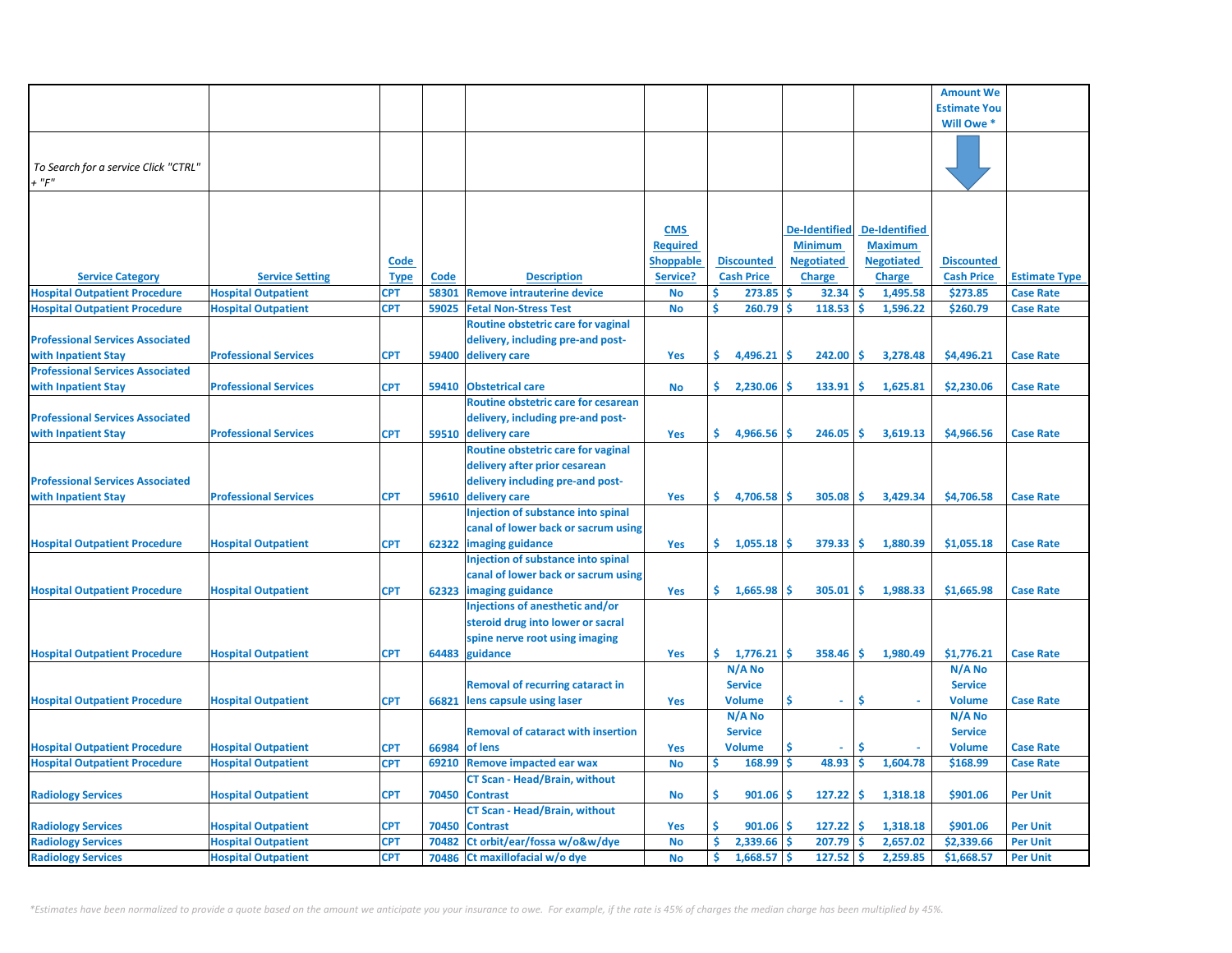|                                      |                            |             |       |                                        |                  |                      |                      |                      | <b>Amount We</b>    |                      |
|--------------------------------------|----------------------------|-------------|-------|----------------------------------------|------------------|----------------------|----------------------|----------------------|---------------------|----------------------|
|                                      |                            |             |       |                                        |                  |                      |                      |                      | <b>Estimate You</b> |                      |
|                                      |                            |             |       |                                        |                  |                      |                      |                      | Will Owe *          |                      |
|                                      |                            |             |       |                                        |                  |                      |                      |                      |                     |                      |
|                                      |                            |             |       |                                        |                  |                      |                      |                      |                     |                      |
| To Search for a service Click "CTRL" |                            |             |       |                                        |                  |                      |                      |                      |                     |                      |
| $+$ "F"                              |                            |             |       |                                        |                  |                      |                      |                      |                     |                      |
|                                      |                            |             |       |                                        |                  |                      |                      |                      |                     |                      |
|                                      |                            |             |       |                                        |                  |                      |                      |                      |                     |                      |
|                                      |                            |             |       |                                        | <b>CMS</b>       |                      | <b>De-Identified</b> | <b>De-Identified</b> |                     |                      |
|                                      |                            |             |       |                                        | <b>Required</b>  |                      | <b>Minimum</b>       | <b>Maximum</b>       |                     |                      |
|                                      |                            | <b>Code</b> |       |                                        | <b>Shoppable</b> | <b>Discounted</b>    | <b>Negotiated</b>    | <b>Negotiated</b>    | <b>Discounted</b>   |                      |
| <b>Service Category</b>              | <b>Service Setting</b>     | <b>Type</b> | Code  | <b>Description</b>                     | Service?         | <b>Cash Price</b>    | <b>Charge</b>        | <b>Charge</b>        | <b>Cash Price</b>   | <b>Estimate Type</b> |
| <b>Radiology Services</b>            | <b>Hospital Outpatient</b> | CPT         | 70496 | <b>Ct angiography head</b>             | No               | \$.<br>1,871.05      | \$<br>223.05         | -\$<br>1,996.31      | \$1,871.05          | <b>Per Unit</b>      |
| <b>Radiology Services</b>            | <b>Hospital Outpatient</b> | <b>CPT</b>  | 70498 | <b>Ct angiography neck</b>             | No               | Ś.<br>1,632.72       | \$<br>223.05         | 1,677.63<br>.\$      | \$1,632.72          | <b>Per Unit</b>      |
| <b>Radiology Services</b>            | <b>Hospital Outpatient</b> | <b>CPT</b>  | 70551 | <b>MRI BRAIN STEM W/O DYE</b>          | No               | \$<br>1,518.19       | Ŝ.<br>252.20         | <b>S</b><br>2,270.30 | \$1,518.19          | <b>Per Unit</b>      |
|                                      |                            |             |       |                                        |                  |                      |                      |                      |                     |                      |
|                                      |                            |             |       |                                        |                  |                      |                      |                      |                     |                      |
|                                      |                            |             |       |                                        |                  |                      |                      |                      |                     |                      |
| <b>Radiology Services</b>            | <b>Hospital Outpatient</b> | <b>CPT</b>  | 70553 | <b>MRI</b> - Brain (outpatient)        | Yes              | \$.<br>2,314.59      | \$<br>406.50         | Ŝ<br>3,409.54        | \$2,314.59          | <b>Per Unit</b>      |
|                                      |                            |             |       |                                        |                  |                      |                      |                      |                     |                      |
|                                      |                            |             |       |                                        |                  |                      |                      |                      |                     |                      |
| <b>Radiology Services</b>            | <b>Hospital Outpatient</b> | <b>CPT</b>  |       | 71045 X-ray exam chest 1 view          | No               | \$.<br>$138.11$ \$   | 19.91                | \$.<br>181.37        | \$138.11            | <b>Per Unit</b>      |
|                                      |                            |             |       |                                        |                  |                      |                      |                      |                     |                      |
|                                      |                            |             |       |                                        |                  |                      |                      |                      |                     |                      |
| <b>Radiology Services</b>            | <b>Hospital Outpatient</b> | <b>CPT</b>  | 71046 | <b>X-Ray - Chest (outpatient)</b>      | <b>No</b>        | \$.<br>$148.99$ \$   | 31.50                | Ŝ<br>193.55          | \$148.99            | <b>Per Unit</b>      |
| <b>Radiology Services</b>            | <b>Hospital Outpatient</b> | <b>CPT</b>  | 71110 | X-ray exam ribs bil 3 views            | <b>No</b>        | Ś<br>205.20          | <b>S</b><br>38.07    | Ś<br>271.73          | \$205.20            | <b>Per Unit</b>      |
| <b>Radiology Services</b>            | <b>Hospital Outpatient</b> | <b>CPT</b>  |       | 71250 CT THORAX W/O DYE                | <b>No</b>        | Ŝ.<br>$1,024.52$ \$  | 141.11               | Ŝ<br>1,468.48        | \$1,024.52          | <b>Per Unit</b>      |
|                                      |                            |             |       | <b>CT Scan - Chest, with Contrast</b>  |                  |                      |                      |                      |                     |                      |
| <b>Radiology Services</b>            | <b>Hospital Outpatient</b> | <b>CPT</b>  | 71260 | (outpatient)                           | No               | \$.<br>$1,448.52$ \$ | 200.76               | Ŝ<br>2,034.88        | \$1,448.52          | <b>Per Unit</b>      |
| <b>Radiology Services</b>            | <b>Hospital Outpatient</b> | <b>CPT</b>  | 71275 | <b>Ct angiography chest</b>            | <b>No</b>        | \$<br>$1,935.65$ \$  | 226.19               | Ŝ<br>2,092.27        | \$1,935.65          | <b>Per Unit</b>      |
| <b>Radiology Services</b>            | <b>Hospital Outpatient</b> | <b>CPT</b>  | 72040 | <b>X-Ray - Neck, Cervical Spine</b>    | <b>No</b>        | \$<br>$154.65$ \$    | 37.93                | Ŝ<br>204.42          | \$154.65            | <b>Per Unit</b>      |
|                                      |                            |             |       |                                        |                  |                      |                      |                      |                     |                      |
| <b>Radiology Services</b>            | <b>Hospital Outpatient</b> | <b>CPT</b>  | 72070 | X-Ray - Middle Back, Thoracic Spine    | No               | Ś<br>$251.61$ \$     | 33.93                | Ŝ<br>338.99          | \$251.61            | <b>Per Unit</b>      |
| <b>Radiology Services</b>            | <b>Hospital Outpatient</b> | <b>CPT</b>  | 72100 | <b>X-Ray - Spine (outpatient)</b>      | <b>No</b>        | \$<br>$199.60$ \$    | 37.93                | Ś<br>265.13          | \$199.60            | <b>Per Unit</b>      |
|                                      |                            |             |       | X-Ray, lower back, minimum four        |                  |                      |                      |                      |                     |                      |
| <b>Radiology Services</b>            | <b>Hospital Outpatient</b> | <b>CPT</b>  | 72110 | views                                  | <b>Yes</b>       | \$<br>$213.64$ \$    | 52.80                | Ś<br>284.93          | \$213.64            | <b>Per Unit</b>      |
|                                      |                            | <b>CPT</b>  | 72125 | Ct neck spine w/o dye                  | <b>No</b>        | Ŝ.<br>$1,459.37$ \$  | 136.86               | 1,750.92<br><b>S</b> | \$1,459.37          | <b>Per Unit</b>      |
| <b>Radiology Services</b>            | <b>Hospital Outpatient</b> | <b>CPT</b>  | 72126 |                                        | <b>No</b>        | \$<br>$1,293.16$ \$  | 260.86               | 1,821.59<br>-Ś       | \$1,293.16          | <b>Per Unit</b>      |
| <b>Radiology Services</b>            | <b>Hospital Outpatient</b> | <b>CPT</b>  |       | Ct neck spine w/dye                    |                  | \$<br>$1,815.93$ \$  | $201.73$ \$          | 2,118.48             | \$1,815.93          |                      |
| <b>Radiology Services</b>            | <b>Hospital Outpatient</b> |             | 72127 | Ct neck spine w/o & w/dye              | <b>No</b>        | Ŝ                    | $199.82$ \$          |                      |                     | <b>Per Unit</b>      |
| <b>Radiology Services</b>            | <b>Hospital Outpatient</b> | <b>CPT</b>  | 72129 | Ct chest spine w/dye                   | <b>No</b>        | $1,520.66$ \$        |                      | 1,805.90             | \$1,520.66          | <b>Per Unit</b>      |
| <b>Radiology Services</b>            | <b>Hospital Outpatient</b> | <b>CPT</b>  | 72132 | Ct lumbar spine w/dye                  | <b>No</b>        | $1,518.43$ \$<br>\$  | $260.86$ \$          | 1,805.90             | \$1,518.43          | <b>Per Unit</b>      |
| <b>Radiology Services</b>            | <b>Hospital Outpatient</b> | <b>CPT</b>  | 72133 | <b>Ct lumbar spine w/o &amp; w/dye</b> | <b>No</b>        | \$<br>$1,904.42$ \$  | 201.90               | ۱Ś<br>2,238.70       | \$1,904.42          | <b>Per Unit</b>      |
| <b>Radiology Services</b>            | <b>Hospital Outpatient</b> | <b>CPT</b>  | 72141 | MRI NECK SPINE W/O DYE                 | <b>No</b>        | \$<br>$1,441.84$ \$  | $252.20$ \$          | 2,177.11             | \$1,441.84          | <b>Per Unit</b>      |
| <b>Radiology Services</b>            | <b>Hospital Outpatient</b> | <b>CPT</b>  | 72148 | <b>MRI</b> - Back (outpatient)         | Yes              | \$<br>$1,381.13$ \$  | 252.20               | -Ś<br>2,137.12       | \$1,381.13          | <b>Per Unit</b>      |
| <b>Radiology Services</b>            | <b>Hospital Outpatient</b> | <b>CPT</b>  |       | 72170 X-Ray - Pelvis                   | <b>No</b>        | \$<br>$249.04$ \$    | $28.72$ \$           | 327.10               | \$249.04            | <b>Per Unit</b>      |
| <b>Radiology Services</b>            | <b>Hospital Outpatient</b> | <b>CPT</b>  | 72190 | <b>X-RAY EXAM OF PELVIS</b>            | <b>No</b>        | \$<br>$208.53$ \$    | $39.60$ \$           | 264.73               | \$208.53            | <b>Per Unit</b>      |
| <b>Radiology Services</b>            | <b>Hospital Outpatient</b> | <b>CPT</b>  | 72193 | CT scan, pelvis, with contrast         | Yes              | \$<br>$1,536.96$ \$  | $197.29$ \$          | 2,142.05             | \$1,536.96          | <b>Per Unit</b>      |
| <b>Radiology Services</b>            | <b>Hospital Outpatient</b> | <b>CPT</b>  | 72197 | <b>MRI - Pelvis (outpatient)</b>       | <b>No</b>        | 2,448.72 \$<br>\$    | 402.71               | 3,522.33<br>۱Ś       | \$2,448.72          | <b>Per Unit</b>      |
| <b>Radiology Services</b>            | <b>Hospital Outpatient</b> | <b>CPT</b>  |       | 73000 X-ray exam of collar bone        | <b>No</b>        | \$<br>$147.59$ \$    | $22.40$ \$           | 185.92               | \$147.59            | <b>Per Unit</b>      |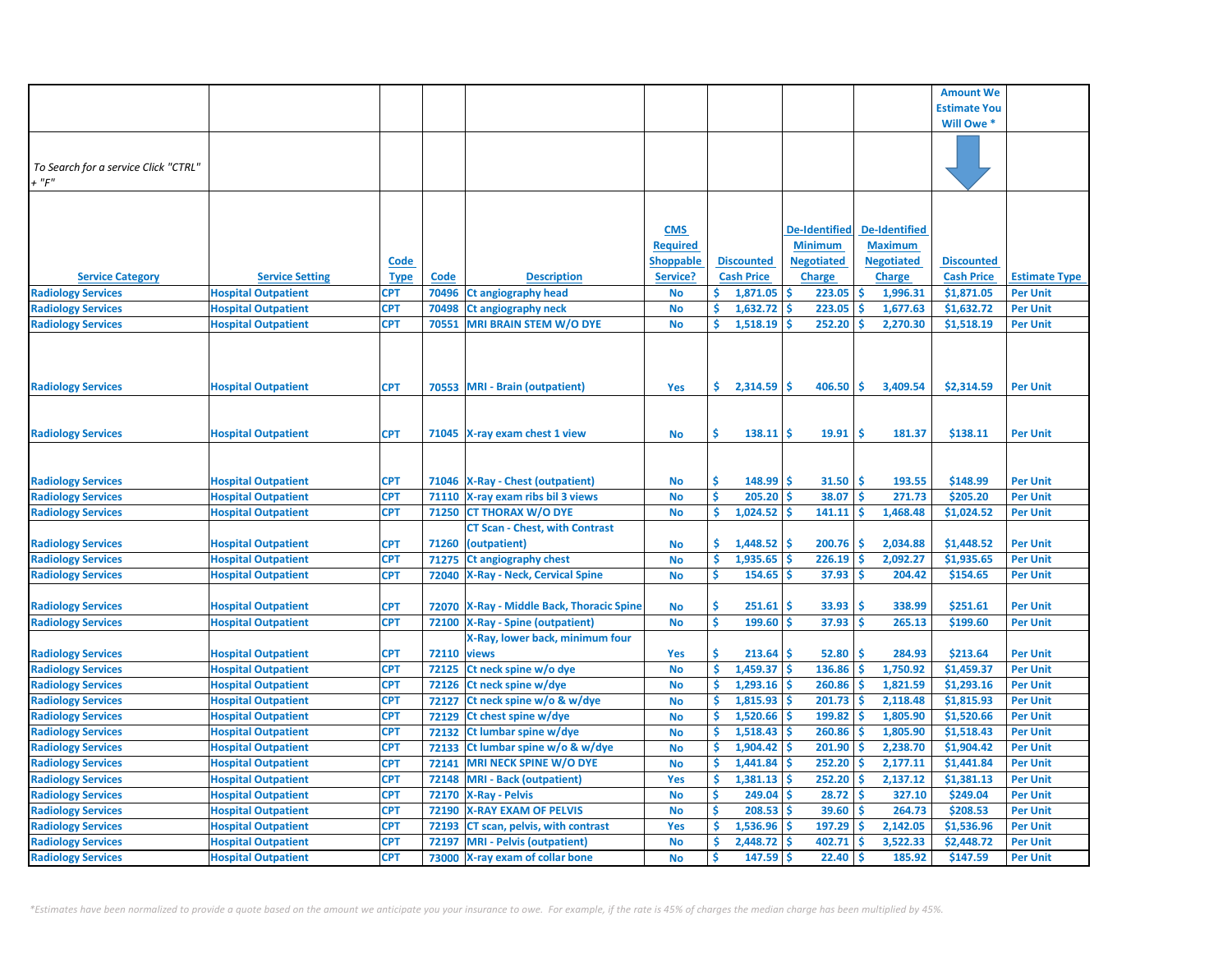|                                      |                            |             |             |                                           |                  |                      |                      |                      | <b>Amount We</b>    |                      |
|--------------------------------------|----------------------------|-------------|-------------|-------------------------------------------|------------------|----------------------|----------------------|----------------------|---------------------|----------------------|
|                                      |                            |             |             |                                           |                  |                      |                      |                      | <b>Estimate You</b> |                      |
|                                      |                            |             |             |                                           |                  |                      |                      |                      | Will Owe *          |                      |
|                                      |                            |             |             |                                           |                  |                      |                      |                      |                     |                      |
|                                      |                            |             |             |                                           |                  |                      |                      |                      |                     |                      |
| To Search for a service Click "CTRL" |                            |             |             |                                           |                  |                      |                      |                      |                     |                      |
| $+$ " $F$ "                          |                            |             |             |                                           |                  |                      |                      |                      |                     |                      |
|                                      |                            |             |             |                                           |                  |                      |                      |                      |                     |                      |
|                                      |                            |             |             |                                           |                  |                      |                      |                      |                     |                      |
|                                      |                            |             |             |                                           | <b>CMS</b>       |                      | <b>De-Identified</b> | <b>De-Identified</b> |                     |                      |
|                                      |                            |             |             |                                           | <b>Required</b>  |                      | <b>Minimum</b>       | <b>Maximum</b>       |                     |                      |
|                                      |                            | Code        |             |                                           | <b>Shoppable</b> | <b>Discounted</b>    | <b>Negotiated</b>    | <b>Negotiated</b>    | <b>Discounted</b>   |                      |
| <b>Service Category</b>              | <b>Service Setting</b>     | <b>Type</b> | <b>Code</b> | <b>Description</b>                        | Service?         | <b>Cash Price</b>    | <b>Charge</b>        | Charge               | <b>Cash Price</b>   | <b>Estimate Type</b> |
| <b>Radiology Services</b>            | <b>Hospital Outpatient</b> | <b>CPT</b>  | 73010       | X-ray exam of shoulder blade              | No               | Ś<br>196.93          | \$<br>26.01          | -\$<br>251.93        | \$196.93            | <b>Per Unit</b>      |
| <b>Radiology Services</b>            | <b>Hospital Outpatient</b> | <b>CPT</b>  | 73030       | <b>X-Ray - Shoulder (outpatient)</b>      | No               | \$<br>149.50         | \$<br>28.33          | -\$<br>196.92        | \$149.50            | <b>Per Unit</b>      |
| <b>Radiology Services</b>            | <b>Hospital Outpatient</b> | <b>CPT</b>  | 73060       | <b>X-RAY EXAM OF HUMERUS</b>              | <b>No</b>        | \$<br>$147.62$ \$    | 29.40                | -\$<br>195.82        | \$147.62            | <b>Per Unit</b>      |
| <b>Radiology Services</b>            | <b>Hospital Outpatient</b> | <b>CPT</b>  | 73070       | X-ray exam of elbow                       | <b>No</b>        | Ś<br>146.83          | 25.07<br>Ŝ           | Ŝ<br>191.42          | \$146.83            | <b>Per Unit</b>      |
| <b>Radiology Services</b>            | <b>Hospital Outpatient</b> | <b>CPT</b>  | 73080       | <b>X-RAY EXAM OF ELBOW</b>                | <b>No</b>        | \$<br>$122.83$ \$    | 26.72                | Ŝ<br>154.02          | \$122.83            | <b>Per Unit</b>      |
| <b>Radiology Services</b>            | <b>Hospital Outpatient</b> | <b>CPT</b>  | 73090       | <b>X-RAY EXAM OF FOREARM</b>              | <b>No</b>        | Ś<br>117.10          | ۱Ś<br>26.40          | Ŝ<br>151.82          | \$117.10            | <b>Per Unit</b>      |
| <b>Radiology Services</b>            | <b>Hospital Outpatient</b> | <b>CPT</b>  | 73110       | <b>X-Ray - Wrist (outpatient)</b>         | <b>No</b>        | \$<br>$156.52$ \$    | $30.72$ \$           | 196.19               | \$156.52            | <b>Per Unit</b>      |
| <b>Radiology Services</b>            | <b>Hospital Outpatient</b> | <b>CPT</b>  | 73120       | <b>X-RAY EXAM OF HAND</b>                 | <b>No</b>        | Ś<br>192.03          | Ŝ<br>24.40           | Ŝ<br>249.73          | \$192.03            | <b>Per Unit</b>      |
| <b>Radiology Services</b>            | <b>Hospital Outpatient</b> | <b>CPT</b>  | 73130       | X-Ray - Hand                              | <b>No</b>        | \$<br>$151.54$ \$    | $32.72$ \$           | 198.42               | \$151.54            | <b>Per Unit</b>      |
| <b>Radiology Services</b>            | <b>Hospital Outpatient</b> | <b>CPT</b>  | 73221       | <b>MRI - Shoulder, Elbow, or Wrist</b>    | <b>No</b>        | Ś<br>1,211.82        | 246.65<br><b>S</b>   | Ŝ<br>1,702.46        | \$1,211.82          | <b>Per Unit</b>      |
|                                      |                            |             |             |                                           |                  |                      |                      |                      |                     |                      |
|                                      |                            |             |             |                                           |                  |                      |                      |                      |                     |                      |
| <b>Radiology Services</b>            | <b>Hospital Outpatient</b> | <b>CPT</b>  |             | 73502   X-Ray - Hip                       | <b>No</b>        | Š.<br>129.58         | 37.77<br>\$          | Ŝ<br>197.91          | \$129.58            | <b>Per Unit</b>      |
|                                      |                            |             |             |                                           |                  |                      |                      |                      |                     |                      |
|                                      |                            |             |             |                                           |                  |                      |                      |                      |                     |                      |
| <b>Radiology Services</b>            | <b>Hospital Outpatient</b> | <b>CPT</b>  | 73552       | X-RAY EXAM OF FEMUR 2/>                   | <b>No</b>        | \$<br>$150.51$ \$    | 29.51                | Ŝ<br>189.38          | \$150.51            | <b>Per Unit</b>      |
| <b>Radiology Services</b>            | <b>Hospital Outpatient</b> | <b>CPT</b>  | 73560       | <b>X-RAY EXAM OF KNEE 1 OR 2</b>          | <b>No</b>        | \$<br>$201.92$ \$    | 32.40                | Ŝ<br>266.82          | \$201.92            | <b>Per Unit</b>      |
| <b>Radiology Services</b>            | <b>Hospital Outpatient</b> | <b>CPT</b>  | 73562       | <b>X-Ray - Knee (outpatient)</b>          | <b>No</b>        | \$<br>$263.50$ \$    | $36.52$ \$           | 351.25               | \$263.50            | <b>Per Unit</b>      |
| <b>Radiology Services</b>            | <b>Hospital Outpatient</b> | <b>CPT</b>  | 73590       | X-ray exam of lower leg                   | <b>No</b>        | \$<br>$239.62$ \$    | $32.40$ \$           | 321.48               | \$239.62            | <b>Per Unit</b>      |
| <b>Radiology Services</b>            | <b>Hospital Outpatient</b> | <b>CPT</b>  | 73600       | <b>X-RAY EXAM OF ANKLE</b>                | <b>No</b>        | \$<br>$191.55$ \$    | $31.98$ \$           | 278.60               | \$191.55            | <b>Per Unit</b>      |
| <b>Radiology Services</b>            | <b>Hospital Outpatient</b> | <b>CPT</b>  | 73610       | <b>X-Ray - Ankle (outpatient)</b>         | <b>No</b>        | \$<br>$239.05$ \$    | $25.72$ \$           | 311.14               | \$239.05            | <b>Per Unit</b>      |
| <b>Radiology Services</b>            | <b>Hospital Outpatient</b> | <b>CPT</b>  | 73620       | <b>X-RAY EXAM OF FOOT</b>                 | <b>No</b>        | \$<br>$196.24$ \$    | $29.81$ \$           | 262.21               | \$196.24            | <b>Per Unit</b>      |
| <b>Radiology Services</b>            | <b>Hospital Outpatient</b> | <b>CPT</b>  | 73630       | <b>X-Ray - Foot (outpatient)</b>          | <b>No</b>        | \$<br>$216.05$ \$    | $33.95$ \$           | 289.60               | \$216.05            | <b>Per Unit</b>      |
| <b>Radiology Services</b>            | <b>Hospital Outpatient</b> | <b>CPT</b>  | 73700       | <b>CT LOWER EXTREMITY W/O DYE</b>         | <b>No</b>        | Ś<br>$1,231.00$ \$   | 134.01               | 1,400.92<br>-Ś       | \$1,231.00          | <b>Per Unit</b>      |
| <b>Radiology Services</b>            | <b>Hospital Outpatient</b> | <b>CPT</b>  | 73721       | <b>MRI</b> - Knee (outpatient)            | Yes              | \$<br>$1,224.32$ \$  | 246.65               | Ŝ<br>1,828.36        | \$1,224.32          | <b>Per Unit</b>      |
|                                      |                            |             |             |                                           |                  |                      |                      |                      |                     |                      |
|                                      |                            |             |             |                                           |                  |                      |                      |                      |                     |                      |
| <b>Radiology Services</b>            | <b>Hospital Outpatient</b> | <b>CPT</b>  | 74018       | X-Ray - Abdomen                           | <b>No</b>        | \$<br>$145.61$ \$    | 28.31                | Ś<br>189.76          | \$145.61            | <b>Per Unit</b>      |
| <b>Radiology Services</b>            | <b>Hospital Outpatient</b> | <b>CPT</b>  | 74150       | Ct abdomen w/o dye                        | <b>No</b>        | \$<br>$977.64$ \$    | $142.38$ \$          | 1,446.99             | \$977.64            | <b>Per Unit</b>      |
| <b>Radiology Services</b>            | <b>Hospital Outpatient</b> | <b>CPT</b>  | 74170       | Ct abdomen w/o & w/dye                    | <b>No</b>        | \$<br>$1,824.18$ \$  | 207.86               | <b>S</b><br>2,144.29 | \$1,824.18          | <b>Per Unit</b>      |
|                                      |                            |             |             |                                           |                  |                      |                      |                      |                     |                      |
|                                      |                            |             |             | <b>CT Scan - Abdomen and Pelvis, with</b> |                  |                      |                      |                      |                     |                      |
| <b>Radiology Services</b>            | <b>Hospital Outpatient</b> | <b>CPT</b>  | 74177       | <b>Contrast</b>                           | No               | \$.<br>$2,748.11$ \$ | 286.79               | \$<br>3,568.86       | \$2,748.11          | <b>Per Unit</b>      |
|                                      |                            |             |             |                                           |                  |                      |                      |                      |                     |                      |
|                                      |                            |             |             | <b>CT Scan - Abdomen and Pelvis, with</b> |                  |                      |                      |                      |                     |                      |
| <b>Radiology Services</b>            | <b>Hospital Outpatient</b> | <b>CPT</b>  | 74177       | <b>Contrast</b>                           | Yes              | \$.<br>$2,748.11$ \$ | 286.79               | 3,568.86<br>Ŝ        | \$2,748.11          | <b>Per Unit</b>      |
| <b>Radiology Services</b>            | <b>Hospital Outpatient</b> | <b>CPT</b>  | 74220       | X-ray xm esophagus 1 cntrst               | <b>No</b>        | \$<br>394.10         | \$<br>56.38          | Ś<br>563.71          | \$394.10            | <b>Per Unit</b>      |
|                                      |                            |             |             |                                           |                  |                      |                      |                      |                     |                      |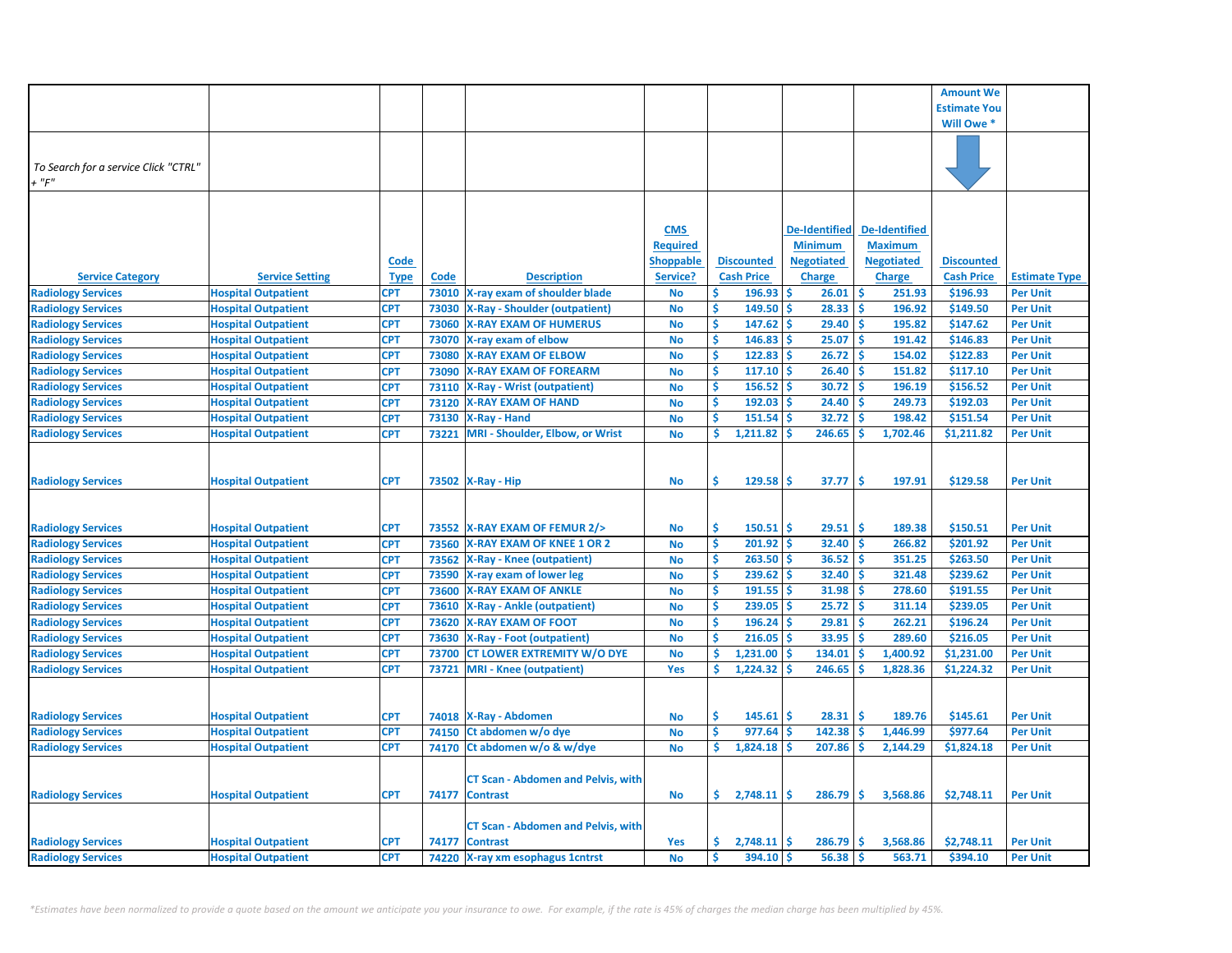| <b>Estimate You</b><br>Will Owe *<br>To Search for a service Click "CTRL"<br>$+$ " $F$ "<br><b>CMS</b><br><b>De-Identified</b><br><b>De-Identified</b><br><b>Required</b><br><b>Minimum</b><br><b>Maximum</b><br><b>Code</b><br><b>Shoppable</b><br><b>Discounted</b><br><b>Negotiated</b><br><b>Negotiated</b><br><b>Discounted</b><br><b>Code</b><br><b>Cash Price</b><br><b>Charge</b><br><b>Charge</b><br><b>Service Category</b><br><b>Service Setting</b><br><b>Type</b><br><b>Description</b><br>Service?<br><b>Cash Price</b><br><b>Estimate Type</b><br><b>Radiology Services</b><br>$521.72$ \$<br>$79.34$ \$<br><b>Hospital Outpatient</b><br><b>CPT</b><br>X-ray xm colon 1cntrst std<br>\$.<br>578.01<br>\$521.72<br>74270<br>No<br><b>Per Unit</b><br><b>CPT</b><br>Ś<br>Ś<br>Ś<br><b>Radiology Services</b><br>306.04<br>59.00<br>323.39<br>\$306.04<br><b>Hospital Outpatient</b><br>75571<br>Ct hrt w/o dye w/ca test<br><b>Per Unit</b><br>No<br>\$<br>Ŝ<br>460.62<br>\$<br>78.79<br>386.50<br><b>Radiology Services</b><br><b>Hospital Outpatient</b><br><b>CPT</b><br>76536<br><b>Ultrasound - Head and Neck</b><br>\$460.62<br><b>Per Unit</b><br>No<br><b>CPT</b><br>\$<br>78.52<br>\$<br>249.30<br>\$152.68<br>76642<br>Ultrasound - Breast (outpatient)<br><b>No</b><br>$152.68$ \$<br><b>Per Unit</b><br><b>Radiology Services</b><br><b>Hospital Outpatient</b><br>\$<br><b>CPT</b><br>Ś<br><b>Radiology Services</b><br><b>Hospital Outpatient</b><br>76700<br><b>Ultrasound - Abdominal, Complete</b><br>361.43<br>\$.<br>91.69<br>433.80<br>\$361.43<br><b>Per Unit</b><br><b>Yes</b><br>\$<br>327.93<br>46.05<br>Ŝ<br>372.20<br>\$327.93<br><b>Radiology Services</b><br><b>Hospital Outpatient</b><br><b>CPT</b><br><b>Ultrasound - Abdominal, Limited</b><br>\$.<br><b>Per Unit</b><br>76705<br>No<br><b>Maternity/Delivery</b><br>\$<br>456.58<br>Ŝ<br>\$456.58<br><b>Hospital Outpatient</b><br><b>CPT</b><br><b>US EXAM ABDO BACK WALL COMP</b><br>\$<br>76.54<br>400.80<br><b>Per Unit</b><br>76770<br><b>No</b><br>\$<br>$391.57$ \$<br>86.65<br>Ŝ<br><b>Hospital Outpatient</b><br><b>OB US &lt; 14 WKS SINGLE FETUS</b><br>396.27<br>\$391.57<br><b>CPT</b><br>76801<br><b>No</b><br><b>Per Unit</b><br><b>Ultrasound - Pregnancy</b><br><b>CPT</b><br>76805<br>\$<br>$367.73$ \$<br>$100.36$ \$<br>437.10<br>\$367.73<br><b>Hospital Outpatient</b><br>(outpatient)<br>Yes<br><b>Per Unit</b><br><b>Maternity/Delivery</b><br><b>OB US DETAILED SNGL FETUS</b><br>\$<br>$198.65$ \$<br><b>CPT</b><br>76811<br><b>No</b><br>$522.04$ \$<br>587.50<br>\$522.04<br><b>Hospital Outpatient</b><br><b>Per Unit</b><br>\$<br>$309.95$ \$<br>$54.75$ \$<br><b>Hospital Outpatient</b><br><b>CPT</b><br>76815   OB US LIMITED FETUS(S)<br><b>No</b><br>384.30<br>\$309.95<br><b>Per Unit</b><br><b>Ultrasound - Pregnancy Follow-Up</b><br>\$<br>$406.54$ \$<br>64.37<br>\$<br>384.30<br>\$406.54<br><b>Radiology Services</b><br><b>Hospital Outpatient</b><br><b>CPT</b><br>76816<br><b>No</b><br><b>Per Unit</b><br><b>Maternity/Delivery</b><br>\$<br>$476.50$ \$<br>82.20<br>Ŝ<br><b>Hospital Outpatient</b><br><b>CPT</b><br>76818<br><b>FETAL BIOPHYS PROFILE W/NST</b><br>387.27<br>\$476.50<br><b>No</b><br><b>Per Unit</b><br><b>Maternity/Delivery</b><br><b>CPT</b><br><b>FETAL BIOPHYS PROFIL W/O NST</b><br>\$<br>407.39<br>\$<br>97.44<br>Ŝ<br>398.34<br>\$407.39<br><b>Hospital Outpatient</b><br>76819<br><b>No</b><br><b>Per Unit</b><br>\$<br><b>CPT</b><br>76821<br><b>MIDDLE CEREBRAL ARTERY ECHO</b><br><b>No</b><br>370.14<br>\$<br>88.69<br>Ŝ<br>391.69<br>\$370.14<br><b>Per Unit</b><br><b>Radiology Services</b><br><b>Hospital Outpatient</b><br><b>Ultrasound - Transvaginal (non-</b><br><b>Radiology Services</b><br><b>Hospital Outpatient</b><br><b>CPT</b><br>76830<br>\$<br>475.43<br>\$<br>98.63<br>Ŝ<br>463.90<br>\$475.43<br><b>Per Unit</b><br>maternity)<br>Yes<br><b>Ultrasound - Pelvic (outpatient)</b><br>\$<br>344.00<br>70.34<br><b>Radiology Services</b><br><b>Hospital Outpatient</b><br><b>CPT</b><br>76856<br>Ŝ<br>408.50<br>\$344.00<br><b>No</b><br><b>Per Unit</b><br><b>Radiology Services</b><br>Ś<br>546.40<br>107.57<br><b>Hospital Outpatient</b><br><b>CPT</b><br><b>Mammography of one breast</b><br>Ś<br>Ŝ<br>\$546.40<br>77065<br>Yes<br>501.03<br><b>Per Unit</b><br><b>Radiology Services</b><br>\$<br>383.79<br>135.81<br><b>Hospital Outpatient</b><br><b>CPT</b><br><b>Mammography of both breasts</b><br>Ś<br>Ŝ<br>629.70<br>\$383.79<br>77066<br>Yes<br><b>Per Unit</b><br>\$<br><b>Hospital Outpatient</b><br>CPT<br><b>Mammogram (outpatient)</b><br>$406.73$ \$<br>109.22<br>-Ś<br>504.02<br>\$406.73<br><b>Per Unit</b><br>77067<br>Yes<br><b>CPT</b><br>Ś<br>247.25<br>56.29<br><b>Hospital Outpatient</b><br>77080<br><b>Bone Density Scan (outpatient)</b><br>No<br>Ŝ<br>.S<br>393.45<br>\$247.25<br><b>Per Unit</b><br><b>Hospital Outpatient</b><br><b>CPT</b><br>\$<br>$116.84$ \$<br>33.80<br>Ŝ<br>171.64<br>\$116.84<br>77081<br>Dxa bone density/peripheral<br><b>No</b><br><b>Per Unit</b> |                           |  |  |  |  |                  |  |
|----------------------------------------------------------------------------------------------------------------------------------------------------------------------------------------------------------------------------------------------------------------------------------------------------------------------------------------------------------------------------------------------------------------------------------------------------------------------------------------------------------------------------------------------------------------------------------------------------------------------------------------------------------------------------------------------------------------------------------------------------------------------------------------------------------------------------------------------------------------------------------------------------------------------------------------------------------------------------------------------------------------------------------------------------------------------------------------------------------------------------------------------------------------------------------------------------------------------------------------------------------------------------------------------------------------------------------------------------------------------------------------------------------------------------------------------------------------------------------------------------------------------------------------------------------------------------------------------------------------------------------------------------------------------------------------------------------------------------------------------------------------------------------------------------------------------------------------------------------------------------------------------------------------------------------------------------------------------------------------------------------------------------------------------------------------------------------------------------------------------------------------------------------------------------------------------------------------------------------------------------------------------------------------------------------------------------------------------------------------------------------------------------------------------------------------------------------------------------------------------------------------------------------------------------------------------------------------------------------------------------------------------------------------------------------------------------------------------------------------------------------------------------------------------------------------------------------------------------------------------------------------------------------------------------------------------------------------------------------------------------------------------------------------------------------------------------------------------------------------------------------------------------------------------------------------------------------------------------------------------------------------------------------------------------------------------------------------------------------------------------------------------------------------------------------------------------------------------------------------------------------------------------------------------------------------------------------------------------------------------------------------------------------------------------------------------------------------------------------------------------------------------------------------------------------------------------------------------------------------------------------------------------------------------------------------------------------------------------------------------------------------------------------------------------------------------------------------------------------------------------------------------------------------------------------------------------------------------------------------------------------------------------------------------------------------------------------------------------------------------------------------------------------------------------------------------------------------------------------------------------------------------------------------------------------------------------------------------------------------------------------------------------------------------------------------------------------------------------------------------------------------------------------------------------------------------------------------------------------------------------------------------------------------------------------------------------------------------------------------------------------------------------------------------------------------------------------------------------------------|---------------------------|--|--|--|--|------------------|--|
|                                                                                                                                                                                                                                                                                                                                                                                                                                                                                                                                                                                                                                                                                                                                                                                                                                                                                                                                                                                                                                                                                                                                                                                                                                                                                                                                                                                                                                                                                                                                                                                                                                                                                                                                                                                                                                                                                                                                                                                                                                                                                                                                                                                                                                                                                                                                                                                                                                                                                                                                                                                                                                                                                                                                                                                                                                                                                                                                                                                                                                                                                                                                                                                                                                                                                                                                                                                                                                                                                                                                                                                                                                                                                                                                                                                                                                                                                                                                                                                                                                                                                                                                                                                                                                                                                                                                                                                                                                                                                                                                                                                                                                                                                                                                                                                                                                                                                                                                                                                                                                                                                                                |                           |  |  |  |  | <b>Amount We</b> |  |
|                                                                                                                                                                                                                                                                                                                                                                                                                                                                                                                                                                                                                                                                                                                                                                                                                                                                                                                                                                                                                                                                                                                                                                                                                                                                                                                                                                                                                                                                                                                                                                                                                                                                                                                                                                                                                                                                                                                                                                                                                                                                                                                                                                                                                                                                                                                                                                                                                                                                                                                                                                                                                                                                                                                                                                                                                                                                                                                                                                                                                                                                                                                                                                                                                                                                                                                                                                                                                                                                                                                                                                                                                                                                                                                                                                                                                                                                                                                                                                                                                                                                                                                                                                                                                                                                                                                                                                                                                                                                                                                                                                                                                                                                                                                                                                                                                                                                                                                                                                                                                                                                                                                |                           |  |  |  |  |                  |  |
|                                                                                                                                                                                                                                                                                                                                                                                                                                                                                                                                                                                                                                                                                                                                                                                                                                                                                                                                                                                                                                                                                                                                                                                                                                                                                                                                                                                                                                                                                                                                                                                                                                                                                                                                                                                                                                                                                                                                                                                                                                                                                                                                                                                                                                                                                                                                                                                                                                                                                                                                                                                                                                                                                                                                                                                                                                                                                                                                                                                                                                                                                                                                                                                                                                                                                                                                                                                                                                                                                                                                                                                                                                                                                                                                                                                                                                                                                                                                                                                                                                                                                                                                                                                                                                                                                                                                                                                                                                                                                                                                                                                                                                                                                                                                                                                                                                                                                                                                                                                                                                                                                                                |                           |  |  |  |  |                  |  |
|                                                                                                                                                                                                                                                                                                                                                                                                                                                                                                                                                                                                                                                                                                                                                                                                                                                                                                                                                                                                                                                                                                                                                                                                                                                                                                                                                                                                                                                                                                                                                                                                                                                                                                                                                                                                                                                                                                                                                                                                                                                                                                                                                                                                                                                                                                                                                                                                                                                                                                                                                                                                                                                                                                                                                                                                                                                                                                                                                                                                                                                                                                                                                                                                                                                                                                                                                                                                                                                                                                                                                                                                                                                                                                                                                                                                                                                                                                                                                                                                                                                                                                                                                                                                                                                                                                                                                                                                                                                                                                                                                                                                                                                                                                                                                                                                                                                                                                                                                                                                                                                                                                                |                           |  |  |  |  |                  |  |
|                                                                                                                                                                                                                                                                                                                                                                                                                                                                                                                                                                                                                                                                                                                                                                                                                                                                                                                                                                                                                                                                                                                                                                                                                                                                                                                                                                                                                                                                                                                                                                                                                                                                                                                                                                                                                                                                                                                                                                                                                                                                                                                                                                                                                                                                                                                                                                                                                                                                                                                                                                                                                                                                                                                                                                                                                                                                                                                                                                                                                                                                                                                                                                                                                                                                                                                                                                                                                                                                                                                                                                                                                                                                                                                                                                                                                                                                                                                                                                                                                                                                                                                                                                                                                                                                                                                                                                                                                                                                                                                                                                                                                                                                                                                                                                                                                                                                                                                                                                                                                                                                                                                |                           |  |  |  |  |                  |  |
|                                                                                                                                                                                                                                                                                                                                                                                                                                                                                                                                                                                                                                                                                                                                                                                                                                                                                                                                                                                                                                                                                                                                                                                                                                                                                                                                                                                                                                                                                                                                                                                                                                                                                                                                                                                                                                                                                                                                                                                                                                                                                                                                                                                                                                                                                                                                                                                                                                                                                                                                                                                                                                                                                                                                                                                                                                                                                                                                                                                                                                                                                                                                                                                                                                                                                                                                                                                                                                                                                                                                                                                                                                                                                                                                                                                                                                                                                                                                                                                                                                                                                                                                                                                                                                                                                                                                                                                                                                                                                                                                                                                                                                                                                                                                                                                                                                                                                                                                                                                                                                                                                                                |                           |  |  |  |  |                  |  |
|                                                                                                                                                                                                                                                                                                                                                                                                                                                                                                                                                                                                                                                                                                                                                                                                                                                                                                                                                                                                                                                                                                                                                                                                                                                                                                                                                                                                                                                                                                                                                                                                                                                                                                                                                                                                                                                                                                                                                                                                                                                                                                                                                                                                                                                                                                                                                                                                                                                                                                                                                                                                                                                                                                                                                                                                                                                                                                                                                                                                                                                                                                                                                                                                                                                                                                                                                                                                                                                                                                                                                                                                                                                                                                                                                                                                                                                                                                                                                                                                                                                                                                                                                                                                                                                                                                                                                                                                                                                                                                                                                                                                                                                                                                                                                                                                                                                                                                                                                                                                                                                                                                                |                           |  |  |  |  |                  |  |
|                                                                                                                                                                                                                                                                                                                                                                                                                                                                                                                                                                                                                                                                                                                                                                                                                                                                                                                                                                                                                                                                                                                                                                                                                                                                                                                                                                                                                                                                                                                                                                                                                                                                                                                                                                                                                                                                                                                                                                                                                                                                                                                                                                                                                                                                                                                                                                                                                                                                                                                                                                                                                                                                                                                                                                                                                                                                                                                                                                                                                                                                                                                                                                                                                                                                                                                                                                                                                                                                                                                                                                                                                                                                                                                                                                                                                                                                                                                                                                                                                                                                                                                                                                                                                                                                                                                                                                                                                                                                                                                                                                                                                                                                                                                                                                                                                                                                                                                                                                                                                                                                                                                |                           |  |  |  |  |                  |  |
|                                                                                                                                                                                                                                                                                                                                                                                                                                                                                                                                                                                                                                                                                                                                                                                                                                                                                                                                                                                                                                                                                                                                                                                                                                                                                                                                                                                                                                                                                                                                                                                                                                                                                                                                                                                                                                                                                                                                                                                                                                                                                                                                                                                                                                                                                                                                                                                                                                                                                                                                                                                                                                                                                                                                                                                                                                                                                                                                                                                                                                                                                                                                                                                                                                                                                                                                                                                                                                                                                                                                                                                                                                                                                                                                                                                                                                                                                                                                                                                                                                                                                                                                                                                                                                                                                                                                                                                                                                                                                                                                                                                                                                                                                                                                                                                                                                                                                                                                                                                                                                                                                                                |                           |  |  |  |  |                  |  |
|                                                                                                                                                                                                                                                                                                                                                                                                                                                                                                                                                                                                                                                                                                                                                                                                                                                                                                                                                                                                                                                                                                                                                                                                                                                                                                                                                                                                                                                                                                                                                                                                                                                                                                                                                                                                                                                                                                                                                                                                                                                                                                                                                                                                                                                                                                                                                                                                                                                                                                                                                                                                                                                                                                                                                                                                                                                                                                                                                                                                                                                                                                                                                                                                                                                                                                                                                                                                                                                                                                                                                                                                                                                                                                                                                                                                                                                                                                                                                                                                                                                                                                                                                                                                                                                                                                                                                                                                                                                                                                                                                                                                                                                                                                                                                                                                                                                                                                                                                                                                                                                                                                                |                           |  |  |  |  |                  |  |
|                                                                                                                                                                                                                                                                                                                                                                                                                                                                                                                                                                                                                                                                                                                                                                                                                                                                                                                                                                                                                                                                                                                                                                                                                                                                                                                                                                                                                                                                                                                                                                                                                                                                                                                                                                                                                                                                                                                                                                                                                                                                                                                                                                                                                                                                                                                                                                                                                                                                                                                                                                                                                                                                                                                                                                                                                                                                                                                                                                                                                                                                                                                                                                                                                                                                                                                                                                                                                                                                                                                                                                                                                                                                                                                                                                                                                                                                                                                                                                                                                                                                                                                                                                                                                                                                                                                                                                                                                                                                                                                                                                                                                                                                                                                                                                                                                                                                                                                                                                                                                                                                                                                |                           |  |  |  |  |                  |  |
|                                                                                                                                                                                                                                                                                                                                                                                                                                                                                                                                                                                                                                                                                                                                                                                                                                                                                                                                                                                                                                                                                                                                                                                                                                                                                                                                                                                                                                                                                                                                                                                                                                                                                                                                                                                                                                                                                                                                                                                                                                                                                                                                                                                                                                                                                                                                                                                                                                                                                                                                                                                                                                                                                                                                                                                                                                                                                                                                                                                                                                                                                                                                                                                                                                                                                                                                                                                                                                                                                                                                                                                                                                                                                                                                                                                                                                                                                                                                                                                                                                                                                                                                                                                                                                                                                                                                                                                                                                                                                                                                                                                                                                                                                                                                                                                                                                                                                                                                                                                                                                                                                                                |                           |  |  |  |  |                  |  |
|                                                                                                                                                                                                                                                                                                                                                                                                                                                                                                                                                                                                                                                                                                                                                                                                                                                                                                                                                                                                                                                                                                                                                                                                                                                                                                                                                                                                                                                                                                                                                                                                                                                                                                                                                                                                                                                                                                                                                                                                                                                                                                                                                                                                                                                                                                                                                                                                                                                                                                                                                                                                                                                                                                                                                                                                                                                                                                                                                                                                                                                                                                                                                                                                                                                                                                                                                                                                                                                                                                                                                                                                                                                                                                                                                                                                                                                                                                                                                                                                                                                                                                                                                                                                                                                                                                                                                                                                                                                                                                                                                                                                                                                                                                                                                                                                                                                                                                                                                                                                                                                                                                                |                           |  |  |  |  |                  |  |
|                                                                                                                                                                                                                                                                                                                                                                                                                                                                                                                                                                                                                                                                                                                                                                                                                                                                                                                                                                                                                                                                                                                                                                                                                                                                                                                                                                                                                                                                                                                                                                                                                                                                                                                                                                                                                                                                                                                                                                                                                                                                                                                                                                                                                                                                                                                                                                                                                                                                                                                                                                                                                                                                                                                                                                                                                                                                                                                                                                                                                                                                                                                                                                                                                                                                                                                                                                                                                                                                                                                                                                                                                                                                                                                                                                                                                                                                                                                                                                                                                                                                                                                                                                                                                                                                                                                                                                                                                                                                                                                                                                                                                                                                                                                                                                                                                                                                                                                                                                                                                                                                                                                |                           |  |  |  |  |                  |  |
|                                                                                                                                                                                                                                                                                                                                                                                                                                                                                                                                                                                                                                                                                                                                                                                                                                                                                                                                                                                                                                                                                                                                                                                                                                                                                                                                                                                                                                                                                                                                                                                                                                                                                                                                                                                                                                                                                                                                                                                                                                                                                                                                                                                                                                                                                                                                                                                                                                                                                                                                                                                                                                                                                                                                                                                                                                                                                                                                                                                                                                                                                                                                                                                                                                                                                                                                                                                                                                                                                                                                                                                                                                                                                                                                                                                                                                                                                                                                                                                                                                                                                                                                                                                                                                                                                                                                                                                                                                                                                                                                                                                                                                                                                                                                                                                                                                                                                                                                                                                                                                                                                                                |                           |  |  |  |  |                  |  |
|                                                                                                                                                                                                                                                                                                                                                                                                                                                                                                                                                                                                                                                                                                                                                                                                                                                                                                                                                                                                                                                                                                                                                                                                                                                                                                                                                                                                                                                                                                                                                                                                                                                                                                                                                                                                                                                                                                                                                                                                                                                                                                                                                                                                                                                                                                                                                                                                                                                                                                                                                                                                                                                                                                                                                                                                                                                                                                                                                                                                                                                                                                                                                                                                                                                                                                                                                                                                                                                                                                                                                                                                                                                                                                                                                                                                                                                                                                                                                                                                                                                                                                                                                                                                                                                                                                                                                                                                                                                                                                                                                                                                                                                                                                                                                                                                                                                                                                                                                                                                                                                                                                                |                           |  |  |  |  |                  |  |
|                                                                                                                                                                                                                                                                                                                                                                                                                                                                                                                                                                                                                                                                                                                                                                                                                                                                                                                                                                                                                                                                                                                                                                                                                                                                                                                                                                                                                                                                                                                                                                                                                                                                                                                                                                                                                                                                                                                                                                                                                                                                                                                                                                                                                                                                                                                                                                                                                                                                                                                                                                                                                                                                                                                                                                                                                                                                                                                                                                                                                                                                                                                                                                                                                                                                                                                                                                                                                                                                                                                                                                                                                                                                                                                                                                                                                                                                                                                                                                                                                                                                                                                                                                                                                                                                                                                                                                                                                                                                                                                                                                                                                                                                                                                                                                                                                                                                                                                                                                                                                                                                                                                |                           |  |  |  |  |                  |  |
|                                                                                                                                                                                                                                                                                                                                                                                                                                                                                                                                                                                                                                                                                                                                                                                                                                                                                                                                                                                                                                                                                                                                                                                                                                                                                                                                                                                                                                                                                                                                                                                                                                                                                                                                                                                                                                                                                                                                                                                                                                                                                                                                                                                                                                                                                                                                                                                                                                                                                                                                                                                                                                                                                                                                                                                                                                                                                                                                                                                                                                                                                                                                                                                                                                                                                                                                                                                                                                                                                                                                                                                                                                                                                                                                                                                                                                                                                                                                                                                                                                                                                                                                                                                                                                                                                                                                                                                                                                                                                                                                                                                                                                                                                                                                                                                                                                                                                                                                                                                                                                                                                                                |                           |  |  |  |  |                  |  |
|                                                                                                                                                                                                                                                                                                                                                                                                                                                                                                                                                                                                                                                                                                                                                                                                                                                                                                                                                                                                                                                                                                                                                                                                                                                                                                                                                                                                                                                                                                                                                                                                                                                                                                                                                                                                                                                                                                                                                                                                                                                                                                                                                                                                                                                                                                                                                                                                                                                                                                                                                                                                                                                                                                                                                                                                                                                                                                                                                                                                                                                                                                                                                                                                                                                                                                                                                                                                                                                                                                                                                                                                                                                                                                                                                                                                                                                                                                                                                                                                                                                                                                                                                                                                                                                                                                                                                                                                                                                                                                                                                                                                                                                                                                                                                                                                                                                                                                                                                                                                                                                                                                                |                           |  |  |  |  |                  |  |
|                                                                                                                                                                                                                                                                                                                                                                                                                                                                                                                                                                                                                                                                                                                                                                                                                                                                                                                                                                                                                                                                                                                                                                                                                                                                                                                                                                                                                                                                                                                                                                                                                                                                                                                                                                                                                                                                                                                                                                                                                                                                                                                                                                                                                                                                                                                                                                                                                                                                                                                                                                                                                                                                                                                                                                                                                                                                                                                                                                                                                                                                                                                                                                                                                                                                                                                                                                                                                                                                                                                                                                                                                                                                                                                                                                                                                                                                                                                                                                                                                                                                                                                                                                                                                                                                                                                                                                                                                                                                                                                                                                                                                                                                                                                                                                                                                                                                                                                                                                                                                                                                                                                |                           |  |  |  |  |                  |  |
|                                                                                                                                                                                                                                                                                                                                                                                                                                                                                                                                                                                                                                                                                                                                                                                                                                                                                                                                                                                                                                                                                                                                                                                                                                                                                                                                                                                                                                                                                                                                                                                                                                                                                                                                                                                                                                                                                                                                                                                                                                                                                                                                                                                                                                                                                                                                                                                                                                                                                                                                                                                                                                                                                                                                                                                                                                                                                                                                                                                                                                                                                                                                                                                                                                                                                                                                                                                                                                                                                                                                                                                                                                                                                                                                                                                                                                                                                                                                                                                                                                                                                                                                                                                                                                                                                                                                                                                                                                                                                                                                                                                                                                                                                                                                                                                                                                                                                                                                                                                                                                                                                                                |                           |  |  |  |  |                  |  |
|                                                                                                                                                                                                                                                                                                                                                                                                                                                                                                                                                                                                                                                                                                                                                                                                                                                                                                                                                                                                                                                                                                                                                                                                                                                                                                                                                                                                                                                                                                                                                                                                                                                                                                                                                                                                                                                                                                                                                                                                                                                                                                                                                                                                                                                                                                                                                                                                                                                                                                                                                                                                                                                                                                                                                                                                                                                                                                                                                                                                                                                                                                                                                                                                                                                                                                                                                                                                                                                                                                                                                                                                                                                                                                                                                                                                                                                                                                                                                                                                                                                                                                                                                                                                                                                                                                                                                                                                                                                                                                                                                                                                                                                                                                                                                                                                                                                                                                                                                                                                                                                                                                                |                           |  |  |  |  |                  |  |
|                                                                                                                                                                                                                                                                                                                                                                                                                                                                                                                                                                                                                                                                                                                                                                                                                                                                                                                                                                                                                                                                                                                                                                                                                                                                                                                                                                                                                                                                                                                                                                                                                                                                                                                                                                                                                                                                                                                                                                                                                                                                                                                                                                                                                                                                                                                                                                                                                                                                                                                                                                                                                                                                                                                                                                                                                                                                                                                                                                                                                                                                                                                                                                                                                                                                                                                                                                                                                                                                                                                                                                                                                                                                                                                                                                                                                                                                                                                                                                                                                                                                                                                                                                                                                                                                                                                                                                                                                                                                                                                                                                                                                                                                                                                                                                                                                                                                                                                                                                                                                                                                                                                |                           |  |  |  |  |                  |  |
|                                                                                                                                                                                                                                                                                                                                                                                                                                                                                                                                                                                                                                                                                                                                                                                                                                                                                                                                                                                                                                                                                                                                                                                                                                                                                                                                                                                                                                                                                                                                                                                                                                                                                                                                                                                                                                                                                                                                                                                                                                                                                                                                                                                                                                                                                                                                                                                                                                                                                                                                                                                                                                                                                                                                                                                                                                                                                                                                                                                                                                                                                                                                                                                                                                                                                                                                                                                                                                                                                                                                                                                                                                                                                                                                                                                                                                                                                                                                                                                                                                                                                                                                                                                                                                                                                                                                                                                                                                                                                                                                                                                                                                                                                                                                                                                                                                                                                                                                                                                                                                                                                                                |                           |  |  |  |  |                  |  |
|                                                                                                                                                                                                                                                                                                                                                                                                                                                                                                                                                                                                                                                                                                                                                                                                                                                                                                                                                                                                                                                                                                                                                                                                                                                                                                                                                                                                                                                                                                                                                                                                                                                                                                                                                                                                                                                                                                                                                                                                                                                                                                                                                                                                                                                                                                                                                                                                                                                                                                                                                                                                                                                                                                                                                                                                                                                                                                                                                                                                                                                                                                                                                                                                                                                                                                                                                                                                                                                                                                                                                                                                                                                                                                                                                                                                                                                                                                                                                                                                                                                                                                                                                                                                                                                                                                                                                                                                                                                                                                                                                                                                                                                                                                                                                                                                                                                                                                                                                                                                                                                                                                                |                           |  |  |  |  |                  |  |
|                                                                                                                                                                                                                                                                                                                                                                                                                                                                                                                                                                                                                                                                                                                                                                                                                                                                                                                                                                                                                                                                                                                                                                                                                                                                                                                                                                                                                                                                                                                                                                                                                                                                                                                                                                                                                                                                                                                                                                                                                                                                                                                                                                                                                                                                                                                                                                                                                                                                                                                                                                                                                                                                                                                                                                                                                                                                                                                                                                                                                                                                                                                                                                                                                                                                                                                                                                                                                                                                                                                                                                                                                                                                                                                                                                                                                                                                                                                                                                                                                                                                                                                                                                                                                                                                                                                                                                                                                                                                                                                                                                                                                                                                                                                                                                                                                                                                                                                                                                                                                                                                                                                |                           |  |  |  |  |                  |  |
|                                                                                                                                                                                                                                                                                                                                                                                                                                                                                                                                                                                                                                                                                                                                                                                                                                                                                                                                                                                                                                                                                                                                                                                                                                                                                                                                                                                                                                                                                                                                                                                                                                                                                                                                                                                                                                                                                                                                                                                                                                                                                                                                                                                                                                                                                                                                                                                                                                                                                                                                                                                                                                                                                                                                                                                                                                                                                                                                                                                                                                                                                                                                                                                                                                                                                                                                                                                                                                                                                                                                                                                                                                                                                                                                                                                                                                                                                                                                                                                                                                                                                                                                                                                                                                                                                                                                                                                                                                                                                                                                                                                                                                                                                                                                                                                                                                                                                                                                                                                                                                                                                                                | <b>Maternity/Delivery</b> |  |  |  |  |                  |  |
|                                                                                                                                                                                                                                                                                                                                                                                                                                                                                                                                                                                                                                                                                                                                                                                                                                                                                                                                                                                                                                                                                                                                                                                                                                                                                                                                                                                                                                                                                                                                                                                                                                                                                                                                                                                                                                                                                                                                                                                                                                                                                                                                                                                                                                                                                                                                                                                                                                                                                                                                                                                                                                                                                                                                                                                                                                                                                                                                                                                                                                                                                                                                                                                                                                                                                                                                                                                                                                                                                                                                                                                                                                                                                                                                                                                                                                                                                                                                                                                                                                                                                                                                                                                                                                                                                                                                                                                                                                                                                                                                                                                                                                                                                                                                                                                                                                                                                                                                                                                                                                                                                                                |                           |  |  |  |  |                  |  |
|                                                                                                                                                                                                                                                                                                                                                                                                                                                                                                                                                                                                                                                                                                                                                                                                                                                                                                                                                                                                                                                                                                                                                                                                                                                                                                                                                                                                                                                                                                                                                                                                                                                                                                                                                                                                                                                                                                                                                                                                                                                                                                                                                                                                                                                                                                                                                                                                                                                                                                                                                                                                                                                                                                                                                                                                                                                                                                                                                                                                                                                                                                                                                                                                                                                                                                                                                                                                                                                                                                                                                                                                                                                                                                                                                                                                                                                                                                                                                                                                                                                                                                                                                                                                                                                                                                                                                                                                                                                                                                                                                                                                                                                                                                                                                                                                                                                                                                                                                                                                                                                                                                                | <b>Radiology Services</b> |  |  |  |  |                  |  |
|                                                                                                                                                                                                                                                                                                                                                                                                                                                                                                                                                                                                                                                                                                                                                                                                                                                                                                                                                                                                                                                                                                                                                                                                                                                                                                                                                                                                                                                                                                                                                                                                                                                                                                                                                                                                                                                                                                                                                                                                                                                                                                                                                                                                                                                                                                                                                                                                                                                                                                                                                                                                                                                                                                                                                                                                                                                                                                                                                                                                                                                                                                                                                                                                                                                                                                                                                                                                                                                                                                                                                                                                                                                                                                                                                                                                                                                                                                                                                                                                                                                                                                                                                                                                                                                                                                                                                                                                                                                                                                                                                                                                                                                                                                                                                                                                                                                                                                                                                                                                                                                                                                                |                           |  |  |  |  |                  |  |
|                                                                                                                                                                                                                                                                                                                                                                                                                                                                                                                                                                                                                                                                                                                                                                                                                                                                                                                                                                                                                                                                                                                                                                                                                                                                                                                                                                                                                                                                                                                                                                                                                                                                                                                                                                                                                                                                                                                                                                                                                                                                                                                                                                                                                                                                                                                                                                                                                                                                                                                                                                                                                                                                                                                                                                                                                                                                                                                                                                                                                                                                                                                                                                                                                                                                                                                                                                                                                                                                                                                                                                                                                                                                                                                                                                                                                                                                                                                                                                                                                                                                                                                                                                                                                                                                                                                                                                                                                                                                                                                                                                                                                                                                                                                                                                                                                                                                                                                                                                                                                                                                                                                | <b>Maternity/Delivery</b> |  |  |  |  |                  |  |
|                                                                                                                                                                                                                                                                                                                                                                                                                                                                                                                                                                                                                                                                                                                                                                                                                                                                                                                                                                                                                                                                                                                                                                                                                                                                                                                                                                                                                                                                                                                                                                                                                                                                                                                                                                                                                                                                                                                                                                                                                                                                                                                                                                                                                                                                                                                                                                                                                                                                                                                                                                                                                                                                                                                                                                                                                                                                                                                                                                                                                                                                                                                                                                                                                                                                                                                                                                                                                                                                                                                                                                                                                                                                                                                                                                                                                                                                                                                                                                                                                                                                                                                                                                                                                                                                                                                                                                                                                                                                                                                                                                                                                                                                                                                                                                                                                                                                                                                                                                                                                                                                                                                |                           |  |  |  |  |                  |  |
|                                                                                                                                                                                                                                                                                                                                                                                                                                                                                                                                                                                                                                                                                                                                                                                                                                                                                                                                                                                                                                                                                                                                                                                                                                                                                                                                                                                                                                                                                                                                                                                                                                                                                                                                                                                                                                                                                                                                                                                                                                                                                                                                                                                                                                                                                                                                                                                                                                                                                                                                                                                                                                                                                                                                                                                                                                                                                                                                                                                                                                                                                                                                                                                                                                                                                                                                                                                                                                                                                                                                                                                                                                                                                                                                                                                                                                                                                                                                                                                                                                                                                                                                                                                                                                                                                                                                                                                                                                                                                                                                                                                                                                                                                                                                                                                                                                                                                                                                                                                                                                                                                                                |                           |  |  |  |  |                  |  |
|                                                                                                                                                                                                                                                                                                                                                                                                                                                                                                                                                                                                                                                                                                                                                                                                                                                                                                                                                                                                                                                                                                                                                                                                                                                                                                                                                                                                                                                                                                                                                                                                                                                                                                                                                                                                                                                                                                                                                                                                                                                                                                                                                                                                                                                                                                                                                                                                                                                                                                                                                                                                                                                                                                                                                                                                                                                                                                                                                                                                                                                                                                                                                                                                                                                                                                                                                                                                                                                                                                                                                                                                                                                                                                                                                                                                                                                                                                                                                                                                                                                                                                                                                                                                                                                                                                                                                                                                                                                                                                                                                                                                                                                                                                                                                                                                                                                                                                                                                                                                                                                                                                                |                           |  |  |  |  |                  |  |
|                                                                                                                                                                                                                                                                                                                                                                                                                                                                                                                                                                                                                                                                                                                                                                                                                                                                                                                                                                                                                                                                                                                                                                                                                                                                                                                                                                                                                                                                                                                                                                                                                                                                                                                                                                                                                                                                                                                                                                                                                                                                                                                                                                                                                                                                                                                                                                                                                                                                                                                                                                                                                                                                                                                                                                                                                                                                                                                                                                                                                                                                                                                                                                                                                                                                                                                                                                                                                                                                                                                                                                                                                                                                                                                                                                                                                                                                                                                                                                                                                                                                                                                                                                                                                                                                                                                                                                                                                                                                                                                                                                                                                                                                                                                                                                                                                                                                                                                                                                                                                                                                                                                |                           |  |  |  |  |                  |  |
|                                                                                                                                                                                                                                                                                                                                                                                                                                                                                                                                                                                                                                                                                                                                                                                                                                                                                                                                                                                                                                                                                                                                                                                                                                                                                                                                                                                                                                                                                                                                                                                                                                                                                                                                                                                                                                                                                                                                                                                                                                                                                                                                                                                                                                                                                                                                                                                                                                                                                                                                                                                                                                                                                                                                                                                                                                                                                                                                                                                                                                                                                                                                                                                                                                                                                                                                                                                                                                                                                                                                                                                                                                                                                                                                                                                                                                                                                                                                                                                                                                                                                                                                                                                                                                                                                                                                                                                                                                                                                                                                                                                                                                                                                                                                                                                                                                                                                                                                                                                                                                                                                                                |                           |  |  |  |  |                  |  |
|                                                                                                                                                                                                                                                                                                                                                                                                                                                                                                                                                                                                                                                                                                                                                                                                                                                                                                                                                                                                                                                                                                                                                                                                                                                                                                                                                                                                                                                                                                                                                                                                                                                                                                                                                                                                                                                                                                                                                                                                                                                                                                                                                                                                                                                                                                                                                                                                                                                                                                                                                                                                                                                                                                                                                                                                                                                                                                                                                                                                                                                                                                                                                                                                                                                                                                                                                                                                                                                                                                                                                                                                                                                                                                                                                                                                                                                                                                                                                                                                                                                                                                                                                                                                                                                                                                                                                                                                                                                                                                                                                                                                                                                                                                                                                                                                                                                                                                                                                                                                                                                                                                                |                           |  |  |  |  |                  |  |
|                                                                                                                                                                                                                                                                                                                                                                                                                                                                                                                                                                                                                                                                                                                                                                                                                                                                                                                                                                                                                                                                                                                                                                                                                                                                                                                                                                                                                                                                                                                                                                                                                                                                                                                                                                                                                                                                                                                                                                                                                                                                                                                                                                                                                                                                                                                                                                                                                                                                                                                                                                                                                                                                                                                                                                                                                                                                                                                                                                                                                                                                                                                                                                                                                                                                                                                                                                                                                                                                                                                                                                                                                                                                                                                                                                                                                                                                                                                                                                                                                                                                                                                                                                                                                                                                                                                                                                                                                                                                                                                                                                                                                                                                                                                                                                                                                                                                                                                                                                                                                                                                                                                |                           |  |  |  |  |                  |  |
|                                                                                                                                                                                                                                                                                                                                                                                                                                                                                                                                                                                                                                                                                                                                                                                                                                                                                                                                                                                                                                                                                                                                                                                                                                                                                                                                                                                                                                                                                                                                                                                                                                                                                                                                                                                                                                                                                                                                                                                                                                                                                                                                                                                                                                                                                                                                                                                                                                                                                                                                                                                                                                                                                                                                                                                                                                                                                                                                                                                                                                                                                                                                                                                                                                                                                                                                                                                                                                                                                                                                                                                                                                                                                                                                                                                                                                                                                                                                                                                                                                                                                                                                                                                                                                                                                                                                                                                                                                                                                                                                                                                                                                                                                                                                                                                                                                                                                                                                                                                                                                                                                                                |                           |  |  |  |  |                  |  |
|                                                                                                                                                                                                                                                                                                                                                                                                                                                                                                                                                                                                                                                                                                                                                                                                                                                                                                                                                                                                                                                                                                                                                                                                                                                                                                                                                                                                                                                                                                                                                                                                                                                                                                                                                                                                                                                                                                                                                                                                                                                                                                                                                                                                                                                                                                                                                                                                                                                                                                                                                                                                                                                                                                                                                                                                                                                                                                                                                                                                                                                                                                                                                                                                                                                                                                                                                                                                                                                                                                                                                                                                                                                                                                                                                                                                                                                                                                                                                                                                                                                                                                                                                                                                                                                                                                                                                                                                                                                                                                                                                                                                                                                                                                                                                                                                                                                                                                                                                                                                                                                                                                                |                           |  |  |  |  |                  |  |
|                                                                                                                                                                                                                                                                                                                                                                                                                                                                                                                                                                                                                                                                                                                                                                                                                                                                                                                                                                                                                                                                                                                                                                                                                                                                                                                                                                                                                                                                                                                                                                                                                                                                                                                                                                                                                                                                                                                                                                                                                                                                                                                                                                                                                                                                                                                                                                                                                                                                                                                                                                                                                                                                                                                                                                                                                                                                                                                                                                                                                                                                                                                                                                                                                                                                                                                                                                                                                                                                                                                                                                                                                                                                                                                                                                                                                                                                                                                                                                                                                                                                                                                                                                                                                                                                                                                                                                                                                                                                                                                                                                                                                                                                                                                                                                                                                                                                                                                                                                                                                                                                                                                |                           |  |  |  |  |                  |  |
|                                                                                                                                                                                                                                                                                                                                                                                                                                                                                                                                                                                                                                                                                                                                                                                                                                                                                                                                                                                                                                                                                                                                                                                                                                                                                                                                                                                                                                                                                                                                                                                                                                                                                                                                                                                                                                                                                                                                                                                                                                                                                                                                                                                                                                                                                                                                                                                                                                                                                                                                                                                                                                                                                                                                                                                                                                                                                                                                                                                                                                                                                                                                                                                                                                                                                                                                                                                                                                                                                                                                                                                                                                                                                                                                                                                                                                                                                                                                                                                                                                                                                                                                                                                                                                                                                                                                                                                                                                                                                                                                                                                                                                                                                                                                                                                                                                                                                                                                                                                                                                                                                                                |                           |  |  |  |  |                  |  |
|                                                                                                                                                                                                                                                                                                                                                                                                                                                                                                                                                                                                                                                                                                                                                                                                                                                                                                                                                                                                                                                                                                                                                                                                                                                                                                                                                                                                                                                                                                                                                                                                                                                                                                                                                                                                                                                                                                                                                                                                                                                                                                                                                                                                                                                                                                                                                                                                                                                                                                                                                                                                                                                                                                                                                                                                                                                                                                                                                                                                                                                                                                                                                                                                                                                                                                                                                                                                                                                                                                                                                                                                                                                                                                                                                                                                                                                                                                                                                                                                                                                                                                                                                                                                                                                                                                                                                                                                                                                                                                                                                                                                                                                                                                                                                                                                                                                                                                                                                                                                                                                                                                                |                           |  |  |  |  |                  |  |
|                                                                                                                                                                                                                                                                                                                                                                                                                                                                                                                                                                                                                                                                                                                                                                                                                                                                                                                                                                                                                                                                                                                                                                                                                                                                                                                                                                                                                                                                                                                                                                                                                                                                                                                                                                                                                                                                                                                                                                                                                                                                                                                                                                                                                                                                                                                                                                                                                                                                                                                                                                                                                                                                                                                                                                                                                                                                                                                                                                                                                                                                                                                                                                                                                                                                                                                                                                                                                                                                                                                                                                                                                                                                                                                                                                                                                                                                                                                                                                                                                                                                                                                                                                                                                                                                                                                                                                                                                                                                                                                                                                                                                                                                                                                                                                                                                                                                                                                                                                                                                                                                                                                |                           |  |  |  |  |                  |  |
|                                                                                                                                                                                                                                                                                                                                                                                                                                                                                                                                                                                                                                                                                                                                                                                                                                                                                                                                                                                                                                                                                                                                                                                                                                                                                                                                                                                                                                                                                                                                                                                                                                                                                                                                                                                                                                                                                                                                                                                                                                                                                                                                                                                                                                                                                                                                                                                                                                                                                                                                                                                                                                                                                                                                                                                                                                                                                                                                                                                                                                                                                                                                                                                                                                                                                                                                                                                                                                                                                                                                                                                                                                                                                                                                                                                                                                                                                                                                                                                                                                                                                                                                                                                                                                                                                                                                                                                                                                                                                                                                                                                                                                                                                                                                                                                                                                                                                                                                                                                                                                                                                                                |                           |  |  |  |  |                  |  |
|                                                                                                                                                                                                                                                                                                                                                                                                                                                                                                                                                                                                                                                                                                                                                                                                                                                                                                                                                                                                                                                                                                                                                                                                                                                                                                                                                                                                                                                                                                                                                                                                                                                                                                                                                                                                                                                                                                                                                                                                                                                                                                                                                                                                                                                                                                                                                                                                                                                                                                                                                                                                                                                                                                                                                                                                                                                                                                                                                                                                                                                                                                                                                                                                                                                                                                                                                                                                                                                                                                                                                                                                                                                                                                                                                                                                                                                                                                                                                                                                                                                                                                                                                                                                                                                                                                                                                                                                                                                                                                                                                                                                                                                                                                                                                                                                                                                                                                                                                                                                                                                                                                                |                           |  |  |  |  |                  |  |
|                                                                                                                                                                                                                                                                                                                                                                                                                                                                                                                                                                                                                                                                                                                                                                                                                                                                                                                                                                                                                                                                                                                                                                                                                                                                                                                                                                                                                                                                                                                                                                                                                                                                                                                                                                                                                                                                                                                                                                                                                                                                                                                                                                                                                                                                                                                                                                                                                                                                                                                                                                                                                                                                                                                                                                                                                                                                                                                                                                                                                                                                                                                                                                                                                                                                                                                                                                                                                                                                                                                                                                                                                                                                                                                                                                                                                                                                                                                                                                                                                                                                                                                                                                                                                                                                                                                                                                                                                                                                                                                                                                                                                                                                                                                                                                                                                                                                                                                                                                                                                                                                                                                |                           |  |  |  |  |                  |  |
|                                                                                                                                                                                                                                                                                                                                                                                                                                                                                                                                                                                                                                                                                                                                                                                                                                                                                                                                                                                                                                                                                                                                                                                                                                                                                                                                                                                                                                                                                                                                                                                                                                                                                                                                                                                                                                                                                                                                                                                                                                                                                                                                                                                                                                                                                                                                                                                                                                                                                                                                                                                                                                                                                                                                                                                                                                                                                                                                                                                                                                                                                                                                                                                                                                                                                                                                                                                                                                                                                                                                                                                                                                                                                                                                                                                                                                                                                                                                                                                                                                                                                                                                                                                                                                                                                                                                                                                                                                                                                                                                                                                                                                                                                                                                                                                                                                                                                                                                                                                                                                                                                                                |                           |  |  |  |  |                  |  |
|                                                                                                                                                                                                                                                                                                                                                                                                                                                                                                                                                                                                                                                                                                                                                                                                                                                                                                                                                                                                                                                                                                                                                                                                                                                                                                                                                                                                                                                                                                                                                                                                                                                                                                                                                                                                                                                                                                                                                                                                                                                                                                                                                                                                                                                                                                                                                                                                                                                                                                                                                                                                                                                                                                                                                                                                                                                                                                                                                                                                                                                                                                                                                                                                                                                                                                                                                                                                                                                                                                                                                                                                                                                                                                                                                                                                                                                                                                                                                                                                                                                                                                                                                                                                                                                                                                                                                                                                                                                                                                                                                                                                                                                                                                                                                                                                                                                                                                                                                                                                                                                                                                                |                           |  |  |  |  |                  |  |
|                                                                                                                                                                                                                                                                                                                                                                                                                                                                                                                                                                                                                                                                                                                                                                                                                                                                                                                                                                                                                                                                                                                                                                                                                                                                                                                                                                                                                                                                                                                                                                                                                                                                                                                                                                                                                                                                                                                                                                                                                                                                                                                                                                                                                                                                                                                                                                                                                                                                                                                                                                                                                                                                                                                                                                                                                                                                                                                                                                                                                                                                                                                                                                                                                                                                                                                                                                                                                                                                                                                                                                                                                                                                                                                                                                                                                                                                                                                                                                                                                                                                                                                                                                                                                                                                                                                                                                                                                                                                                                                                                                                                                                                                                                                                                                                                                                                                                                                                                                                                                                                                                                                | <b>Radiology Services</b> |  |  |  |  |                  |  |
|                                                                                                                                                                                                                                                                                                                                                                                                                                                                                                                                                                                                                                                                                                                                                                                                                                                                                                                                                                                                                                                                                                                                                                                                                                                                                                                                                                                                                                                                                                                                                                                                                                                                                                                                                                                                                                                                                                                                                                                                                                                                                                                                                                                                                                                                                                                                                                                                                                                                                                                                                                                                                                                                                                                                                                                                                                                                                                                                                                                                                                                                                                                                                                                                                                                                                                                                                                                                                                                                                                                                                                                                                                                                                                                                                                                                                                                                                                                                                                                                                                                                                                                                                                                                                                                                                                                                                                                                                                                                                                                                                                                                                                                                                                                                                                                                                                                                                                                                                                                                                                                                                                                | <b>Radiology Services</b> |  |  |  |  |                  |  |
|                                                                                                                                                                                                                                                                                                                                                                                                                                                                                                                                                                                                                                                                                                                                                                                                                                                                                                                                                                                                                                                                                                                                                                                                                                                                                                                                                                                                                                                                                                                                                                                                                                                                                                                                                                                                                                                                                                                                                                                                                                                                                                                                                                                                                                                                                                                                                                                                                                                                                                                                                                                                                                                                                                                                                                                                                                                                                                                                                                                                                                                                                                                                                                                                                                                                                                                                                                                                                                                                                                                                                                                                                                                                                                                                                                                                                                                                                                                                                                                                                                                                                                                                                                                                                                                                                                                                                                                                                                                                                                                                                                                                                                                                                                                                                                                                                                                                                                                                                                                                                                                                                                                | <b>Radiology Services</b> |  |  |  |  |                  |  |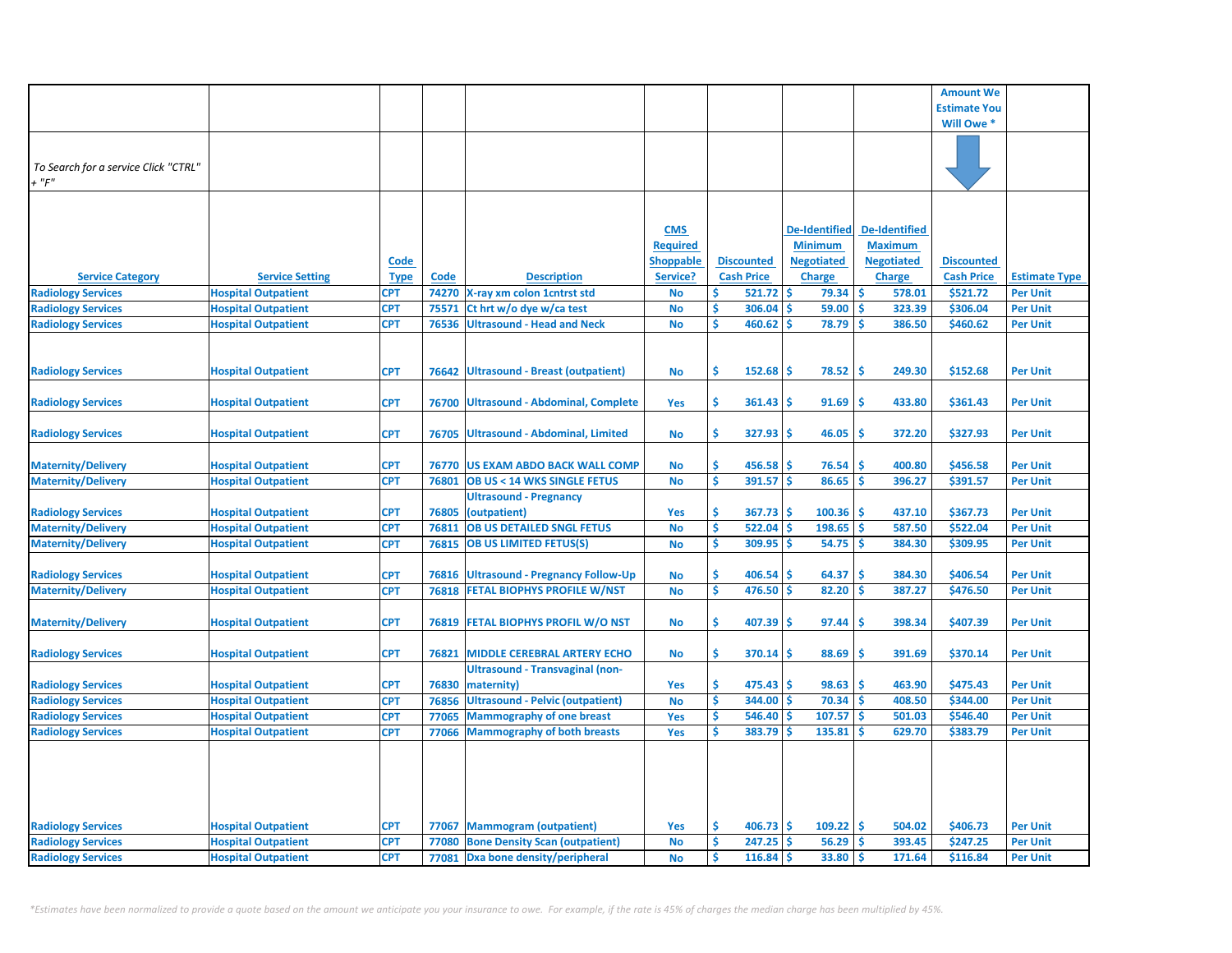|                                            |                            |             |             |                                             |                  |                   |                      |                      | <b>Amount We</b>    |                      |
|--------------------------------------------|----------------------------|-------------|-------------|---------------------------------------------|------------------|-------------------|----------------------|----------------------|---------------------|----------------------|
|                                            |                            |             |             |                                             |                  |                   |                      |                      | <b>Estimate You</b> |                      |
|                                            |                            |             |             |                                             |                  |                   |                      |                      | Will Owe *          |                      |
|                                            |                            |             |             |                                             |                  |                   |                      |                      |                     |                      |
|                                            |                            |             |             |                                             |                  |                   |                      |                      |                     |                      |
| To Search for a service Click "CTRL"       |                            |             |             |                                             |                  |                   |                      |                      |                     |                      |
| $+$ " $F$ "                                |                            |             |             |                                             |                  |                   |                      |                      |                     |                      |
|                                            |                            |             |             |                                             |                  |                   |                      |                      |                     |                      |
|                                            |                            |             |             |                                             |                  |                   |                      |                      |                     |                      |
|                                            |                            |             |             |                                             | <b>CMS</b>       |                   | <b>De-Identified</b> | <b>De-Identified</b> |                     |                      |
|                                            |                            |             |             |                                             | <b>Required</b>  |                   | <b>Minimum</b>       | <b>Maximum</b>       |                     |                      |
|                                            |                            | <b>Code</b> |             |                                             | <b>Shoppable</b> | <b>Discounted</b> | <b>Negotiated</b>    | <b>Negotiated</b>    | <b>Discounted</b>   |                      |
| <b>Service Category</b>                    | <b>Service Setting</b>     | <b>Type</b> | Code        | <b>Description</b>                          | Service?         | <b>Cash Price</b> | <b>Charge</b>        | <b>Charge</b>        | <b>Cash Price</b>   | <b>Estimate Type</b> |
|                                            |                            |             |             |                                             |                  |                   |                      |                      |                     |                      |
| <b>Radiology Services</b>                  | <b>Hospital Outpatient</b> | <b>CPT</b>  |             | 78452 Myocardial Imaging (outpatient)       | No               | \$.<br>1,010.04   | \$<br>336.74         | \$.<br>2,091.45      | \$1,010.04          | <b>Per Unit</b>      |
|                                            |                            |             |             |                                             |                  |                   |                      |                      |                     |                      |
| <b>Laboratory &amp; Pathology Services</b> | <b>Hospital Outpatient</b> | <b>CPT</b>  | 80048       | <b>Blood Test - Basic Metabolic Panel</b>   | Yes              | Ŝ.<br>158.03      | Ś<br>11.84           | Ś<br>221.33          | \$158.03            | Per Unit             |
|                                            |                            |             |             | <b>Blood Test - Comprehensive</b>           |                  |                   |                      |                      |                     |                      |
| <b>Laboratory &amp; Pathology Services</b> | <b>Hospital Outpatient</b> | <b>CPT</b>  |             | 80053 Metabolic Panel                       | Yes              | Ś.<br>93.73       | Ŝ.<br>14.78          | Ś<br>136.89          | \$93.73             | <b>Per Unit</b>      |
|                                            |                            |             |             |                                             |                  | $N/A$ No          | N/A No               | N/A No               | $N/A$ No            |                      |
|                                            |                            |             |             | <b>Blood Test - Pregnancy (Obstetric)</b>   |                  | <b>Service</b>    | <b>Service</b>       | <b>Service</b>       | <b>Service</b>      |                      |
| <b>Laboratory &amp; Pathology Services</b> | <b>Hospital Outpatient</b> | <b>CPT</b>  | 80055 Panel |                                             | Yes              | Volume            | <b>Volume</b>        | <b>Volume</b>        | <b>Volume</b>       | <b>Per Unit</b>      |
|                                            |                            |             |             | <b>Blood Test - Cholesterol Test, Lipid</b> |                  |                   |                      |                      |                     |                      |
| <b>Laboratory &amp; Pathology Services</b> | <b>Hospital Outpatient</b> | <b>CPT</b>  | 80061       | Panel                                       | Yes              | \$<br>46.48       | 12.05<br>S           | \$.<br>101.77        | \$46.48             | <b>Per Unit</b>      |
|                                            |                            |             |             | <b>Blood Test - Renal (Kidney)</b>          |                  |                   |                      |                      |                     |                      |
| <b>Laboratory &amp; Pathology Services</b> | <b>Hospital Outpatient</b> | CPT         | 80069       | <b>Function Panel</b>                       | Yes              | \$<br>17.24       | 8.68<br>s            | .S<br>34.59          | \$17.24             | <b>Per Unit</b>      |
|                                            |                            |             |             | <b>Blood Test - Hepatic (Liver)</b>         |                  |                   |                      |                      |                     |                      |
| <b>Laboratory &amp; Pathology Services</b> | <b>Hospital Outpatient</b> | <b>CPT</b>  | 80076       | <b>Function Panel</b>                       | Yes              | Ŝ.<br>146.77      | \$.<br>11.44         | -S<br>205.84         | \$146.77            | <b>Per Unit</b>      |
|                                            |                            |             |             |                                             |                  |                   |                      |                      |                     |                      |
| <b>Laboratory &amp; Pathology Services</b> | <b>Hospital Outpatient</b> | <b>CPT</b>  | 80307       | Drug test prsmv chem anlyzr                 | No               | Ś.<br>128.65      | 55.93<br>s           | -Ś<br>199.53         | \$128.65            | <b>Per Unit</b>      |
|                                            |                            |             |             |                                             |                  | N/A No            | N/A No               | N/A No               | N/A No              |                      |
|                                            |                            |             |             |                                             |                  | <b>Service</b>    | <b>Service</b>       | <b>Service</b>       | <b>Service</b>      |                      |
| <b>Laboratory &amp; Pathology Services</b> | <b>Hospital Outpatient</b> | <b>CPT</b>  | 81000       | Urinalysis nonauto w/scope                  | Yes              | Volume            | <b>Volume</b>        | <b>Volume</b>        | <b>Volume</b>       | <b>Per Unit</b>      |
|                                            |                            |             |             | <b>Urine Test - Automated with</b>          |                  |                   |                      |                      |                     |                      |
| <b>Laboratory &amp; Pathology Services</b> | <b>Hospital Outpatient</b> | <b>CPT</b>  | 81001       | <b>Microscope Examination</b>               | Yes              | \$.<br>23.46      | 4.44<br>S            | <b>S</b><br>34.47    | \$23.46             | <b>Per Unit</b>      |
|                                            |                            |             |             |                                             |                  |                   |                      |                      |                     |                      |
| <b>Laboratory &amp; Pathology Services</b> | <b>Hospital Outpatient</b> | <b>CPT</b>  |             | 81002 Urine Test - Urinalysis, Manual Test  | Yes              | \$.<br>7.24       | 2.67<br>S            | <b>S</b><br>14.00    | \$7.24              | <b>Per Unit</b>      |
|                                            |                            |             |             |                                             |                  |                   |                      |                      |                     |                      |
|                                            |                            |             |             | <b>Urine Test - Automated without</b>       |                  |                   |                      |                      |                     |                      |
| <b>Laboratory &amp; Pathology Services</b> | <b>Hospital Outpatient</b> | <b>CPT</b>  | 81003       | <b>Microscope</b>                           | Yes              | \$.<br>10.40      | 3.16<br>\$.          | <b>S</b><br>11.25    | \$10.40             | <b>Per Unit</b>      |
|                                            |                            |             |             |                                             |                  |                   |                      |                      |                     |                      |
| <b>Laboratory &amp; Pathology Services</b> | <b>Hospital Outpatient</b> | <b>CPT</b>  | 81025       | <b>Urine Test - Pregnancy</b>               | <b>No</b>        | \$.<br>40.87      | 10.45<br>\$.         | <b>S</b><br>58.29    | \$40.87             | <b>Per Unit</b>      |
|                                            |                            |             |             |                                             |                  |                   |                      |                      |                     |                      |
| <b>Laboratory &amp; Pathology Services</b> | <b>Hospital Outpatient</b> | <b>CPT</b>  | 82247       | <b>Bilirubin total</b>                      | <b>No</b>        | \$.<br>41.02      | 4.52<br>s            | Ŝ<br>55.22           | \$41.02             | <b>Per Unit</b>      |
|                                            |                            |             |             |                                             |                  |                   |                      |                      |                     |                      |
| <b>Laboratory &amp; Pathology Services</b> | <b>Hospital Outpatient</b> | <b>CPT</b>  |             | 82306 Blood Test - Vitamin D-3 Level        | <b>No</b>        | \$<br>188.74      | 26.64<br>s           | .S<br>254.08         | \$188.74            | <b>Per Unit</b>      |
|                                            |                            |             |             |                                             |                  |                   |                      |                      |                     |                      |
| <b>Laboratory &amp; Pathology Services</b> | <b>Hospital Outpatient</b> | <b>CPT</b>  |             | 82330 Assay of calcium                      | <b>No</b>        | \$.<br>35.11      | 12.31<br>s           | .S<br>67.00          | \$35.11             | <b>Per Unit</b>      |
|                                            |                            |             |             |                                             |                  |                   |                      |                      |                     |                      |
| <b>Laboratory &amp; Pathology Services</b> | <b>Hospital Outpatient</b> | <b>CPT</b>  |             | 82375 Assay carboxyhb quant                 | <b>No</b>        | Ŝ.<br>114.13      | \$.<br>11.09         | Ś<br>153.64          | \$114.13            | <b>Per Unit</b>      |
|                                            |                            |             |             |                                             |                  |                   |                      |                      |                     |                      |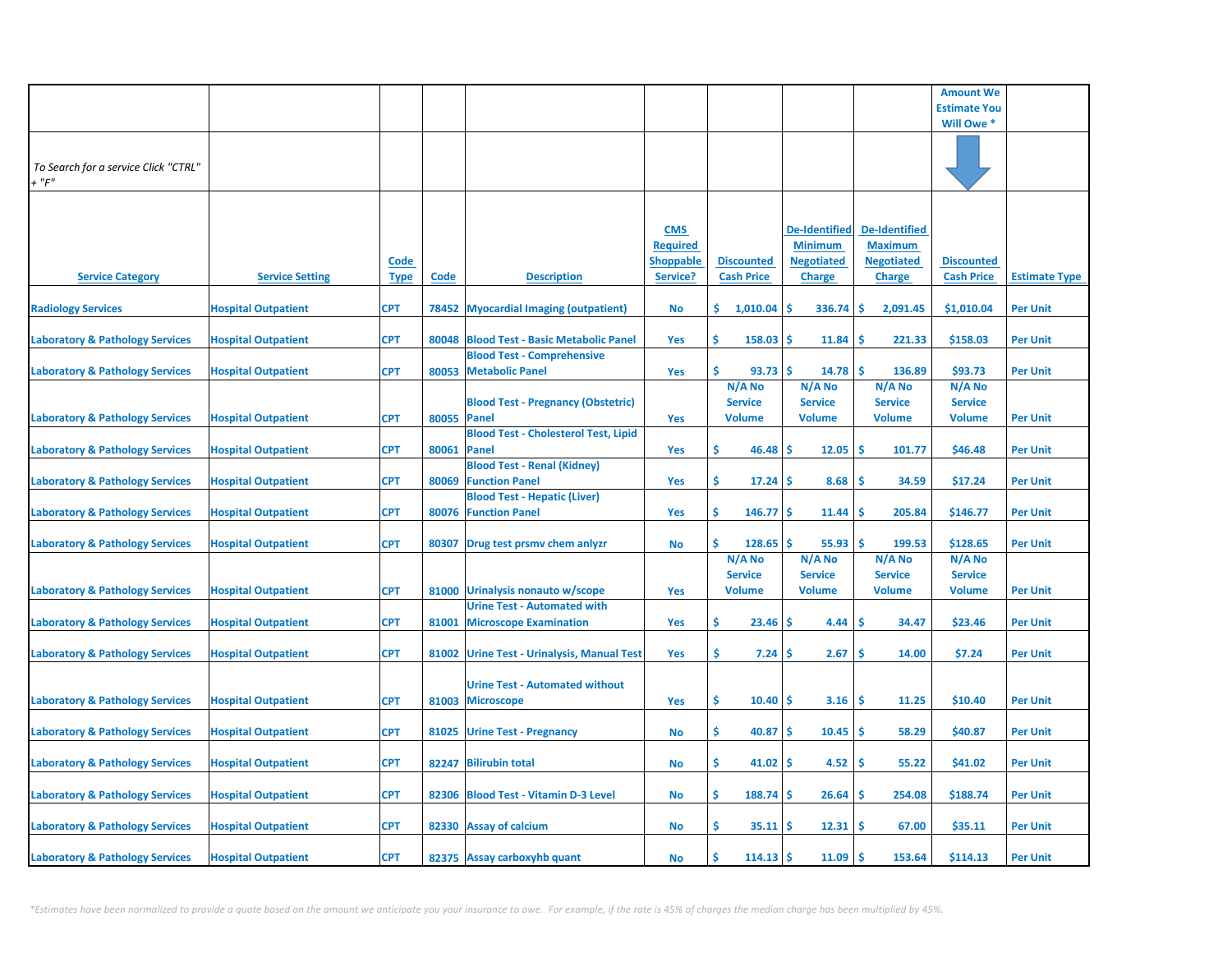|                                               |                            |                            |             |                                                                     |                                                               |                                        |                                                                       |                                                                              | <b>Amount We</b>                       |                      |
|-----------------------------------------------|----------------------------|----------------------------|-------------|---------------------------------------------------------------------|---------------------------------------------------------------|----------------------------------------|-----------------------------------------------------------------------|------------------------------------------------------------------------------|----------------------------------------|----------------------|
|                                               |                            |                            |             |                                                                     |                                                               |                                        |                                                                       |                                                                              | <b>Estimate You</b>                    |                      |
|                                               |                            |                            |             |                                                                     |                                                               |                                        |                                                                       |                                                                              | Will Owe *                             |                      |
| To Search for a service Click "CTRL"<br>+ "F" |                            |                            |             |                                                                     |                                                               |                                        |                                                                       |                                                                              |                                        |                      |
| <b>Service Category</b>                       | <b>Service Setting</b>     | <u>Code</u><br><b>Type</b> | <b>Code</b> | <b>Description</b>                                                  | <b>CMS</b><br><b>Required</b><br><u>Shoppable</u><br>Service? | <b>Discounted</b><br><b>Cash Price</b> | De-Identified<br><b>Minimum</b><br><b>Negotiated</b><br><b>Charge</b> | <b>De-Identified</b><br><b>Maximum</b><br><b>Negotiated</b><br><b>Charge</b> | <b>Discounted</b><br><b>Cash Price</b> | <b>Estimate Type</b> |
| <b>Laboratory &amp; Pathology Services</b>    | <b>Hospital Outpatient</b> | <b>CPT</b>                 |             | 82465 Assay bld/serum cholesterol                                   | No                                                            | \$.<br>15.28                           | \$.<br>3.92                                                           | \$<br>23.76                                                                  | \$15.28                                | <b>Per Unit</b>      |
| <b>Laboratory &amp; Pathology Services</b>    | <b>Hospital Outpatient</b> | <b>CPT</b>                 | 82550       | <b>Assay of ck (cpk)</b>                                            | No                                                            | \$<br>12.70                            | \$.<br>5.86                                                           | \$.<br>35.53                                                                 | \$12.70                                | <b>Per Unit</b>      |
| <b>Laboratory &amp; Pathology Services</b>    | <b>Hospital Outpatient</b> | <b>CPT</b>                 |             | 82552 Assay of cpk in blood                                         | No                                                            | \$<br>26.14                            | 12.05<br>\$.                                                          | \$.<br>75.41                                                                 | \$26.14                                | <b>Per Unit</b>      |
| <b>Laboratory &amp; Pathology Services</b>    | <b>Hospital Outpatient</b> | <b>CPT</b>                 | 82565       | <b>Assay of creatinine</b>                                          | No                                                            | \$<br>124.50                           | s<br>7.17                                                             | <b>S</b><br>70.25                                                            | \$124.50                               | <b>Per Unit</b>      |
| <b>Laboratory &amp; Pathology Services</b>    | <b>Hospital Outpatient</b> | <b>CPT</b>                 | 82607       | <b>Blood Test - Vitamin B-12</b><br>(Cyanocobalamin) Level          | No                                                            | \$<br>29.40                            | 13.57<br>\$.                                                          | -\$<br>82.73                                                                 | \$29.40                                | <b>Per Unit</b>      |
| <b>Laboratory &amp; Pathology Services</b>    | <b>Hospital Outpatient</b> | <b>CPT</b>                 |             | 82610 Cystatin c                                                    | No                                                            | \$<br>140.40                           | 14.17<br>s                                                            | \$.<br>405.00                                                                | \$140.40                               | <b>Per Unit</b>      |
| <b>Laboratory &amp; Pathology Services</b>    | <b>Hospital Outpatient</b> | <b>CPT</b>                 |             | 82668 Assay of erythropoietin                                       | No                                                            | \$<br>36.68                            | 16.91<br>\$.                                                          | <b>S</b><br>99.20                                                            | \$36.68                                | <b>Per Unit</b>      |
| <b>Laboratory &amp; Pathology Services</b>    | <b>Hospital Outpatient</b> | <b>CPT</b>                 |             | 82670 Assay of estradiol                                            | No                                                            | \$<br>54.51                            | \$<br>25.15                                                           | <b>S</b><br>152.33                                                           | \$54.51                                | <b>Per Unit</b>      |
| <b>Laboratory &amp; Pathology Services</b>    | <b>Hospital Outpatient</b> | <b>CPT</b>                 | 82693       | Assay of ethylene glycol                                            | No                                                            | \$<br>20.29                            | 13.41<br>s                                                            | \$<br>40.08                                                                  | \$20.29                                | <b>Per Unit</b>      |
| <b>Laboratory &amp; Pathology Services</b>    | <b>Hospital Outpatient</b> | <b>CPT</b>                 | 82728 Level | <b>Blood Test - Ferritin (Blood Protein)</b>                        | No                                                            | \$<br>33.53                            | \$.<br>19.09                                                          | <b>S</b><br>96.63                                                            | \$33.53                                | <b>Per Unit</b>      |
| <b>Laboratory &amp; Pathology Services</b>    | <b>Hospital Outpatient</b> | <b>CPT</b>                 |             | 82746 Blood Test - Folic Acid Level                                 | No                                                            | \$<br>37.75                            | \$<br>13.23                                                           | -\$<br>79.52                                                                 | \$37.75                                | <b>Per Unit</b>      |
| <b>Laboratory &amp; Pathology Services</b>    | <b>Hospital Outpatient</b> | <b>CPT</b>                 | 82803       | <b>Blood gases any combination</b>                                  | No                                                            | \$<br>73.40                            | \$.<br>20.17                                                          | <b>S</b><br>106.16                                                           | \$73.40                                | <b>Per Unit</b>      |
| <b>Laboratory &amp; Pathology Services</b>    | <b>Hospital Outpatient</b> | <b>CPT</b>                 | 82947       | Assay glucose blood quant                                           | No                                                            | \$<br>34.04                            | 5.51<br>s                                                             | \$<br>49.42                                                                  | \$34.04                                | <b>Per Unit</b>      |
| <b>Laboratory &amp; Pathology Services</b>    | <b>Hospital Outpatient</b> | <b>CPT</b>                 | 82962       | <b>Glucose blood test</b>                                           | No                                                            | \$<br>$45.55$ \$                       | 3.89                                                                  | -\$<br>61.82                                                                 | \$45.55                                | <b>Per Unit</b>      |
| <b>Laboratory &amp; Pathology Services</b>    | <b>Hospital Outpatient</b> | <b>CPT</b>                 |             | 83018 Heavy metal quant each nes                                    | No                                                            | \$<br>$172.97$ \$                      | 19.76                                                                 | -\$<br>498.96                                                                | \$172.97                               | <b>Per Unit</b>      |
| <b>Laboratory &amp; Pathology Services</b>    | <b>Hospital Outpatient</b> | <b>CPT</b>                 |             | <b>Blood Test - Blood Glucose Control</b><br>83036 (Hemoglobin A1C) | No                                                            | \$<br>71.27                            | 8.74<br>-\$                                                           | Ŝ<br>95.94                                                                   | \$71.27                                | <b>Per Unit</b>      |
| <b>Laboratory &amp; Pathology Services</b>    | <b>Hospital Outpatient</b> | <b>CPT</b>                 |             | 83088 Assay of histamine                                            | No                                                            | \$<br>75.84                            | 26.58<br>s                                                            | Ŝ<br>218.76                                                                  | \$75.84                                | <b>Per Unit</b>      |
| <b>Laboratory &amp; Pathology Services</b>    | <b>Hospital Outpatient</b> | <b>CPT</b>                 |             | 83518 Immunoassay dipstick                                          | No                                                            | Ś<br>147.09                            | \$.<br>6.55                                                           | <b>S</b><br>424.29                                                           | \$147.09                               | <b>Per Unit</b>      |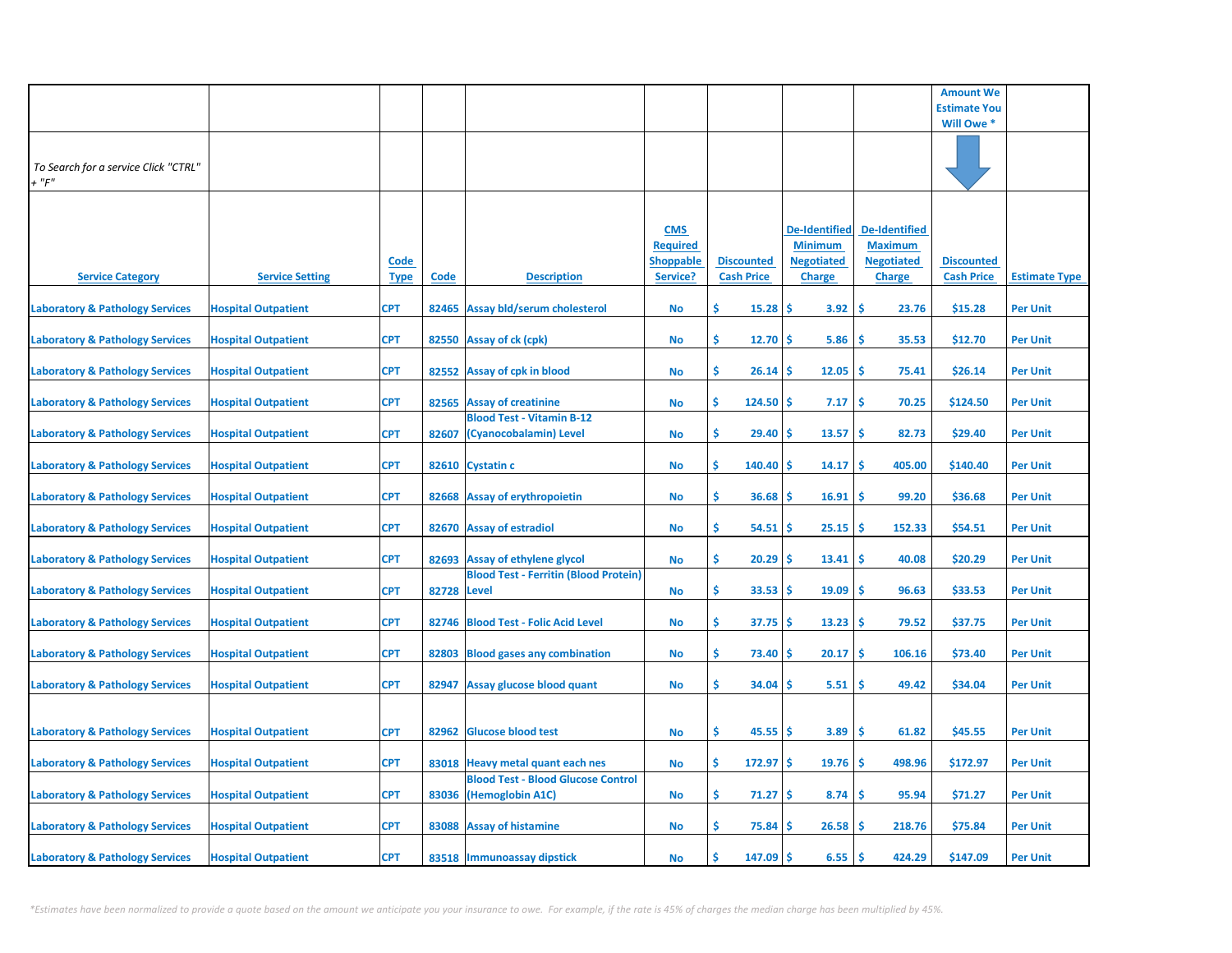|                                                     |                            |                            |             |                                                                         |                                                               |                                        |                                                                       |                                                                              | <b>Amount We</b>                       |                      |
|-----------------------------------------------------|----------------------------|----------------------------|-------------|-------------------------------------------------------------------------|---------------------------------------------------------------|----------------------------------------|-----------------------------------------------------------------------|------------------------------------------------------------------------------|----------------------------------------|----------------------|
|                                                     |                            |                            |             |                                                                         |                                                               |                                        |                                                                       |                                                                              | <b>Estimate You</b>                    |                      |
|                                                     |                            |                            |             |                                                                         |                                                               |                                        |                                                                       |                                                                              | Will Owe *                             |                      |
| To Search for a service Click "CTRL"<br>$+$ " $F$ " |                            |                            |             |                                                                         |                                                               |                                        |                                                                       |                                                                              |                                        |                      |
| <b>Service Category</b>                             | <b>Service Setting</b>     | <b>Code</b><br><u>Type</u> | <b>Code</b> | <b>Description</b>                                                      | <b>CMS</b><br><b>Required</b><br><b>Shoppable</b><br>Service? | <b>Discounted</b><br><b>Cash Price</b> | De-Identified<br><b>Minimum</b><br><b>Negotiated</b><br><b>Charge</b> | <b>De-Identified</b><br><b>Maximum</b><br><b>Negotiated</b><br><b>Charge</b> | <b>Discounted</b><br><b>Cash Price</b> | <b>Estimate Type</b> |
| <b>Laboratory &amp; Pathology Services</b>          | <b>Hospital Outpatient</b> | CPT                        |             | 83540 Blood Test - Iron Level                                           | No                                                            | Ŝ.<br>51.90                            | \$<br>9.06                                                            | \$<br>75.77                                                                  | \$51.90                                | <b>Per Unit</b>      |
| <b>Laboratory &amp; Pathology Services</b>          | <b>Hospital Outpatient</b> | <b>CPT</b>                 |             | 83605 Assay of lactic acid<br><b>Blood Test - Lipase (fat enzyme)</b>   | <b>No</b>                                                     | \$.<br>27.44                           | \$<br>10.41                                                           | \$<br>58.05                                                                  | \$27.44                                | <b>Per Unit</b>      |
| <b>Laboratory &amp; Pathology Services</b>          | <b>Hospital Outpatient</b> | <b>CPT</b>                 | 83690 Level |                                                                         | <b>No</b>                                                     | \$.<br>69.47                           | 6.20<br>\$                                                            | \$<br>93.51                                                                  | \$69.47                                | <b>Per Unit</b>      |
| <b>Laboratory &amp; Pathology Services</b>          | <b>Hospital Outpatient</b> | <b>CPT</b>                 | 83735       | <b>Assay of magnesium</b>                                               | <b>No</b>                                                     | \$.<br>53.82                           | 9.38<br>\$                                                            | \$.<br>78.56                                                                 | \$53.82                                | <b>Per Unit</b>      |
| <b>Laboratory &amp; Pathology Services</b>          | <b>Hospital Outpatient</b> | <b>CPT</b>                 | 83880       | <b>Assay of natriuretic peptide</b>                                     | <b>No</b>                                                     | \$<br>172.55                           | 35.33<br>\$                                                           | 232.27<br>-S                                                                 | \$172.55                               | <b>Per Unit</b>      |
| <b>Laboratory &amp; Pathology Services</b>          | <b>Hospital Outpatient</b> | <b>CPT</b>                 |             | 84100 Assay of phosphorus                                               | <b>No</b>                                                     | \$<br>61.73                            | \$<br>6.64                                                            | \$<br>87.67                                                                  | \$61.73                                | <b>Per Unit</b>      |
| <b>Laboratory &amp; Pathology Services</b>          | <b>Hospital Outpatient</b> | <b>CPT</b>                 |             | 84132 Assay of serum potassium                                          | <b>No</b>                                                     | \$<br>43.23                            | \$<br>6.66                                                            | Ŝ<br>62.65                                                                   | \$43.23                                | <b>Per Unit</b>      |
| <b>Laboratory &amp; Pathology Services</b>          | <b>Hospital Outpatient</b> | <b>CPT</b>                 |             | 84132 Assay of serum potassium                                          | <b>No</b>                                                     | \$<br>43.23                            | \$<br>6.66                                                            | \$<br>62.65                                                                  | \$43.23                                | <b>Per Unit</b>      |
| <b>Laboratory &amp; Pathology Services</b>          | <b>Hospital Outpatient</b> | <b>CPT</b>                 |             | 84144 Assay of progesterone                                             | No                                                            | \$<br>52.59                            | 18.77<br>\$                                                           | \$<br>96.68                                                                  | \$52.59                                | <b>Per Unit</b>      |
| <b>Laboratory &amp; Pathology Services</b>          | <b>Hospital Outpatient</b> | <b>CPT</b>                 |             | <b>Blood Test - Prostate Specific</b><br>84153 Antigen (PSA) Level      | Yes                                                           | \$<br>74.21                            | \$<br>25.75                                                           | \$.<br>116.68                                                                | \$74.21                                | <b>Per Unit</b>      |
| <b>Laboratory &amp; Pathology Services</b>          | <b>Hospital Outpatient</b> | <b>CPT</b>                 |             | 84154   PSA (prostate specific antigen)                                 | Yes                                                           | \$<br>106.34                           | \$<br>16.55                                                           | <b>S</b><br>143.15                                                           | \$106.34                               | <b>Per Unit</b>      |
| <b>Laboratory &amp; Pathology Services</b>          | <b>Hospital Outpatient</b> | <b>CPT</b>                 |             | 84182 Protein western blot test                                         | No                                                            | \$<br>382.72                           | \$<br>18.76                                                           | \$<br>588.80                                                                 | \$382.72                               | <b>Per Unit</b>      |
| <b>Laboratory &amp; Pathology Services</b>          | <b>Hospital Outpatient</b> | <b>CPT</b>                 | 84295       | <b>Assay of serum sodium</b>                                            | <b>No</b>                                                     | \$<br>42.10                            | 4.33<br>\$                                                            | \$<br>56.67                                                                  | \$42.10                                | <b>Per Unit</b>      |
| <b>Laboratory &amp; Pathology Services</b>          | <b>Hospital Outpatient</b> | <b>CPT</b>                 | 84439       | <b>Blood Test - Thyroxine (Thyroid</b><br><b>Chemical</b> ) Level, Free | <b>No</b>                                                     | \$<br>66.21                            | 8.12<br>\$                                                            | \$<br>89.13                                                                  | \$66.21                                | <b>Per Unit</b>      |
| <b>Laboratory &amp; Pathology Services</b>          | <b>Hospital Outpatient</b> | <b>CPT</b>                 | 84443       | <b>Blood Test - Thyroid Stimulating</b><br><b>Hormone (TSH) Level</b>   | <b>No</b>                                                     | \$<br>64.07                            | 23.52<br>\$                                                           | <b>S</b><br>119.09                                                           | \$64.07                                | <b>Per Unit</b>      |
| <b>Laboratory &amp; Pathology Services</b>          | <b>Hospital Outpatient</b> | <b>CPT</b>                 |             | <b>Blood Test - Thyroid Stimulating</b><br>84443 Hormone (TSH) Level    | Yes                                                           | \$<br>64.07                            | 23.52<br>S                                                            | <b>S</b><br>119.09                                                           | \$64.07                                | <b>Per Unit</b>      |
| <b>Laboratory &amp; Pathology Services</b>          | <b>Hospital Outpatient</b> | <b>CPT</b>                 |             | 84480 Assay triiodothyronine (t3)                                       | <b>No</b>                                                     | \$.<br>96.31                           | 12.76<br>\$.                                                          | <b>S</b><br>129.65                                                           | \$96.31                                | <b>Per Unit</b>      |
| <b>Laboratory &amp; Pathology Services</b>          | <b>Hospital Outpatient</b> | <b>CPT</b>                 |             | 84484 Assay of troponin quant                                           | <b>No</b>                                                     | \$<br>81.70                            | 10.26<br>\$.                                                          | -\$<br>121.45                                                                | \$81.70                                | <b>Per Unit</b>      |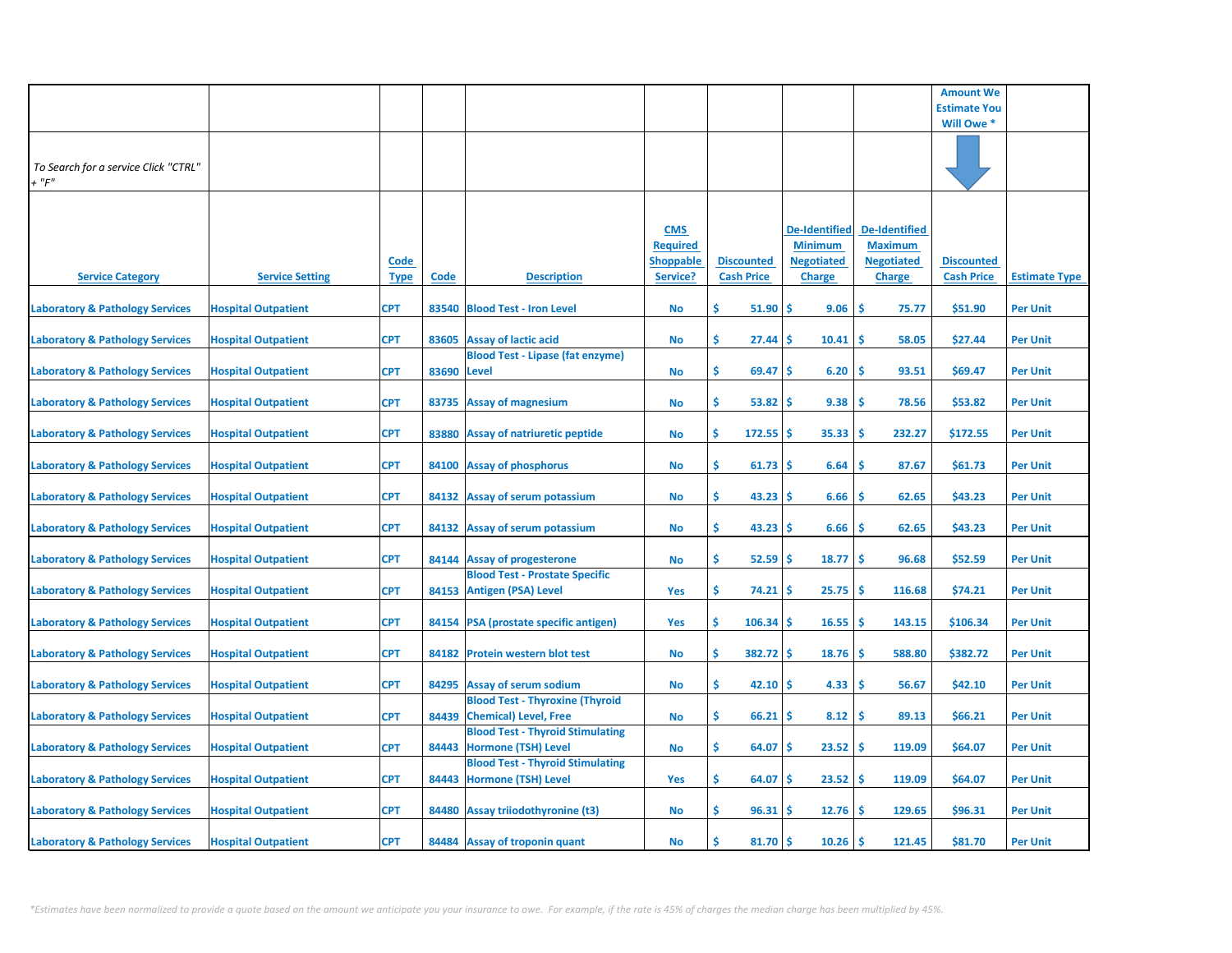|                                                     |                            |                            |             |                                                                           |                                                               |                                        |                                                                              |                                                                              | <b>Amount We</b>                       |                      |
|-----------------------------------------------------|----------------------------|----------------------------|-------------|---------------------------------------------------------------------------|---------------------------------------------------------------|----------------------------------------|------------------------------------------------------------------------------|------------------------------------------------------------------------------|----------------------------------------|----------------------|
|                                                     |                            |                            |             |                                                                           |                                                               |                                        |                                                                              |                                                                              | <b>Estimate You</b>                    |                      |
|                                                     |                            |                            |             |                                                                           |                                                               |                                        |                                                                              |                                                                              | Will Owe *                             |                      |
| To Search for a service Click "CTRL"<br>$+$ " $F$ " |                            |                            |             |                                                                           |                                                               |                                        |                                                                              |                                                                              |                                        |                      |
| <b>Service Category</b>                             | <b>Service Setting</b>     | <u>Code</u><br><b>Type</b> | <b>Code</b> | <b>Description</b>                                                        | <b>CMS</b><br><b>Required</b><br><b>Shoppable</b><br>Service? | <b>Discounted</b><br><b>Cash Price</b> | <b>De-Identified</b><br><b>Minimum</b><br><b>Negotiated</b><br><b>Charge</b> | <b>De-Identified</b><br><b>Maximum</b><br><b>Negotiated</b><br><b>Charge</b> | <b>Discounted</b><br><b>Cash Price</b> | <b>Estimate Type</b> |
| <b>Laboratory &amp; Pathology Services</b>          | <b>Hospital Outpatient</b> | CPT                        | 84702       | <b>Chorionic gonadotropin test</b>                                        | No                                                            | Ŝ.<br>125.77                           | \$<br>11.54                                                                  | \$<br>169.31                                                                 | \$125.77                               | <b>Per Unit</b>      |
| <b>Laboratory &amp; Pathology Services</b>          | <b>Hospital Outpatient</b> | <b>CPT</b>                 |             | 85014 Hematocrit                                                          | No                                                            | \$.<br>26.95                           | 2.13<br>\$.                                                                  | -\$<br>36.27                                                                 | \$26.95                                | <b>Per Unit</b>      |
| <b>Laboratory &amp; Pathology Services</b>          | <b>Hospital Outpatient</b> | <b>CPT</b>                 | 85025       | <b>Blood Test - Complete Blood Cell</b><br><b>Count and Automated WBC</b> | Yes                                                           | \$.<br>77.98                           | \$<br>10.88                                                                  | <b>S</b><br>112.06                                                           | \$77.98                                | <b>Per Unit</b>      |
| <b>Laboratory &amp; Pathology Services</b>          | <b>Hospital Outpatient</b> | <b>CPT</b>                 | 85027       | <b>Blood Test - Complete Blood Cell</b><br><b>Count (Hemoglobin)</b>      | Yes                                                           | \$.<br>60.79                           | \$.<br>5.82                                                                  | <b>S</b><br>81.83                                                            | \$60.79                                | <b>Per Unit</b>      |
| <b>Laboratory &amp; Pathology Services</b>          | <b>Hospital Outpatient</b> | <b>CPT</b>                 | 85240       | Clot factor viii ahg 1 stage                                              | <b>No</b>                                                     | \$.<br>45.97                           | \$.<br>16.11                                                                 | <b>S</b><br>95.56                                                            | \$45.97                                | <b>Per Unit</b>      |
| <b>Laboratory &amp; Pathology Services</b>          | <b>Hospital Outpatient</b> | <b>CPT</b>                 |             | 85378 Fibrin degrade semiquant                                            | No                                                            | \$.<br>53.57                           | \$<br>7.44                                                                   | <b>S</b><br>72.11                                                            | \$53.57                                | <b>Per Unit</b>      |
| <b>Laboratory &amp; Pathology Services</b>          | <b>Hospital Outpatient</b> | <b>CPT</b>                 |             | 85610 Blood Test - Clotting Time                                          | Yes                                                           | \$<br>44.81                            | 6.01<br>S                                                                    | Ŝ<br>64.27                                                                   | \$44.81                                | <b>Per Unit</b>      |
| <b>Laboratory &amp; Pathology Services</b>          | <b>Hospital Outpatient</b> | <b>CPT</b>                 |             | 85613 Russell viper venom diluted                                         | No                                                            | \$<br>24.61                            | \$<br>8.24                                                                   | \$<br>70.98                                                                  | \$24.61                                | <b>Per Unit</b>      |
| <b>Laboratory &amp; Pathology Services</b>          | <b>Hospital Outpatient</b> | <b>CPT</b>                 | 85660       | <b>RBC SICKLE CELL TEST</b>                                               | <b>No</b>                                                     | \$<br>53.32                            | 4.96<br>\$.                                                                  | <b>S</b><br>71.77                                                            | \$53.32                                | <b>Per Unit</b>      |
| <b>Laboratory &amp; Pathology Services</b>          | <b>Hospital Outpatient</b> | <b>CPT</b>                 |             | <b>Blood Test - Coagulation</b><br>85730 Assessment                       | Yes                                                           | \$<br>46.01                            | 5.41<br>S                                                                    | \$<br>61.94                                                                  | \$46.01                                | <b>Per Unit</b>      |
| <b>Laboratory &amp; Pathology Services</b>          | <b>Hospital Outpatient</b> | <b>CPT</b>                 |             | 85732 Thromboplastin time partial                                         | No                                                            | Ŝ.<br>12.63                            | 5.82<br>s                                                                    | <b>S</b><br>36.42                                                            | \$12.63                                | <b>Per Unit</b>      |
| <b>Laboratory &amp; Pathology Services</b>          | <b>Hospital Outpatient</b> | <b>CPT</b>                 |             | 86140 C-reactive protein                                                  | No                                                            | \$<br>48.49                            | 4.66<br>s                                                                    | <b>S</b><br>65.28                                                            | \$48.49                                | <b>Per Unit</b>      |
| <b>Laboratory &amp; Pathology Services</b>          | <b>Hospital Outpatient</b> | <b>CPT</b>                 |             | 86360 T cell absolute count/ratio                                         | <b>No</b>                                                     | Ŝ.<br>65.00                            | \$.<br>42.28                                                                 | Ŝ<br>211.59                                                                  | \$65.00                                | <b>Per Unit</b>      |
| <b>Laboratory &amp; Pathology Services</b>          | <b>Hospital Outpatient</b> | <b>CPT</b>                 | 86361       | T cell absolute count                                                     | <b>No</b>                                                     | \$<br>132.78                           | \$<br>24.10                                                                  | -S<br>383.03                                                                 | \$132.78                               | <b>Per Unit</b>      |
| <b>Laboratory &amp; Pathology Services</b>          | <b>Hospital Outpatient</b> | <b>CPT</b>                 |             | 86431 Rheumatoid factor quant                                             | <b>No</b>                                                     | \$<br>52.70                            | \$.<br>5.10                                                                  | <b>S</b><br>70.95                                                            | \$52.70                                | <b>Per Unit</b>      |
| <b>Laboratory &amp; Pathology Services</b>          | <b>Hospital Outpatient</b> | <b>CPT</b>                 |             | 86592 Syphilis test non-trep qual                                         | <b>No</b>                                                     | \$<br>37.81                            | 3.84<br>S                                                                    | Ŝ<br>50.90                                                                   | \$37.81                                | <b>Per Unit</b>      |
| <b>Laboratory &amp; Pathology Services</b>          | <b>Hospital Outpatient</b> | <b>CPT</b>                 |             | 86592 Syphilis test non-trep qual                                         | <b>No</b>                                                     | \$<br>37.81                            | 3.84<br>S                                                                    | Ś<br>50.90                                                                   | \$37.81                                | <b>Per Unit</b>      |
| <b>Laboratory &amp; Pathology Services</b>          | <b>Hospital Outpatient</b> | <b>CPT</b>                 |             | 86611 Bartonella antibody                                                 | <b>No</b>                                                     | Ś<br>57.37                             | 9.16<br>\$.                                                                  | \$.<br>165.50                                                                | \$57.37                                | <b>Per Unit</b>      |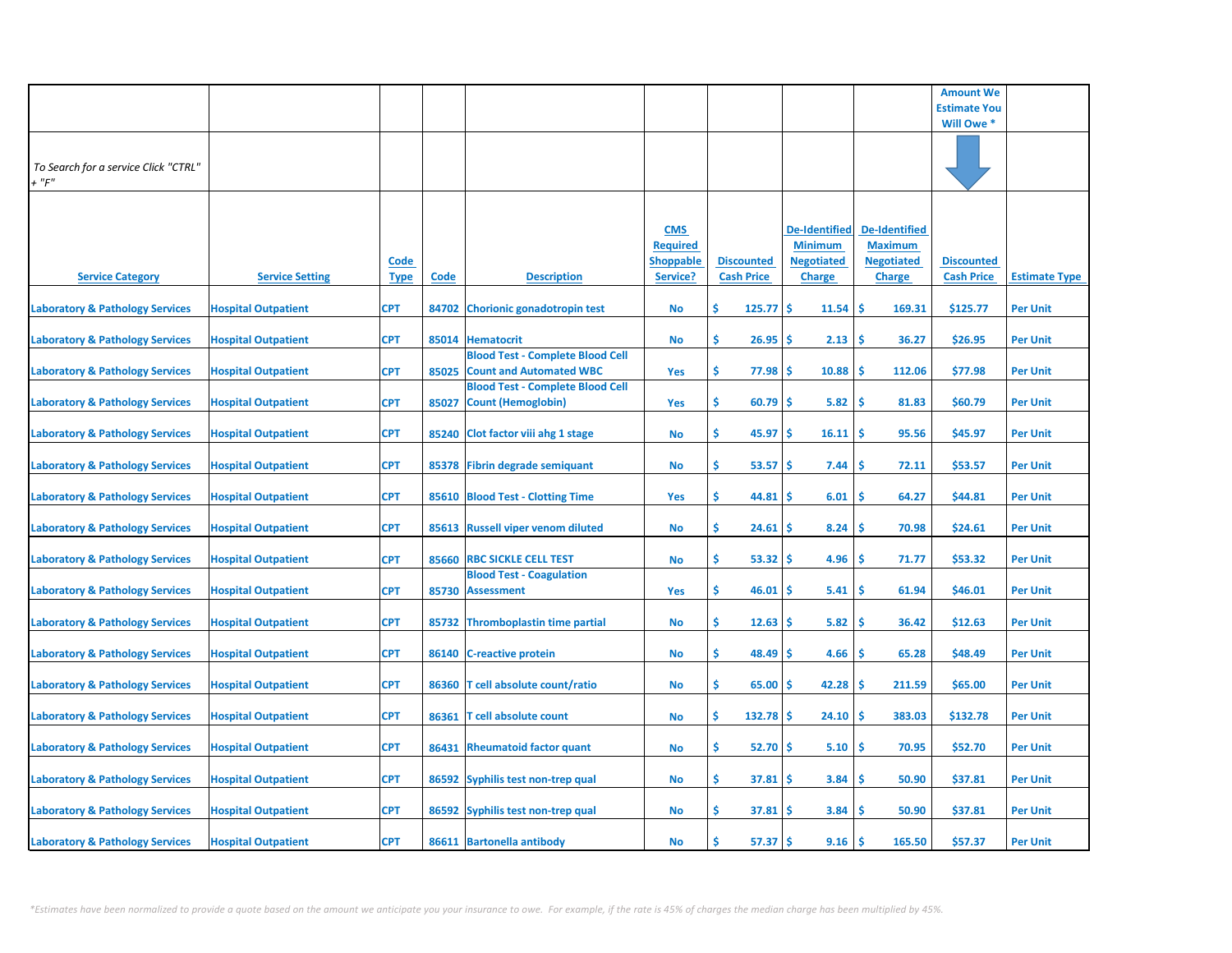|                                                     |                            |                            |             |                                               |                                                               |                                        |                                                                              |                                                                              | <b>Amount We</b>                       |                      |
|-----------------------------------------------------|----------------------------|----------------------------|-------------|-----------------------------------------------|---------------------------------------------------------------|----------------------------------------|------------------------------------------------------------------------------|------------------------------------------------------------------------------|----------------------------------------|----------------------|
|                                                     |                            |                            |             |                                               |                                                               |                                        |                                                                              |                                                                              | <b>Estimate You</b>                    |                      |
|                                                     |                            |                            |             |                                               |                                                               |                                        |                                                                              |                                                                              | Will Owe *                             |                      |
| To Search for a service Click "CTRL"<br>$+$ " $F$ " |                            |                            |             |                                               |                                                               |                                        |                                                                              |                                                                              |                                        |                      |
| <b>Service Category</b>                             | <b>Service Setting</b>     | <b>Code</b><br><u>Type</u> | <b>Code</b> | <b>Description</b>                            | <b>CMS</b><br><b>Required</b><br><b>Shoppable</b><br>Service? | <b>Discounted</b><br><b>Cash Price</b> | <b>De-Identified</b><br><b>Minimum</b><br><b>Negotiated</b><br><b>Charge</b> | <b>De-Identified</b><br><b>Maximum</b><br><b>Negotiated</b><br><b>Charge</b> | <b>Discounted</b><br><b>Cash Price</b> | <b>Estimate Type</b> |
| <b>Laboratory &amp; Pathology Services</b>          | <b>Hospital Outpatient</b> | CPT                        |             | 86615 Bordetella antibody                     | No                                                            | \$.<br>25.74                           | \$<br>11.87                                                                  | \$<br>81.45                                                                  | \$25.74                                | <b>Per Unit</b>      |
| <b>Laboratory &amp; Pathology Services</b>          | <b>Hospital Outpatient</b> | <b>CPT</b>                 | 86651       | <b>Encephalitis californ antbdy</b>           | <b>No</b>                                                     | \$<br>25.74                            | 11.87<br>\$                                                                  | \$<br>110.13                                                                 | \$25.74                                | <b>Per Unit</b>      |
| <b>Laboratory &amp; Pathology Services</b>          | <b>Hospital Outpatient</b> | <b>CPT</b>                 | 86652       | <b>Encephaltis east eqne anbdy</b>            | <b>No</b>                                                     | \$<br>25.74                            | 11.87<br>\$                                                                  | \$<br>110.13                                                                 | \$25.74                                | <b>Per Unit</b>      |
| <b>Laboratory &amp; Pathology Services</b>          | <b>Hospital Outpatient</b> | <b>CPT</b>                 |             | 86653 Encephaltis st louis antbody            | <b>No</b>                                                     | \$.<br>25.74                           | 11.87<br>\$                                                                  | \$.<br>110.13                                                                | \$25.74                                | <b>Per Unit</b>      |
| <b>Laboratory &amp; Pathology Services</b>          | <b>Hospital Outpatient</b> | <b>CPT</b>                 | 86654       | <b>Encephaltis west eqne antbdy</b>           | <b>No</b>                                                     | \$.<br>25.74                           | 11.87<br>\$                                                                  | \$.<br>110.13                                                                | \$25.74                                | <b>Per Unit</b>      |
| <b>Laboratory &amp; Pathology Services</b>          | <b>Hospital Outpatient</b> | <b>CPT</b>                 |             | 86663 Epstein-barr antibody                   | <b>No</b>                                                     | \$<br>25.60                            | 11.81<br>\$.                                                                 | \$<br>83.21                                                                  | \$25.60                                | <b>Per Unit</b>      |
| <b>Laboratory &amp; Pathology Services</b>          | <b>Hospital Outpatient</b> | <b>CPT</b>                 | 86677       | <b>Helicobacter pylori antibody</b>           | <b>No</b>                                                     | \$<br>30.68                            | 15.13<br>\$                                                                  | \$.<br>63.03                                                                 | \$30.68                                | <b>Per Unit</b>      |
| <b>Laboratory &amp; Pathology Services</b>          | <b>Hospital Outpatient</b> | <b>CPT</b>                 |             | 86692 Hepatitis delta agent antbdy            | <b>No</b>                                                     | \$<br>29.16                            | \$<br>15.44                                                                  | -\$<br>50.98                                                                 | \$29.16                                | <b>Per Unit</b>      |
| <b>Laboratory &amp; Pathology Services</b>          | <b>Hospital Outpatient</b> | <b>CPT</b>                 |             | 86698 Histoplasma antibody                    | <b>No</b>                                                     | \$<br>79.65                            | \$<br>12.41                                                                  | \$<br>107.23                                                                 | \$79.65                                | <b>Per Unit</b>      |
| <b>Laboratory &amp; Pathology Services</b>          | <b>Hospital Outpatient</b> | <b>CPT</b>                 |             | 86704 HEP B CORE ANTIBODY TOTAL               | <b>No</b>                                                     | \$<br>86.11                            | 10.85<br>\$                                                                  | \$<br>115.92                                                                 | \$86.11                                | <b>Per Unit</b>      |
| <b>Laboratory &amp; Pathology Services</b>          | <b>Hospital Outpatient</b> | <b>CPT</b>                 | 86705       | <b>HEP B CORE ANTIBODY IGM</b>                | <b>No</b>                                                     | \$<br>22.98                            | \$<br>10.59                                                                  | \$<br>57.38                                                                  | \$22.98                                | <b>Per Unit</b>      |
| <b>Laboratory &amp; Pathology Services</b>          | <b>Hospital Outpatient</b> | <b>CPT</b>                 | 86706       | <b>HEP B SURFACE ANTIBODY</b>                 | No                                                            | \$<br>98.98                            | \$<br>9.67                                                                   | \$<br>133.25                                                                 | \$98.98                                | <b>Per Unit</b>      |
| <b>Laboratory &amp; Pathology Services</b>          | <b>Hospital Outpatient</b> | <b>CPT</b>                 | 86707       | <b>Hepatitis be antibody</b>                  | <b>No</b>                                                     | \$<br>22.56                            | 10.41<br>\$                                                                  | \$<br>65.09                                                                  | \$22.56                                | <b>Per Unit</b>      |
| <b>Laboratory &amp; Pathology Services</b>          | <b>Hospital Outpatient</b> | <b>CPT</b>                 |             | 86708 Hepatitis a antibody                    | <b>No</b>                                                     | \$<br>22.71                            | \$<br>11.15                                                                  | -\$<br>56.71                                                                 | \$22.71                                | <b>Per Unit</b>      |
| <b>Laboratory &amp; Pathology Services</b>          | <b>Hospital Outpatient</b> | <b>CPT</b>                 |             | 86762 Rubella antibody                        | <b>No</b>                                                     | \$<br>78.19                            | 12.95<br>\$                                                                  | 225.56<br><b>S</b>                                                           | \$78.19                                | <b>Per Unit</b>      |
| <b>Laboratory &amp; Pathology Services</b>          | <b>Hospital Outpatient</b> | <b>CPT</b>                 | 86765       | <b>Rubeola antibody</b>                       | No                                                            | \$<br>25.14                            | 11.59<br>S                                                                   | \$<br>72.53                                                                  | \$25.14                                | <b>Per Unit</b>      |
| <b>Laboratory &amp; Pathology Services</b>          | <b>Hospital Outpatient</b> | <b>CPT</b>                 |             | 86769 - SARS-COV-2 COVID-19<br>86769 ANTIBODY | <b>No</b>                                                     | \$.<br>51.48                           | \$.                                                                          | Ŝ<br>112.07                                                                  | \$51.48                                | <b>Per Unit</b>      |
| <b>Laboratory &amp; Pathology Services</b>          | <b>Hospital Outpatient</b> | <b>CPT</b>                 |             | 86790 Virus antibody nos                      | <b>No</b>                                                     | \$<br>25.14                            | 11.59<br>\$                                                                  | -\$<br>76.53                                                                 | \$25.14                                | <b>Per Unit</b>      |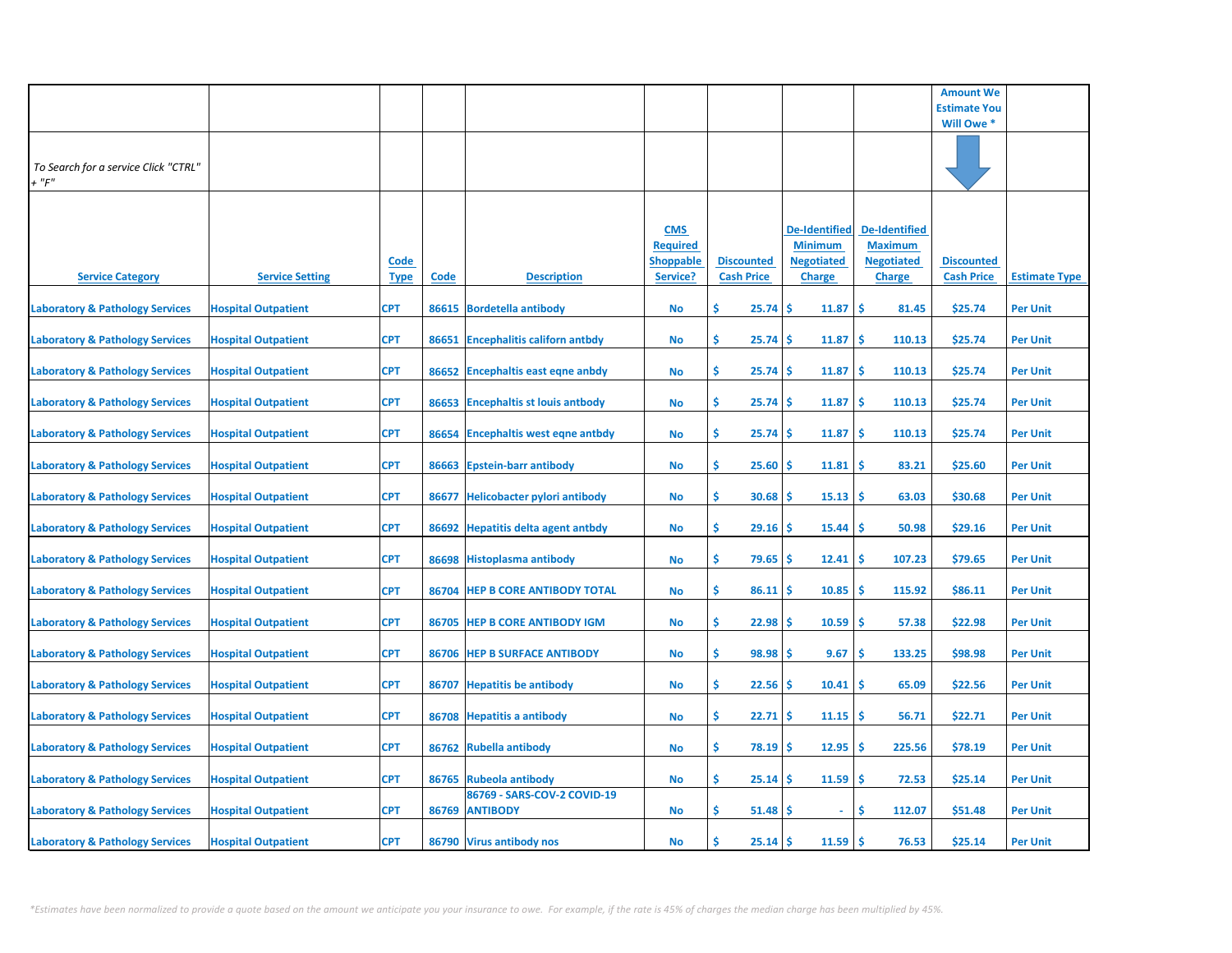|                                            |                            |             |       |                                             |                  |                   |                   |                      | <b>Amount We</b>    |                      |
|--------------------------------------------|----------------------------|-------------|-------|---------------------------------------------|------------------|-------------------|-------------------|----------------------|---------------------|----------------------|
|                                            |                            |             |       |                                             |                  |                   |                   |                      |                     |                      |
|                                            |                            |             |       |                                             |                  |                   |                   |                      | <b>Estimate You</b> |                      |
|                                            |                            |             |       |                                             |                  |                   |                   |                      | Will Owe *          |                      |
|                                            |                            |             |       |                                             |                  |                   |                   |                      |                     |                      |
|                                            |                            |             |       |                                             |                  |                   |                   |                      |                     |                      |
| To Search for a service Click "CTRL"       |                            |             |       |                                             |                  |                   |                   |                      |                     |                      |
| $+$ " $F$ "                                |                            |             |       |                                             |                  |                   |                   |                      |                     |                      |
|                                            |                            |             |       |                                             |                  |                   |                   |                      |                     |                      |
|                                            |                            |             |       |                                             |                  |                   |                   |                      |                     |                      |
|                                            |                            |             |       |                                             |                  |                   |                   |                      |                     |                      |
|                                            |                            |             |       |                                             | <b>CMS</b>       |                   | De-Identified     | <b>De-Identified</b> |                     |                      |
|                                            |                            |             |       |                                             | <b>Required</b>  |                   | <b>Minimum</b>    | <b>Maximum</b>       |                     |                      |
|                                            |                            | <u>Code</u> |       |                                             | <b>Shoppable</b> | <b>Discounted</b> | <b>Negotiated</b> | <b>Negotiated</b>    | <b>Discounted</b>   |                      |
| <b>Service Category</b>                    | <b>Service Setting</b>     | <b>Type</b> | Code  | <b>Description</b>                          | Service?         | <b>Cash Price</b> | <b>Charge</b>     | <b>Charge</b>        | <b>Cash Price</b>   | <b>Estimate Type</b> |
|                                            |                            |             |       | <b>Blood Test - Hepatitis C Antibody</b>    |                  |                   |                   |                      |                     |                      |
|                                            |                            |             | 86803 |                                             |                  | \$<br>67.64       | 12.84<br>\$       | <b>S</b><br>91.06    | \$67.64             | Per Unit             |
| <b>Laboratory &amp; Pathology Services</b> | <b>Hospital Outpatient</b> | <b>CPT</b>  |       | Level                                       | No               |                   |                   |                      |                     |                      |
|                                            |                            |             |       |                                             |                  |                   |                   |                      |                     |                      |
| <b>Laboratory &amp; Pathology Services</b> | <b>Hospital Outpatient</b> | <b>CPT</b>  | 86804 | Hep c ab test confirm                       | No               | \$<br>23.09       | 13.94<br>\$.      | \$<br>66.62          | \$23.09             | <b>Per Unit</b>      |
|                                            |                            |             |       |                                             |                  |                   |                   |                      |                     |                      |
| <b>Laboratory &amp; Pathology Services</b> | <b>Hospital Outpatient</b> | <b>CPT</b>  |       | 86850 Rbc antibody screen                   | No               | \$<br>20.32       | \$<br>5.00        | Ŝ<br>66.92           | \$20.32             | <b>Per Unit</b>      |
|                                            |                            |             |       |                                             |                  |                   |                   |                      |                     |                      |
|                                            |                            | <b>CPT</b>  |       |                                             | No               | \$                | \$                | Ŝ<br>329.43          |                     |                      |
| <b>Laboratory &amp; Pathology Services</b> | <b>Hospital Outpatient</b> |             | 86885 | <b>Coombs test indirect qual</b>            |                  | 244.72            | 5.65              |                      | \$244.72            | <b>Per Unit</b>      |
|                                            |                            |             |       |                                             |                  |                   |                   |                      |                     |                      |
| <b>Laboratory &amp; Pathology Services</b> | <b>Hospital Outpatient</b> | <b>CPT</b>  | 86900 | <b>Blood typing serologic abo</b>           | No               | \$<br>198.99      | \$<br>3.78        | \$<br>267.88         | \$198.99            | <b>Per Unit</b>      |
|                                            |                            |             |       |                                             |                  |                   |                   |                      |                     |                      |
| <b>Laboratory &amp; Pathology Services</b> | <b>Hospital Outpatient</b> | <b>CPT</b>  | 86900 | <b>Blood typing serologic abo</b>           | No               | Ŝ.<br>198.99      | \$<br>3.78        | \$<br>267.88         | \$198.99            | <b>Per Unit</b>      |
|                                            |                            |             |       |                                             |                  |                   |                   |                      |                     |                      |
|                                            |                            |             | 86901 |                                             |                  | \$<br>60.24       | \$<br>3.78        | <b>S</b><br>81.10    | \$60.24             | <b>Per Unit</b>      |
| <b>Laboratory &amp; Pathology Services</b> | <b>Hospital Outpatient</b> | <b>CPT</b>  |       | <b>Blood typing serologic rh(d)</b>         | <b>No</b>        |                   |                   |                      |                     |                      |
|                                            |                            |             |       |                                             |                  |                   |                   |                      |                     |                      |
| <b>Laboratory &amp; Pathology Services</b> | <b>Hospital Outpatient</b> | <b>CPT</b>  | 86901 | <b>Blood typing serologic rh(d)</b>         | No               | \$<br>60.24       | 3.78<br>\$        | Ś<br>81.10           | \$60.24             | <b>Per Unit</b>      |
|                                            |                            |             |       |                                             |                  |                   |                   |                      |                     |                      |
| <b>Laboratory &amp; Pathology Services</b> | <b>Hospital Outpatient</b> | <b>CPT</b>  | 86902 | <b>BLOOD TYPE ANTIGEN DONOR EA</b>          | No               | \$.<br>5.82       | \$<br>4.84        | Ŝ<br>383.37          | \$5.82              | <b>Per Unit</b>      |
|                                            |                            |             |       |                                             |                  |                   |                   |                      |                     |                      |
|                                            |                            | <b>CPT</b>  | 86920 | <b>COMPATIBILITY TEST SPIN</b>              |                  | Ŝ.<br>244.72      | \$.<br>13.44      | <b>S</b><br>344.22   | \$244.72            | <b>Per Unit</b>      |
| <b>Laboratory &amp; Pathology Services</b> | <b>Hospital Outpatient</b> |             |       |                                             | No               |                   |                   |                      |                     |                      |
|                                            |                            |             |       |                                             |                  |                   |                   |                      |                     |                      |
| <b>Laboratory &amp; Pathology Services</b> | <b>Hospital Outpatient</b> | <b>CPT</b>  | 87040 | <b>Blood culture for bacteria</b>           | <b>No</b>        | \$<br>133.90      | \$<br>9.29        | <b>S</b><br>180.25   | \$133.90            | <b>Per Unit</b>      |
|                                            |                            |             |       |                                             |                  |                   |                   |                      |                     |                      |
| <b>Laboratory &amp; Pathology Services</b> | <b>Hospital Outpatient</b> | <b>CPT</b>  |       | 87070 Bacterial Culture - Swab              | <b>No</b>        | \$<br>138.63      | \$.<br>7.76       | Ŝ<br>186.61          | \$138.63            | <b>Per Unit</b>      |
|                                            |                            |             |       |                                             |                  |                   |                   |                      |                     |                      |
|                                            |                            | <b>CPT</b>  | 87077 | <b>Bacterial Culture - Aerobic Isolates</b> | No               | \$<br>60.43       | 7.27<br>Ś         | \$<br>81.35          | \$60.43             | <b>Per Unit</b>      |
| <b>Laboratory &amp; Pathology Services</b> | <b>Hospital Outpatient</b> |             |       |                                             |                  |                   |                   |                      |                     |                      |
|                                            |                            |             |       | <b>Test for Disease-Causing</b>             |                  |                   |                   |                      |                     |                      |
|                                            |                            |             |       | (Pathogenic) Organisms, Not                 |                  |                   |                   |                      |                     |                      |
| <b>Laboratory &amp; Pathology Services</b> | <b>Hospital Outpatient</b> | <b>CPT</b>  | 87081 | <b>Limited to a Specific Condition</b>      | No               | \$<br>$81.17$ \$  | 5.97              | \$<br>109.26         | \$81.17             | <b>Per Unit</b>      |
|                                            |                            |             |       | <b>Urine Test - Bacterial Culture,</b>      |                  |                   |                   |                      |                     |                      |
| <b>Laboratory &amp; Pathology Services</b> | <b>Hospital Outpatient</b> | <b>CPT</b>  | 87086 | <b>Quantitative Colony Count</b>            | No               | \$<br>82.16       | \$.<br>7.26       | <b>S</b><br>110.60   | \$82.16             | <b>Per Unit</b>      |
|                                            |                            |             |       |                                             |                  |                   |                   |                      |                     |                      |
|                                            |                            |             |       |                                             |                  |                   |                   |                      |                     |                      |
| <b>Laboratory &amp; Pathology Services</b> | <b>Hospital Outpatient</b> | <b>CPT</b>  | 87088 | <b>Urine Test - Bacterial Culture</b>       | No               | \$<br>15.80       | 7.28<br>S         | 43.86<br>.S          | \$15.80             | <b>Per Unit</b>      |
|                                            |                            |             |       |                                             |                  |                   |                   |                      |                     |                      |
| <b>Laboratory &amp; Pathology Services</b> | <b>Hospital Outpatient</b> | <b>CPT</b>  |       | 87110 Chlamydia culture                     | No               | Ŝ<br>130.74       | \$.<br>17.64      | \$.<br>175.99        | \$130.74            | <b>Per Unit</b>      |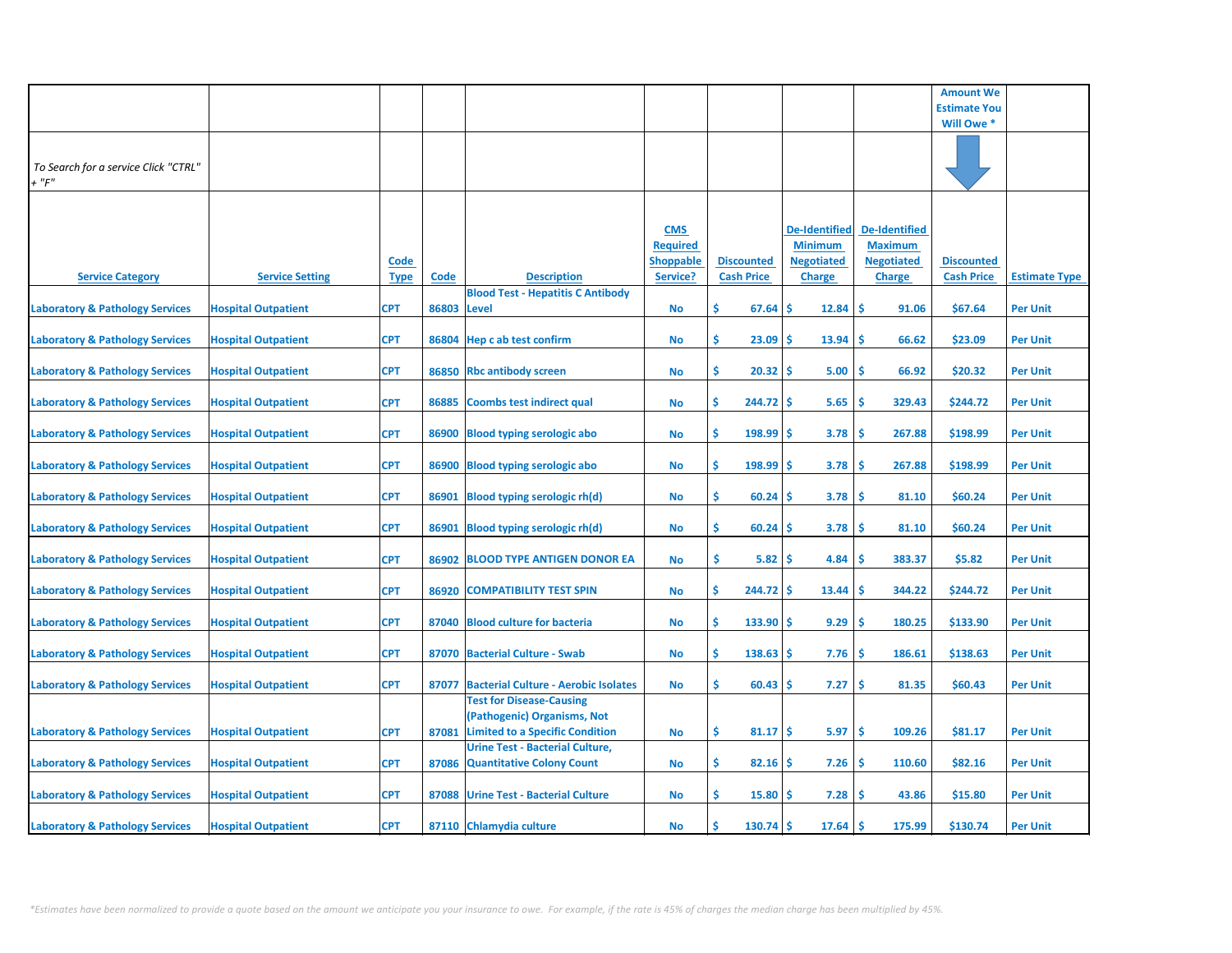|                                            |                            |             |             |                                           |                  |                          |                      |                      | <b>Amount We</b>    |                      |
|--------------------------------------------|----------------------------|-------------|-------------|-------------------------------------------|------------------|--------------------------|----------------------|----------------------|---------------------|----------------------|
|                                            |                            |             |             |                                           |                  |                          |                      |                      | <b>Estimate You</b> |                      |
|                                            |                            |             |             |                                           |                  |                          |                      |                      | Will Owe *          |                      |
|                                            |                            |             |             |                                           |                  |                          |                      |                      |                     |                      |
|                                            |                            |             |             |                                           |                  |                          |                      |                      |                     |                      |
| To Search for a service Click "CTRL"       |                            |             |             |                                           |                  |                          |                      |                      |                     |                      |
| $+$ " $F$ "                                |                            |             |             |                                           |                  |                          |                      |                      |                     |                      |
|                                            |                            |             |             |                                           |                  |                          |                      |                      |                     |                      |
|                                            |                            |             |             |                                           |                  |                          |                      |                      |                     |                      |
|                                            |                            |             |             |                                           | <b>CMS</b>       |                          | <b>De-Identified</b> | <b>De-Identified</b> |                     |                      |
|                                            |                            |             |             |                                           | <b>Required</b>  |                          | <b>Minimum</b>       | <b>Maximum</b>       |                     |                      |
|                                            |                            | <b>Code</b> |             |                                           | <b>Shoppable</b> | <b>Discounted</b>        | <b>Negotiated</b>    | <b>Negotiated</b>    | <b>Discounted</b>   |                      |
| <b>Service Category</b>                    | <b>Service Setting</b>     | <b>Type</b> | <b>Code</b> | <b>Description</b>                        | Service?         | <b>Cash Price</b>        | <b>Charge</b>        | <b>Charge</b>        | <b>Cash Price</b>   | <b>Estimate Type</b> |
|                                            |                            |             |             |                                           |                  |                          |                      |                      |                     |                      |
|                                            |                            |             |             | <b>Evaluation of Antimicrobial Drug</b>   |                  |                          |                      |                      |                     |                      |
| <b>Laboratory &amp; Pathology Services</b> | <b>Hospital Outpatient</b> | <b>CPT</b>  | 87186       | (antibiotic, antifungal, antiviral)       | No               | Ŝ.<br>69.16              | \$<br>7.79           | <b>S</b><br>93.10    | \$69.16             | <b>Per Unit</b>      |
|                                            |                            |             |             |                                           |                  |                          |                      |                      |                     |                      |
| <b>Laboratory &amp; Pathology Services</b> | <b>Hospital Outpatient</b> | <b>CPT</b>  | 87205       | <b>Lab Test - Smear for Microorganism</b> | No               | \$.<br>49.93             | \$.<br>3.84          | <b>S</b><br>67.21    | \$49.93             | <b>Per Unit</b>      |
|                                            |                            |             |             | <b>Lab Test - Detection test for</b>      |                  |                          |                      |                      |                     |                      |
| <b>Laboratory &amp; Pathology Services</b> | <b>Hospital Outpatient</b> | <b>CPT</b>  | 87340       | <b>Hepatitis B Surface Antigen</b>        | No               | Ŝ.<br>63.55              | \$<br>9.30           | \$.<br>85.55         | \$63.55             | <b>Per Unit</b>      |
|                                            |                            |             |             | Lab Test - Detection test for HIV-1       |                  |                          |                      |                      |                     |                      |
| <b>Laboratory &amp; Pathology Services</b> | <b>Hospital Outpatient</b> | <b>CPT</b>  | 87389       | and HIV-2                                 | No               | \$<br>110.43             | \$<br>21.67          | Ŝ<br>148.66          | \$110.43            | <b>Per Unit</b>      |
|                                            |                            |             |             |                                           |                  |                          |                      |                      |                     |                      |
| <b>Laboratory &amp; Pathology Services</b> | <b>Hospital Outpatient</b> | <b>CPT</b>  | 87425       | Rotavirus ag ia                           | No               | Ŝ.<br>37.44              | \$<br>10.78          | \$.<br>108.00        | \$37.44             | <b>Per Unit</b>      |
|                                            |                            |             |             |                                           |                  |                          |                      |                      |                     |                      |
| <b>Laboratory &amp; Pathology Services</b> | <b>Hospital Outpatient</b> | <b>CPT</b>  | 87491       | <b>Urine Test - Chlamydia</b>             | No               | \$<br>108.43             | 31.58<br>\$.         | \$.<br>171.03        | \$108.43            | <b>Per Unit</b>      |
|                                            |                            |             |             |                                           |                  |                          |                      |                      |                     |                      |
|                                            |                            |             |             | <b>Urine Test - Gonorrhoeae</b>           |                  |                          |                      |                      |                     |                      |
|                                            |                            | <b>CPT</b>  | 87591       | (Neisseria Gonorrhoeae Bacteria)          | No               | \$<br>90.13              | \$<br>31.58          | \$.<br>171.03        | \$90.13             | <b>Per Unit</b>      |
| <b>Laboratory &amp; Pathology Services</b> | <b>Hospital Outpatient</b> |             |             | 87635 - SARS-COV-2 COVID-19               |                  |                          |                      |                      |                     |                      |
|                                            |                            |             |             | 87635 AMP PRB                             |                  | \$<br>53.36              | \$<br>$\omega$       | \$<br>136.48         | \$53.36             |                      |
| <b>Laboratory &amp; Pathology Services</b> | <b>Hospital Outpatient</b> | <b>CPT</b>  |             |                                           | No               |                          |                      |                      |                     | <b>Per Unit</b>      |
|                                            |                            | <b>CPT</b>  |             |                                           |                  | \$<br>90.13              | \$<br>31.58          | Ŝ<br>171.03          | \$90.13             | <b>Per Unit</b>      |
| <b>Laboratory &amp; Pathology Services</b> | <b>Hospital Outpatient</b> |             |             | 87798 Detect agent nos dna amp            | No               |                          |                      |                      |                     |                      |
|                                            |                            |             |             | <b>Lab Test - Detection test for</b>      |                  | Ŝ.                       |                      | \$.                  |                     |                      |
| <b>Laboratory &amp; Pathology Services</b> | <b>Hospital Outpatient</b> | <b>CPT</b>  | 87804       | <b>Influenza Virus</b>                    | <b>No</b>        | 37.58                    | \$.<br>19.82         | 70.50                | \$37.58             | <b>Per Unit</b>      |
|                                            |                            |             |             |                                           |                  |                          |                      |                      |                     |                      |
| <b>Laboratory &amp; Pathology Services</b> | <b>Hospital Outpatient</b> | <b>CPT</b>  |             | 87880 Strep Test (Streptococcus, group A) | No               | Ŝ.<br>101.56             | \$.<br>19.87         | Ŝ<br>143.48          | \$101.56            | <b>Per Unit</b>      |
|                                            |                            |             |             |                                           |                  |                          |                      |                      |                     |                      |
| <b>Laboratory &amp; Pathology Services</b> | <b>Hospital Outpatient</b> | <b>CPT</b>  | 88185       | <b>Flowcytometry/tc add-on</b>            | No               | Ŝ.<br>68.81              | s<br>$\sim$          | <b>S</b><br>120.30   | \$68.81             | <b>Per Unit</b>      |
|                                            |                            |             |             | <b>Immunization Administration First</b>  |                  |                          |                      |                      |                     |                      |
| <b>Vaccinations</b>                        | <b>Physician Office</b>    | <b>CPT</b>  | 90460       | <b>Component</b>                          | No               | Ŝ.<br>40.10              | 11.68<br>s           | \$.<br>75.93         | \$40.10             | <b>Per Unit</b>      |
|                                            |                            |             |             | <b>Immunization Administration Each</b>   |                  |                          |                      |                      |                     |                      |
| <b>Vaccinations</b>                        | <b>Physician Office</b>    | <b>CPT</b>  | 90461       | <b>Additional Component</b>               | No               | \$<br>25.13              | 10.49<br>\$.         | \$.<br>38.51         | \$25.13             | <b>Per Unit</b>      |
| <b>Vaccinations</b>                        | <b>Hospital Outpatient</b> | <b>CPT</b>  | 90471       | <b>Immunization Administration</b>        | <b>No</b>        | \$<br>44.49              | 7.02<br>\$           | Ŝ<br>81.80           | \$44.49             | <b>Per Unit</b>      |
|                                            |                            |             |             | <b>Immunization Administration Each</b>   |                  |                          |                      |                      |                     |                      |
| <b>Vaccinations</b>                        | <b>Hospital Outpatient</b> | <b>CPT</b>  | 90472       | <b>Additional Component</b>               | No               | Ś<br>$12.56 \, \text{S}$ |                      | \$.<br>38.51         | \$12.56             | <b>Per Unit</b>      |
| <b>Vaccinations</b>                        | <b>Hospital Outpatient</b> | <b>CPT</b>  | 90651       | 9V HPV Vaccine 2/3 Dose                   | No               | Ś<br>142.32              | <b>S</b><br>9.56     | Ś<br>227.93          | \$142.32            | <b>Per Unit</b>      |
|                                            |                            |             |             |                                           |                  |                          |                      |                      |                     |                      |
|                                            |                            |             |             | <b>Vaccine - Pneumococcal Conjugate</b>   |                  |                          |                      |                      |                     |                      |
| <b>Vaccination</b>                         | <b>Hospital Outpatient</b> | <b>CPT</b>  |             | 90670 for Injection into Muscle           | No               | Ś<br>285.59              | \$<br>9.56           | \$.<br>345.21        | \$285.59            | <b>Per Unit</b>      |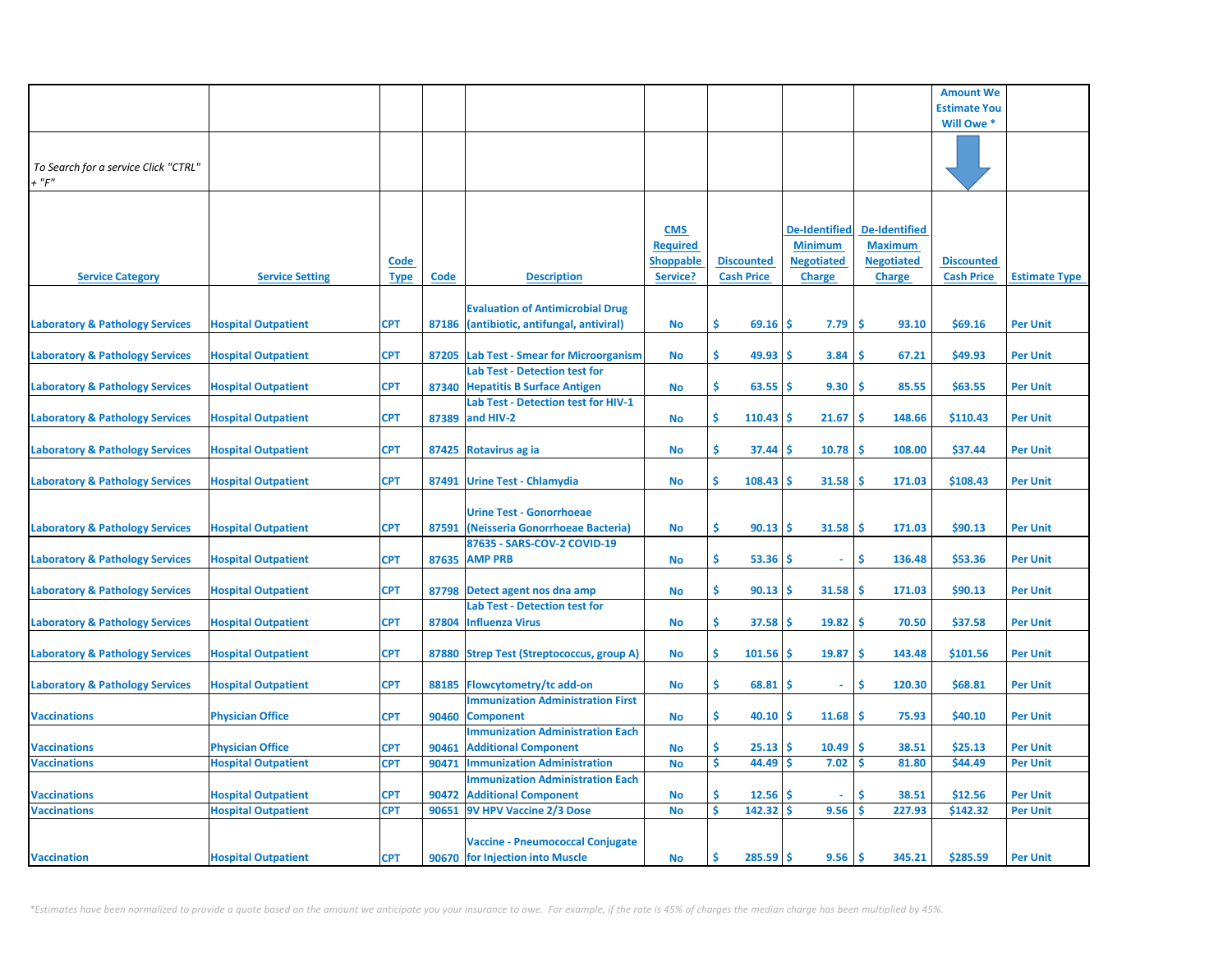|                                                                   |                              |             |       |                                              |                  |                      |                      |                      | <b>Amount We</b>    |                      |
|-------------------------------------------------------------------|------------------------------|-------------|-------|----------------------------------------------|------------------|----------------------|----------------------|----------------------|---------------------|----------------------|
|                                                                   |                              |             |       |                                              |                  |                      |                      |                      | <b>Estimate You</b> |                      |
|                                                                   |                              |             |       |                                              |                  |                      |                      |                      | Will Owe *          |                      |
|                                                                   |                              |             |       |                                              |                  |                      |                      |                      |                     |                      |
|                                                                   |                              |             |       |                                              |                  |                      |                      |                      |                     |                      |
| To Search for a service Click "CTRL"                              |                              |             |       |                                              |                  |                      |                      |                      |                     |                      |
| $+$ " $F$ "                                                       |                              |             |       |                                              |                  |                      |                      |                      |                     |                      |
|                                                                   |                              |             |       |                                              |                  |                      |                      |                      |                     |                      |
|                                                                   |                              |             |       |                                              |                  |                      |                      |                      |                     |                      |
|                                                                   |                              |             |       |                                              |                  |                      |                      |                      |                     |                      |
|                                                                   |                              |             |       |                                              | <b>CMS</b>       |                      | <b>De-Identified</b> | <b>De-Identified</b> |                     |                      |
|                                                                   |                              |             |       |                                              | <b>Required</b>  |                      | <b>Minimum</b>       | <b>Maximum</b>       |                     |                      |
|                                                                   |                              | Code        |       |                                              | <b>Shoppable</b> | <b>Discounted</b>    | <b>Negotiated</b>    | <b>Negotiated</b>    | <b>Discounted</b>   |                      |
| <b>Service Category</b>                                           | <b>Service Setting</b>       | <b>Type</b> | Code  | <b>Description</b>                           | Service?         | <b>Cash Price</b>    | <b>Charge</b>        | <b>Charge</b>        | <b>Cash Price</b>   | <b>Estimate Type</b> |
|                                                                   |                              |             |       | Vaccine - Tetanus, Diptheria                 |                  |                      |                      |                      |                     |                      |
|                                                                   |                              |             |       | <b>Toxoids, and Acellular Pertussis</b>      |                  |                      |                      |                      |                     |                      |
|                                                                   |                              |             |       | (Whooping Cough) for Injection               |                  |                      |                      |                      |                     |                      |
| <b>Vaccination</b>                                                | <b>Hospital Outpatient</b>   | CPT         | 90715 | into Muscle                                  | No               | \$<br>$57.74$ \$     | $\omega$             | Ŝ.<br>77.73          | \$57.74             | <b>Per Unit</b>      |
|                                                                   |                              |             |       |                                              |                  |                      |                      |                      |                     |                      |
| <b>Evaluation &amp; Management Services Professional Services</b> |                              | CPT         | 90791 | <b>Psychiatric Diagnostic Evaluation</b>     | No               | \$.<br>308.81        | -Ś<br>118.93         | 198.74<br>-S         | \$308.81            | <b>Per Unit</b>      |
|                                                                   |                              |             |       |                                              |                  |                      |                      |                      |                     |                      |
| <b>Evaluation &amp; Management Services Professional Services</b> |                              | CPT         | 90832 | <b>Psychotherapy - 30 Minutes</b>            | <b>Yes</b>       | \$<br>88.03          | 57.92<br>.S          | 99.25<br>۱\$         | \$88.03             | <b>Per Unit</b>      |
|                                                                   |                              |             |       |                                              |                  |                      |                      |                      |                     |                      |
| <b>Evaluation &amp; Management Services Professional Services</b> |                              | <b>CPT</b>  | 90834 | <b>Psychotherapy - 45 Minutes</b>            | Yes              | \$<br>116.77         | 77.37<br>۱\$         | -Ś<br>132.34         | \$116.77            | <b>Per Unit</b>      |
|                                                                   |                              |             |       |                                              |                  |                      |                      |                      |                     |                      |
| <b>Evaluation &amp; Management Services Professional Services</b> |                              | <b>CPT</b>  | 90837 | <b>Psychotherapy - 60 Minutes</b>            | Yes              | \$.<br>174.90        | -Ś<br>116.00         | 198.22<br>-S         | \$174.90            | <b>Per Unit</b>      |
|                                                                   |                              |             |       |                                              |                  | N/A No               |                      | N/A No               | N/A No              |                      |
|                                                                   |                              |             |       |                                              |                  | <b>Service</b>       |                      | <b>Service</b>       | <b>Service</b>      |                      |
| <b>Evaluation &amp; Management Services Professional Services</b> |                              | <b>CPT</b>  |       | 90846 Family psytx w/o pt 50 min             | Yes              | <b>Volume</b>        | \$.                  | <b>Volume</b>        | <b>Volume</b>       | <b>Per Unit</b>      |
|                                                                   |                              |             |       |                                              |                  |                      |                      |                      |                     |                      |
| <b>Evaluation &amp; Management Services Professional Services</b> |                              | <b>CPT</b>  |       | 90847 Psychotherapy - Family Session         | Yes              | Ś<br>146.15          | Ŝ<br>97.13           | .S<br>166.18         | \$146.15            | <b>Per Unit</b>      |
|                                                                   |                              |             |       |                                              |                  | N/A No               |                      | N/A No               | N/A No              |                      |
|                                                                   |                              |             |       |                                              |                  | <b>Service</b>       |                      | <b>Service</b>       | <b>Service</b>      |                      |
| <b>Evaluation &amp; Management Services Professional Services</b> |                              | <b>CPT</b>  | 90853 | <b>Psychotherapy - Group Session</b>         | <b>Yes</b>       | <b>Volume</b>        | \$                   | <b>Volume</b>        | <b>Volume</b>       | <b>Per Unit</b>      |
|                                                                   |                              |             |       |                                              |                  |                      |                      |                      |                     |                      |
| <b>Medicine Speech Therapy</b>                                    | <b>Hospital Outpatient</b>   | <b>CPT</b>  | 92507 | <b>SPEECH/HEARING THERAPY</b>                |                  | \$<br>52.00          | '\$<br>17.40         | 251.43<br>-\$        | \$52.00             | <b>Per Unit</b>      |
|                                                                   |                              |             |       |                                              | No               |                      |                      |                      |                     |                      |
|                                                                   |                              |             |       | Electrocardiogram, routine, with             |                  |                      |                      |                      |                     |                      |
| <b>Medicine Cardiovascular</b>                                    | <b>Professional Services</b> | <b>CPT</b>  | 93000 | interpretation and report                    | <b>Yes</b>       | \$<br>36.27          | 28.12<br>-\$         | -\$<br>95.52         | \$36.27             | <b>Per Unit</b>      |
| <b>Medicine Other</b>                                             | <b>Hospital Outpatient</b>   | <b>CPT</b>  | 93005 | <b>Electrocardiogram (ECG or EKG)</b>        | <b>No</b>        | \$<br>142.29 \$      |                      | \$<br>295.26         | \$142.29            | <b>Per Unit</b>      |
| <b>Medicine Cardiac Stress Test</b>                               | <b>Hospital Outpatient</b>   | <b>CPT</b>  | 93017 | <b>CARDIOVASCULAR STRESS TEST</b>            | <b>No</b>        | \$<br>471.40         | -Ś<br>61.00          | Ś<br>634.57          | \$471.40            | <b>Per Unit</b>      |
|                                                                   |                              |             |       |                                              |                  |                      |                      |                      |                     |                      |
|                                                                   |                              |             |       |                                              |                  |                      |                      |                      |                     |                      |
| <b>Medicine Other</b>                                             | <b>Hospital Outpatient</b>   | <b>CPT</b>  | 93306 | Tte w/doppler complete                       | No               | $1,404.83$ \$<br>\$. | 322.26               | 1,593.05<br>۱\$      | \$1,404.83          | <b>Per Unit</b>      |
|                                                                   |                              |             |       | <b>Insertion of catheter into left heart</b> |                  |                      |                      |                      |                     |                      |
| <b>Hospital Outpatient Procedure</b>                              | <b>Hospital Outpatient</b>   | <b>CPT</b>  |       | 93452 for diagnosis                          | Yes              | \$.<br>8,847.45      | ۱\$<br>$579.93$ \$   | 12,920.92            | \$8,847.45          | <b>Case Rate</b>     |
| <b>Medicine Other</b>                                             | <b>Hospital Outpatient</b>   | <b>CPT</b>  | 93971 | <b>Extremity study</b>                       | <b>No</b>        | \$<br>240.64         | ∣\$<br>92.64         | -\$<br>400.67        | \$240.64            | <b>Per Unit</b>      |
| <b>Medicine Other</b>                                             | <b>Hospital Outpatient</b>   | <b>CPT</b>  |       | 95044 Allergy patch tests                    | No               | Ś.<br>$189.82$ \$    | $\sim$               | Ś.<br>1,229.53       | \$189.82            | <b>Per Unit</b>      |
|                                                                   |                              |             |       |                                              |                  | N/A No               | N/A No               | N/A No               | N/A No              |                      |
| <b>Medicine Neurology and</b>                                     |                              |             |       |                                              |                  | <b>Service</b>       | <b>Service</b>       | <b>Service</b>       | <b>Service</b>      |                      |
| <b>Neuromuscular</b>                                              | <b>Hospital Outpatient</b>   | <b>CPT</b>  |       | 95810 Sleep study                            | Yes              | <b>Volume</b>        | <b>Volume</b>        | <b>Volume</b>        | <b>Volume</b>       | <b>Per Unit</b>      |
|                                                                   |                              |             |       |                                              |                  |                      |                      |                      |                     |                      |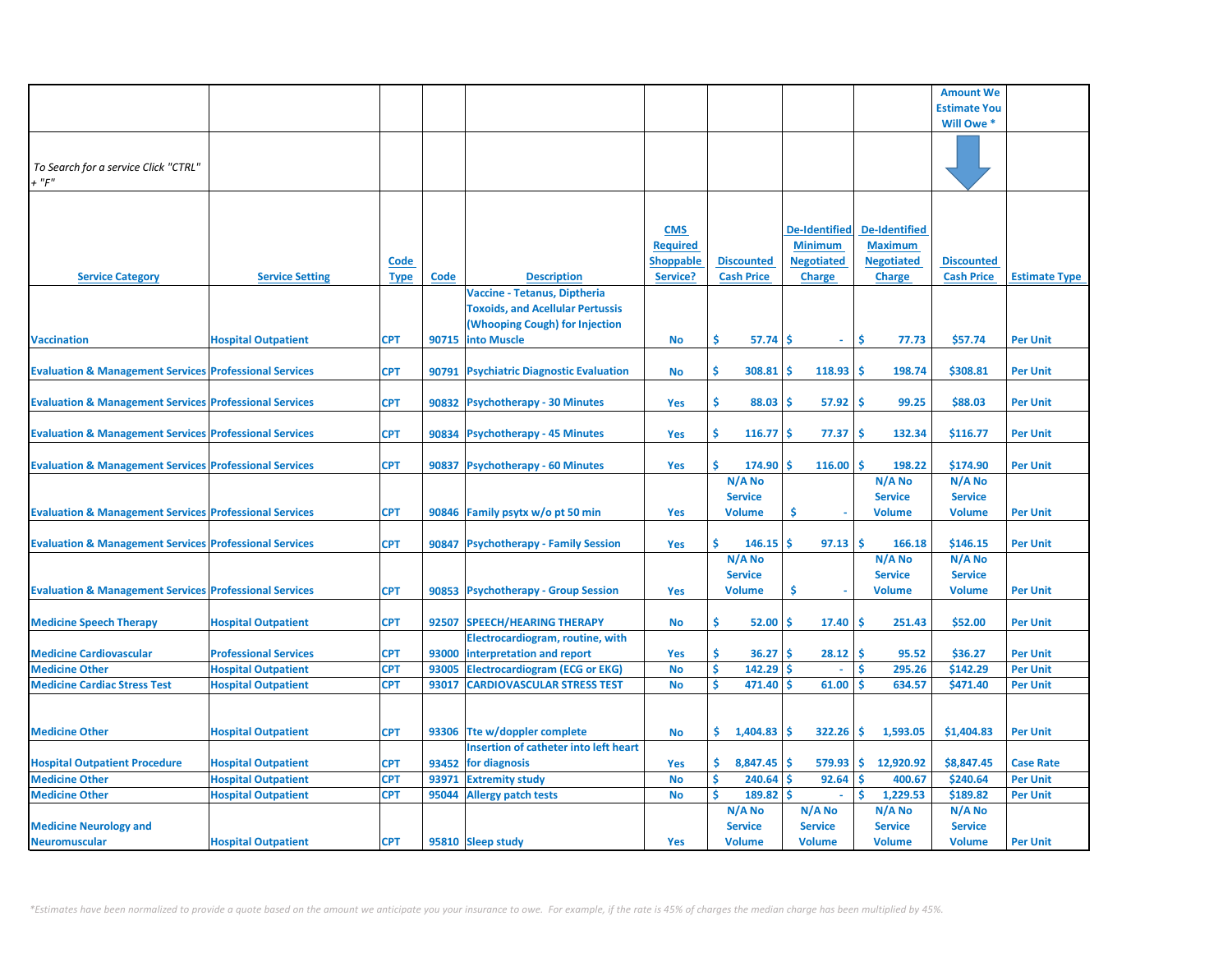|                                       |                            |             |       |                                           |                  |                   |                      |                      | <b>Amount We</b>    |                      |
|---------------------------------------|----------------------------|-------------|-------|-------------------------------------------|------------------|-------------------|----------------------|----------------------|---------------------|----------------------|
|                                       |                            |             |       |                                           |                  |                   |                      |                      |                     |                      |
|                                       |                            |             |       |                                           |                  |                   |                      |                      | <b>Estimate You</b> |                      |
|                                       |                            |             |       |                                           |                  |                   |                      |                      | Will Owe *          |                      |
|                                       |                            |             |       |                                           |                  |                   |                      |                      |                     |                      |
| To Search for a service Click "CTRL"  |                            |             |       |                                           |                  |                   |                      |                      |                     |                      |
| $+$ " $F$ "                           |                            |             |       |                                           |                  |                   |                      |                      |                     |                      |
|                                       |                            |             |       |                                           |                  |                   |                      |                      |                     |                      |
|                                       |                            |             |       |                                           |                  |                   |                      |                      |                     |                      |
|                                       |                            |             |       |                                           |                  |                   |                      |                      |                     |                      |
|                                       |                            |             |       |                                           | <b>CMS</b>       |                   | <b>De-Identified</b> | <b>De-Identified</b> |                     |                      |
|                                       |                            |             |       |                                           | <b>Required</b>  |                   | <b>Minimum</b>       | <b>Maximum</b>       |                     |                      |
|                                       |                            | <b>Code</b> |       |                                           | <b>Shoppable</b> | <b>Discounted</b> | <b>Negotiated</b>    | <b>Negotiated</b>    | <b>Discounted</b>   |                      |
| <b>Service Category</b>               | <b>Service Setting</b>     | <b>Type</b> | Code  | <b>Description</b>                        | Service?         | <b>Cash Price</b> | <b>Charge</b>        | <b>Charge</b>        | <b>Cash Price</b>   | <b>Estimate Type</b> |
|                                       |                            |             |       |                                           |                  |                   |                      |                      |                     |                      |
| <b>Injections</b>                     | <b>Hospital Outpatient</b> | <b>CPT</b>  | 96402 | Chemo hormon antineopl sq/im              | <b>No</b>        | Ś<br>110.26       | Ŝ.<br>66.86          | Ŝ<br>196.20          | \$110.26            | <b>Case Rate</b>     |
|                                       |                            |             |       | <b>Physical Therapy - Manual</b>          |                  |                   |                      |                      |                     |                      |
| <b>Medicine Physical Medicine and</b> |                            |             |       | <b>Electrical Stimulation Therapy, 15</b> |                  |                   |                      |                      |                     |                      |
| <b>Rehabilitation</b>                 | <b>Hospital Outpatient</b> | <b>CPT</b>  | 97032 | minutes                                   | No               | \$<br>31.26       | 12.56<br><b>S</b>    | -Ś<br>59.90          | \$31.26             | <b>Per Unit</b>      |
| <b>Medicine Physical Medicine and</b> |                            |             |       | <b>Physical Therapy - Ultrasound</b>      |                  |                   |                      |                      |                     |                      |
| <b>Rehabilitation</b>                 | <b>Hospital Outpatient</b> | <b>CPT</b>  |       | 97035 Therapy                             | <b>No</b>        | \$.<br>26.92      | 11.95<br><b>S</b>    | -Ś<br>40.29          | \$26.92             | <b>Per Unit</b>      |
|                                       |                            |             |       |                                           |                  |                   |                      |                      |                     |                      |
|                                       |                            |             |       |                                           |                  |                   |                      |                      |                     |                      |
| <b>Medicine Physical Medicine and</b> |                            |             |       | <b>Physical Therapy - Therapeutic</b>     |                  |                   |                      |                      |                     |                      |
| <b>Rehabilitation</b>                 | <b>Hospital Outpatient</b> | <b>CPT</b>  |       | 97110 Exercises                           | Yes              | \$<br>88.74       | -\$<br>17.40         | <b>S</b><br>119.46   | \$88.74             | <b>Per Unit</b>      |
| <b>Medicine Physical Medicine and</b> |                            |             |       | <b>Physical Therapy - Neuromuscular</b>   |                  |                   |                      |                      |                     |                      |
| <b>Rehabilitation</b>                 | <b>Hospital Outpatient</b> | <b>CPT</b>  |       | 97112 Reeducation                         |                  | \$.<br>69.93      | 26.14<br>\$.         | Ŝ<br>104.78          | \$69.93             | <b>Per Unit</b>      |
| <b>Medicine Physical Medicine and</b> |                            |             |       |                                           | No               |                   |                      |                      |                     |                      |
|                                       |                            |             |       |                                           |                  |                   |                      | Ŝ                    |                     |                      |
| <b>Rehabilitation</b>                 | <b>Hospital Outpatient</b> | <b>CPT</b>  |       | 97116 GAIT TRAINING THERAPY               | <b>No</b>        | \$<br>77.61       | 22.90<br>-S          | 104.48               | \$77.61             | <b>Per Unit</b>      |
|                                       |                            |             |       |                                           |                  |                   |                      |                      |                     |                      |
|                                       |                            |             |       |                                           |                  |                   |                      |                      |                     |                      |
| <b>Medicine Physical Medicine and</b> |                            |             |       |                                           |                  |                   |                      |                      |                     |                      |
| <b>Rehabilitation</b>                 | <b>Hospital Outpatient</b> | <b>CPT</b>  |       | 97140 Physical Therapy - Manual Therapy   | <b>No</b>        | \$<br>56.20       | -S<br>23.73          | -Ś<br>93.92          | \$56.20             | <b>Per Unit</b>      |
| <b>Medicine Physical Medicine and</b> |                            |             |       | <b>Physical Therapy - Low Complexity</b>  |                  |                   |                      |                      |                     |                      |
| <b>Rehabilitation</b>                 | <b>Hospital Outpatient</b> | <b>CPT</b>  | 97161 | <b>Evaluation</b>                         | No               | \$.<br>168.06     | Ŝ<br>71.97           | -Ś<br>252.78         | \$168.06            | <b>Per Unit</b>      |
| <b>Medicine Physical Medicine and</b> |                            |             |       | <b>Physical Therapy - Moderate</b>        |                  |                   |                      |                      |                     |                      |
| <b>Rehabilitation</b>                 | <b>Hospital Outpatient</b> | <b>CPT</b>  | 97162 | <b>Complexity Evaluation</b>              | <b>No</b>        | \$.<br>62.40      | 71.97<br>-S          | -Ś<br>252.78         | \$62.40             | <b>Per Unit</b>      |
| <b>Medicine Physical Medicine and</b> |                            |             |       | <b>Physical Therapy - High Complexity</b> |                  |                   |                      |                      |                     |                      |
| <b>Rehabilitation</b>                 | <b>Hospital Outpatient</b> | <b>CPT</b>  |       | 97163 Evaluation                          | No               | Ŝ.<br>168.06      | <b>S</b><br>71.97    | -Ś<br>252.78         | \$168.06            | <b>Per Unit</b>      |
| <b>Medicine Physical Medicine and</b> |                            |             |       |                                           |                  |                   |                      |                      |                     |                      |
| <b>Rehabilitation</b>                 | <b>Hospital Outpatient</b> | <b>CPT</b>  |       | 97164 Physical Therapy - Re-Evaluation    | No               | Ŝ.<br>113.34      | 48.67<br>-S          | Ŝ<br>170.97          | \$113.34            | <b>Per Unit</b>      |
|                                       |                            |             |       |                                           |                  |                   |                      |                      |                     |                      |
| <b>Medicine Occupational Therapy</b>  | <b>Hospital Outpatient</b> | <b>CPT</b>  |       | 97165 OT EVAL LOW COMPLEX 30 MIN          | <b>No</b>        | Ŝ.<br>180.88      | 77.05<br><b>S</b>    | -Ś<br>245.32         | \$180.88            | <b>Per Unit</b>      |
|                                       |                            |             |       |                                           |                  |                   |                      |                      |                     |                      |
| <b>Medicine Occupational Therapy</b>  | <b>Hospital Outpatient</b> | <b>CPT</b>  | 97166 | OT EVAL MOD COMPLEX 45 MIN                | <b>No</b>        | \$.<br>62.40      | 72.00<br><b>S</b>    | Ŝ<br>245.32          | \$62.40             | <b>Per Unit</b>      |
|                                       |                            |             |       |                                           |                  |                   |                      |                      |                     |                      |
|                                       |                            |             |       |                                           |                  |                   |                      |                      |                     |                      |
| <b>Medicine Physical Medicine and</b> |                            |             |       | <b>Physical Therapy - Therapeutic</b>     |                  |                   |                      |                      |                     |                      |
| Rehabilitation                        | <b>Hospital Outpatient</b> | <b>CPT</b>  |       | 97530 Activities                          | <b>No</b>        | Ŝ.<br>$92.45$ \$  | 17.40                | ۱Ś<br>124.45         | \$92.45             | <b>Per Unit</b>      |
|                                       |                            |             |       |                                           |                  |                   |                      |                      |                     |                      |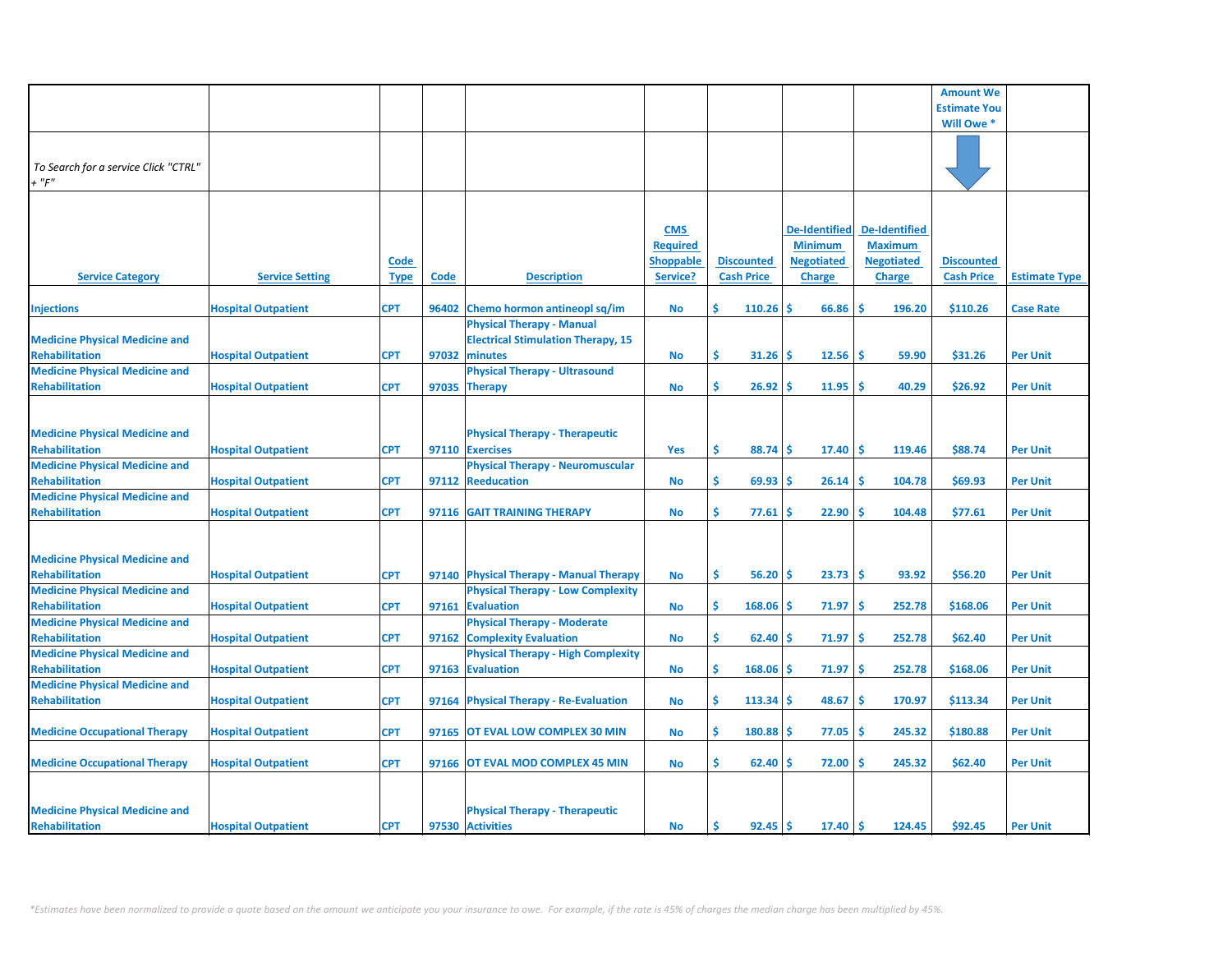|                                                                   |                                                                                                                               |                                        |                                            |                                                                                                                                                                                                                                                                                                                                                                                                                                                                                                                                                                                                                                                                                    |                                        |                                               |                                                                              | <b>Amount We</b>                                                                                |                      |
|-------------------------------------------------------------------|-------------------------------------------------------------------------------------------------------------------------------|----------------------------------------|--------------------------------------------|------------------------------------------------------------------------------------------------------------------------------------------------------------------------------------------------------------------------------------------------------------------------------------------------------------------------------------------------------------------------------------------------------------------------------------------------------------------------------------------------------------------------------------------------------------------------------------------------------------------------------------------------------------------------------------|----------------------------------------|-----------------------------------------------|------------------------------------------------------------------------------|-------------------------------------------------------------------------------------------------|----------------------|
|                                                                   |                                                                                                                               |                                        |                                            |                                                                                                                                                                                                                                                                                                                                                                                                                                                                                                                                                                                                                                                                                    |                                        |                                               |                                                                              | <b>Estimate You</b>                                                                             |                      |
|                                                                   |                                                                                                                               |                                        |                                            |                                                                                                                                                                                                                                                                                                                                                                                                                                                                                                                                                                                                                                                                                    |                                        |                                               |                                                                              | Will Owe *                                                                                      |                      |
|                                                                   |                                                                                                                               |                                        |                                            |                                                                                                                                                                                                                                                                                                                                                                                                                                                                                                                                                                                                                                                                                    |                                        |                                               |                                                                              |                                                                                                 |                      |
| <b>Service Setting</b>                                            | Code<br>Type                                                                                                                  | Code                                   | <b>Description</b>                         | <b>CMS</b><br><b>Required</b><br><b>Shoppable</b><br>Service?                                                                                                                                                                                                                                                                                                                                                                                                                                                                                                                                                                                                                      | <b>Discounted</b><br><b>Cash Price</b> | <b>Minimum</b><br><b>Negotiated</b><br>Charge | <b>De-Identified</b><br><b>Maximum</b><br><b>Negotiated</b><br><b>Charge</b> | <b>Discounted</b><br><b>Cash Price</b>                                                          | <b>Estimate Type</b> |
| <b>Hospital Outpatient</b>                                        | <b>CPT</b>                                                                                                                    |                                        |                                            | <b>No</b>                                                                                                                                                                                                                                                                                                                                                                                                                                                                                                                                                                                                                                                                          | \$<br>68.89                            | -Ś<br>$\sim$                                  | -\$<br>109.03                                                                | \$68.89                                                                                         | <b>Per Unit</b>      |
| <b>Evaluation &amp; Management Services Professional Services</b> | <b>CPT</b>                                                                                                                    | 99024                                  |                                            | <b>No</b>                                                                                                                                                                                                                                                                                                                                                                                                                                                                                                                                                                                                                                                                          | \$<br>ä,                               | Ś<br>$\omega$                                 | Ŝ.<br>14.27                                                                  | \$0.00                                                                                          | <b>Per Unit</b>      |
| <b>Evaluation &amp; Management Services Professional Services</b> | <b>CPT</b>                                                                                                                    |                                        |                                            | <b>No</b>                                                                                                                                                                                                                                                                                                                                                                                                                                                                                                                                                                                                                                                                          | \$<br>167.93                           | 90.34<br>-S                                   | ۱Ś<br>200.08                                                                 | \$167.93                                                                                        | <b>Per Unit</b>      |
| <b>Evaluation &amp; Management Services Professional Services</b> | CPT                                                                                                                           | 99203                                  |                                            | Yes                                                                                                                                                                                                                                                                                                                                                                                                                                                                                                                                                                                                                                                                                | \$<br>182.06                           | -S<br>132.54                                  | 273.99<br>۱\$                                                                | \$182.06                                                                                        | <b>Per Unit</b>      |
| <b>Evaluation &amp; Management Services Professional Services</b> | <b>CPT</b>                                                                                                                    | 99204                                  | <b>Office Visit - New Patient,</b>         | <b>Yes</b>                                                                                                                                                                                                                                                                                                                                                                                                                                                                                                                                                                                                                                                                         | \$<br>250.69                           | -Ś<br>177.01                                  | 432.49                                                                       | \$250.69                                                                                        | <b>Per Unit</b>      |
| <b>Evaluation &amp; Management Services Professional Services</b> |                                                                                                                               |                                        | New patient office of other                | Yes                                                                                                                                                                                                                                                                                                                                                                                                                                                                                                                                                                                                                                                                                | \$<br>448.04                           | -\$<br>156.38                                 | 553.76<br>-S                                                                 | \$448.04                                                                                        | <b>Per Unit</b>      |
| <b>Evaluation &amp; Management Services Professional Services</b> | <b>CPT</b>                                                                                                                    |                                        |                                            | No                                                                                                                                                                                                                                                                                                                                                                                                                                                                                                                                                                                                                                                                                 | \$<br>58.74                            | 46.41<br>-Ś                                   | 133.24<br>-Ś                                                                 | \$58.74                                                                                         | <b>Per Unit</b>      |
| <b>Evaluation &amp; Management Services Professional Services</b> | <b>CPT</b>                                                                                                                    | 99213                                  | <b>Office Visit - Established Patient,</b> | <b>No</b>                                                                                                                                                                                                                                                                                                                                                                                                                                                                                                                                                                                                                                                                          | \$<br>99.67                            | 81.71<br>-S                                   | 201.59<br>-Ś                                                                 | \$99.67                                                                                         | <b>Per Unit</b>      |
| <b>Evaluation &amp; Management Services Professional Services</b> | <b>CPT</b>                                                                                                                    | 99214                                  |                                            | No                                                                                                                                                                                                                                                                                                                                                                                                                                                                                                                                                                                                                                                                                 | \$<br>151.19                           | 140.90<br>-S                                  | 279.47<br>-Ś                                                                 | \$151.19                                                                                        | <b>Per Unit</b>      |
| <b>Evaluation &amp; Management Services Professional Services</b> | <b>CPT</b>                                                                                                                    |                                        | <b>Office Visit - Established Patient,</b> | <b>No</b>                                                                                                                                                                                                                                                                                                                                                                                                                                                                                                                                                                                                                                                                          | Ś<br>315.87                            | -\$<br>192.33                                 | ۱\$<br>385.34                                                                | \$315.87                                                                                        | <b>Per Unit</b>      |
| <b>Professional Services</b>                                      | <b>CPT</b>                                                                                                                    |                                        |                                            | No                                                                                                                                                                                                                                                                                                                                                                                                                                                                                                                                                                                                                                                                                 | Ś<br>159.88                            | -\$                                           | 111.92                                                                       | \$159.88                                                                                        | <b>Per Unit</b>      |
|                                                                   |                                                                                                                               |                                        | <b>Patient office consultation,</b>        |                                                                                                                                                                                                                                                                                                                                                                                                                                                                                                                                                                                                                                                                                    |                                        |                                               |                                                                              |                                                                                                 | <b>Per Unit</b>      |
|                                                                   |                                                                                                                               |                                        | <b>Patient office consultation,</b>        |                                                                                                                                                                                                                                                                                                                                                                                                                                                                                                                                                                                                                                                                                    |                                        |                                               |                                                                              |                                                                                                 |                      |
| <b>Evaluation &amp; Management Services Professional Services</b> | <b>CPT</b>                                                                                                                    |                                        |                                            | Yes                                                                                                                                                                                                                                                                                                                                                                                                                                                                                                                                                                                                                                                                                | \$<br>338.80                           | \$-                                           | -\$<br>226.38                                                                | \$338.80                                                                                        | <b>Per Unit</b>      |
|                                                                   |                                                                                                                               |                                        |                                            |                                                                                                                                                                                                                                                                                                                                                                                                                                                                                                                                                                                                                                                                                    | Ś                                      |                                               |                                                                              |                                                                                                 | <b>Case Rate</b>     |
| <b>Hospital Outpatient</b>                                        | <b>CPT</b>                                                                                                                    | 99282                                  | <b>Emergency Department Visit - Low</b>    | <b>No</b>                                                                                                                                                                                                                                                                                                                                                                                                                                                                                                                                                                                                                                                                          | Ś.                                     | 93.52                                         | 1,114.22                                                                     | \$430.38                                                                                        | <b>Case Rate</b>     |
|                                                                   | <b>CPT</b>                                                                                                                    |                                        | <b>Emergency Department Visit -</b>        | No                                                                                                                                                                                                                                                                                                                                                                                                                                                                                                                                                                                                                                                                                 | Ś.                                     |                                               | 2,714.83                                                                     | \$932.99                                                                                        | <b>Case Rate</b>     |
|                                                                   | <b>Evaluation &amp; Management Services Professional Services</b><br><b>Hospital Outpatient</b><br><b>Hospital Outpatient</b> | <b>CPT</b><br><b>CPT</b><br><b>CPT</b> | 99243<br>99281                             | <b>Physical Therapy - Self-care or</b><br>97535 Home Management Training<br>Postop follow-up visit<br>99202 Office Visit - New Patient, Minor<br><b>Office Visit - New Patient, Low</b><br><b>Complexity</b><br><b>Moderate Complexity</b><br>99205 outpatient visit, typically 60 min<br>99212 Office Visit - Basic<br><b>Low Complexity</b><br><b>Office Visit - Established Patient,</b><br><b>Moderate Complexity</b><br>99215 High Complexity<br>99232 Subsequent hospital care<br>typically 40 min<br>99244 typically 60 min<br><b>Emergency Department Visit -</b><br><b>Minor (outpatient)</b><br><b>Complexity (outpatient)</b><br>99283 Moderate Complexity (outpatient) | Yes<br><b>No</b>                       | 212.43<br>Ś                                   | \$-<br>$230.81$ \$<br>74.98<br>$430.38$   \$<br>$932.99$ \$                  | <b>De-Identified</b><br>۱Ś<br>$50.60$ \$<br>\$<br>142.18<br>689.88<br>۱\$<br>۱Ś.<br>$182.62$ \$ | \$212.43<br>\$230.81 |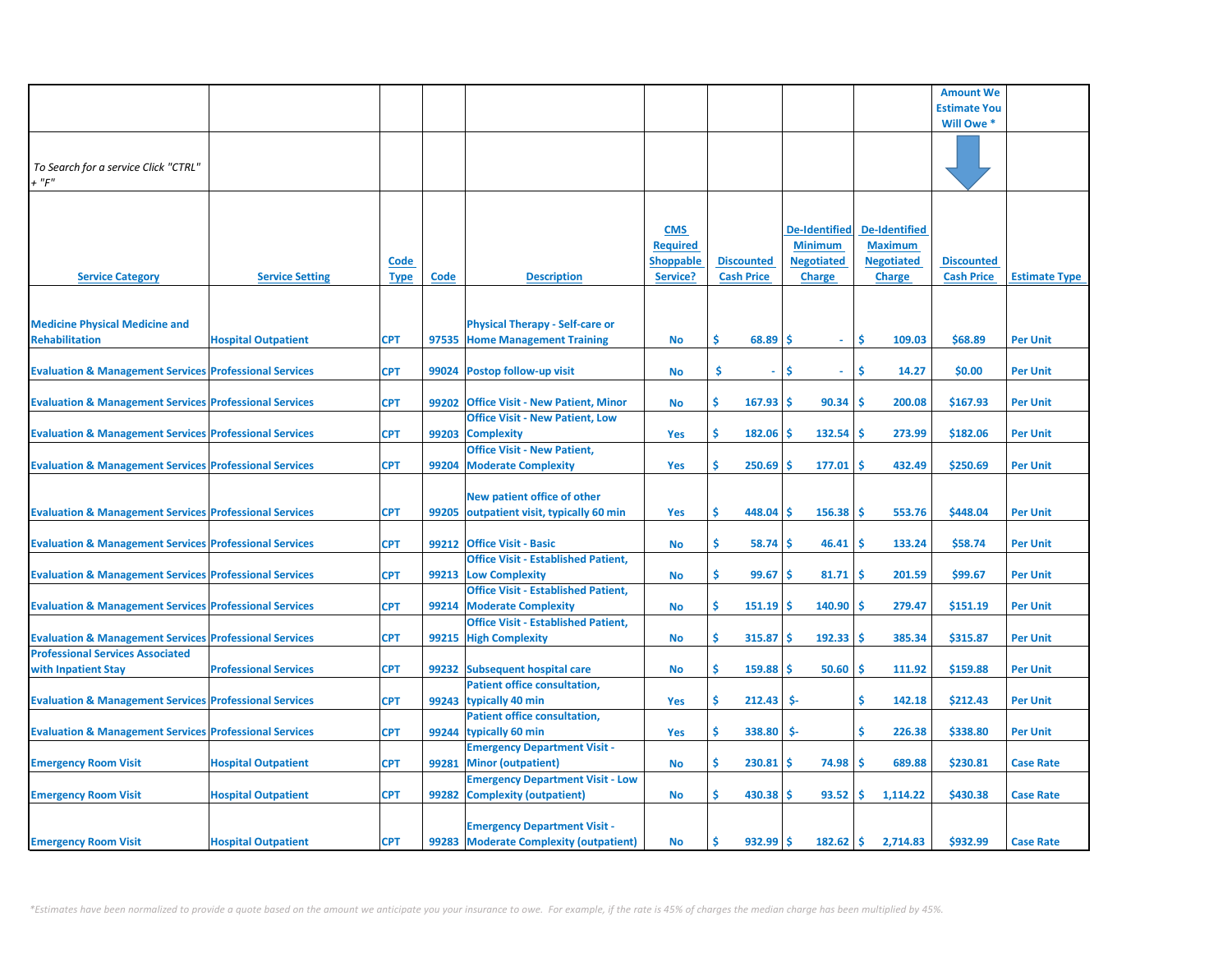|                                                                   |                            |             |             |                                          |                  |                   |                      |                      | <b>Amount We</b>    |                      |
|-------------------------------------------------------------------|----------------------------|-------------|-------------|------------------------------------------|------------------|-------------------|----------------------|----------------------|---------------------|----------------------|
|                                                                   |                            |             |             |                                          |                  |                   |                      |                      | <b>Estimate You</b> |                      |
|                                                                   |                            |             |             |                                          |                  |                   |                      |                      | Will Owe *          |                      |
|                                                                   |                            |             |             |                                          |                  |                   |                      |                      |                     |                      |
|                                                                   |                            |             |             |                                          |                  |                   |                      |                      |                     |                      |
| To Search for a service Click "CTRL"                              |                            |             |             |                                          |                  |                   |                      |                      |                     |                      |
| $+$ " $F$ "                                                       |                            |             |             |                                          |                  |                   |                      |                      |                     |                      |
|                                                                   |                            |             |             |                                          |                  |                   |                      |                      |                     |                      |
|                                                                   |                            |             |             |                                          |                  |                   |                      |                      |                     |                      |
|                                                                   |                            |             |             |                                          |                  |                   |                      |                      |                     |                      |
|                                                                   |                            |             |             |                                          | <b>CMS</b>       |                   | <b>De-Identified</b> | <b>De-Identified</b> |                     |                      |
|                                                                   |                            |             |             |                                          | <b>Required</b>  |                   | <b>Minimum</b>       | <b>Maximum</b>       |                     |                      |
|                                                                   |                            | Code        |             |                                          | <b>Shoppable</b> | <b>Discounted</b> | <b>Negotiated</b>    | <b>Negotiated</b>    | <b>Discounted</b>   |                      |
| <b>Service Category</b>                                           | <b>Service Setting</b>     | <b>Type</b> | <b>Code</b> | <b>Description</b>                       | Service?         | <b>Cash Price</b> | <b>Charge</b>        | <b>Charge</b>        | <b>Cash Price</b>   | <b>Estimate Type</b> |
|                                                                   |                            |             |             | <b>Emergency Department Visit -</b>      |                  |                   |                      |                      |                     |                      |
| <b>Emergency Room Visit</b>                                       | <b>Hospital Outpatient</b> | <b>CPT</b>  | 99284       | <b>Higher Complexity (outpatient)</b>    | <b>No</b>        | Ś.<br>2,400.69    | 270.43<br>Ś          | -Ś<br>4,475.48       | \$2,400.69          | <b>Case Rate</b>     |
|                                                                   |                            |             |             | <b>Emergency Department Visit - High</b> |                  |                   |                      |                      |                     |                      |
| <b>Emergency Room Visit</b>                                       | <b>Hospital Outpatient</b> | <b>CPT</b>  | 99285       | <b>Complexity (outpatient)</b>           |                  | Ś.<br>3,149.91    | 458.20<br>Ś          | 5,806.95<br>Ś        | \$3,149.91          | <b>Case Rate</b>     |
|                                                                   |                            |             |             |                                          | No               |                   |                      |                      |                     |                      |
|                                                                   |                            |             |             | <b>Emergency Department Visit -</b>      |                  |                   |                      |                      |                     |                      |
| <b>Emergency Room Visit</b>                                       | <b>Hospital Outpatient</b> | <b>CPT</b>  | 99291       | <b>Critical Care (outpatient)</b>        | <b>No</b>        | \$17,860.61       | 425.50               | 6,308.07<br>Ś        | \$17,860.61         | <b>Case Rate</b>     |
|                                                                   |                            |             |             |                                          |                  |                   |                      |                      |                     |                      |
|                                                                   |                            |             |             | <b>Office Visit - Comprehensive</b>      |                  |                   |                      |                      |                     |                      |
|                                                                   |                            |             |             | <b>Preventive Medicine Evaluation</b>    |                  |                   |                      |                      |                     |                      |
|                                                                   |                            |             |             | and Management, New Patient,             |                  |                   |                      |                      |                     |                      |
| <b>Evaluation &amp; Management Services Professional Services</b> |                            | <b>CPT</b>  | 99381       | Younger than 1 Year Old                  | <b>No</b>        | Ś<br>156.75       | -Ś<br>÷.             | -Ś<br>225.38         | \$156.75            | <b>Per Unit</b>      |
|                                                                   |                            |             |             | <b>Office Visit - Comprehensive</b>      |                  |                   |                      |                      |                     |                      |
|                                                                   |                            |             |             | <b>Preventive Medicine Evaluation</b>    |                  |                   |                      |                      |                     |                      |
|                                                                   |                            |             |             | and Management, New Patient, 1-          |                  |                   |                      |                      |                     |                      |
|                                                                   |                            | <b>CPT</b>  |             | 99382 4 Years Old                        |                  | Ś<br>163.82       | Ŝ<br>ä,              | \$.<br>236.91        | \$163.82            | <b>Per Unit</b>      |
| <b>Evaluation &amp; Management Services Professional Services</b> |                            |             |             |                                          | <b>No</b>        |                   |                      |                      |                     |                      |
|                                                                   |                            |             |             | <b>Office Visit - Comprehensive</b>      |                  |                   |                      |                      |                     |                      |
|                                                                   |                            |             |             | <b>Preventive Medicine Evaluation</b>    |                  |                   |                      |                      |                     |                      |
|                                                                   |                            |             |             | and Management, New Patient, 5-          |                  |                   |                      |                      |                     |                      |
| <b>Evaluation &amp; Management Services Professional Services</b> |                            | <b>CPT</b>  |             | 99383 11 Years Old                       | No               | Ś<br>170.96       | Ŝ<br>÷.              | Ŝ.<br>413.46         | \$170.96            | <b>Per Unit</b>      |
|                                                                   |                            |             |             | <b>Office Visit - Comprehensive</b>      |                  |                   |                      |                      |                     |                      |
|                                                                   |                            |             |             | <b>Preventive Medicine Evaluation</b>    |                  |                   |                      |                      |                     |                      |
|                                                                   |                            |             |             | and Management, New Patient, 12-         |                  |                   |                      |                      |                     |                      |
| <b>Evaluation &amp; Management Services Professional Services</b> |                            | CPT         |             | 99384 17 Years Old                       | No               | Ś<br>193.58       | Ŝ<br>$\omega$        | \$.<br>280.75        | \$193.58            | <b>Per Unit</b>      |
|                                                                   |                            |             |             | <b>Office Visit - Comprehensive</b>      |                  |                   |                      |                      |                     |                      |
|                                                                   |                            |             |             | <b>Preventive Medicine Evaluation</b>    |                  |                   |                      |                      |                     |                      |
|                                                                   |                            |             |             |                                          |                  |                   |                      |                      |                     |                      |
|                                                                   |                            |             |             | and Management, New Patient, 18-         |                  |                   |                      |                      |                     |                      |
| <b>Evaluation &amp; Management Services Professional Services</b> |                            | <b>CPT</b>  |             | 99385 39 Years Old                       | Yes              | Ŝ<br>187.80       | 59.23<br>Ŝ           | -\$<br>347.60        | \$187.80            | <b>Per Unit</b>      |
|                                                                   |                            |             |             | <b>Office Visit - Comprehensive</b>      |                  |                   |                      |                      |                     |                      |
|                                                                   |                            |             |             | <b>Preventive Medicine Evaluation</b>    |                  |                   |                      |                      |                     |                      |
|                                                                   |                            |             |             | and Management, New Patient, 40-         |                  |                   |                      |                      |                     |                      |
| <b>Evaluation &amp; Management Services Professional Services</b> |                            | <b>CPT</b>  |             | 99386 64 Years Old                       | Yes              | Ŝ<br>217.32       | -Ś<br>91.72          | Ŝ.<br>1,293.56       | \$217.32            | <b>Per Unit</b>      |
|                                                                   |                            |             |             |                                          |                  |                   |                      |                      |                     |                      |
|                                                                   |                            |             |             | <b>Office Visit - Comprehensive</b>      |                  |                   |                      |                      |                     |                      |
|                                                                   |                            |             |             | <b>Preventive Medicine Reevaluation</b>  |                  |                   |                      |                      |                     |                      |
|                                                                   |                            |             |             | and Management, Younger than 1           |                  |                   |                      |                      |                     |                      |
| <b>Evaluation &amp; Management Services Professional Services</b> |                            | <b>CPT</b>  |             | 99391 Year Old                           | No               | Ŝ.<br>$141.19$ \$ | $\sim$               | Ŝ.<br>267.83         | \$141.19            | <b>Per Unit</b>      |
|                                                                   |                            |             |             |                                          |                  |                   |                      |                      |                     |                      |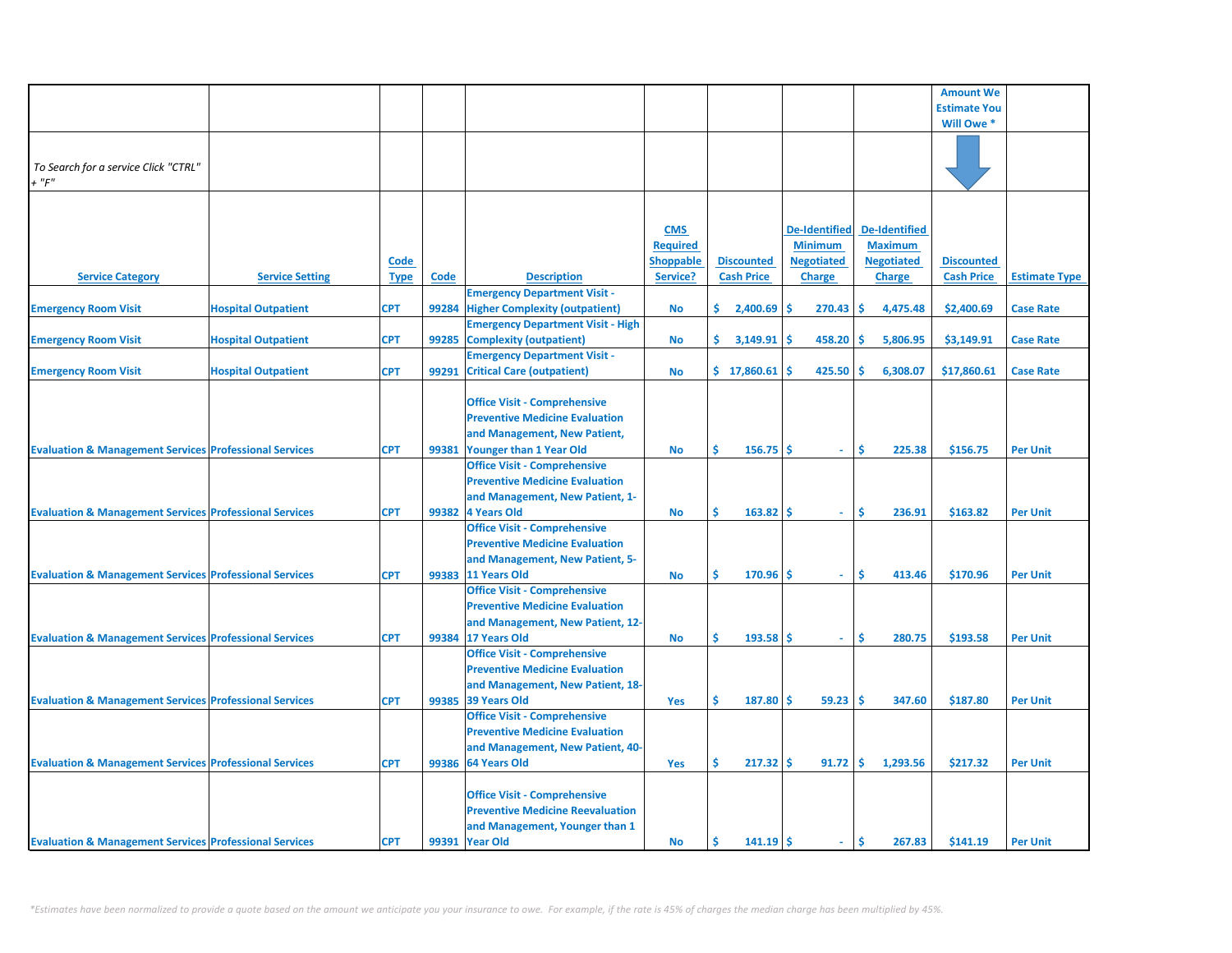| <b>Estimate You</b><br>Will Owe *<br>To Search for a service Click "CTRL"<br>$+$ " $F$ "<br><b>CMS</b><br><b>De-Identified</b><br><b>De-Identified</b><br><b>Required</b><br><b>Minimum</b><br><b>Maximum</b><br>Code<br><b>Shoppable</b><br><b>Discounted</b><br><b>Negotiated</b><br><b>Negotiated</b><br><b>Discounted</b><br><b>Service Category</b><br><b>Service Setting</b><br><b>Description</b><br>Service?<br><b>Cash Price</b><br><b>Charge</b><br><b>Cash Price</b><br><b>Estimate Type</b><br><b>Type</b><br>Code<br><b>Charge</b><br><b>Office Visit - Comprehensive</b><br><b>Preventive Medicine Reevaluation</b><br>Ś.<br>150.93<br>Ŝ<br>Ś<br>305.91<br>\$150.93<br><b>Evaluation &amp; Management Services Professional Services</b><br>99392 and Management, 1-4 Years Old<br><b>Per Unit</b><br><b>CPT</b><br><b>No</b><br>$\omega$<br><b>Office Visit - Comprehensive</b><br><b>Preventive Medicine Reevaluation</b><br>\$<br><b>Evaluation &amp; Management Services Professional Services</b><br><b>CPT</b><br>99393 and Management, 5-11 Years Old<br>150.44<br>Ŝ<br>\$<br>305.91<br>\$150.44<br><b>No</b><br><b>Per Unit</b><br>$\omega$<br><b>Office Visit - Comprehensive</b><br><b>Preventive Medicine Reevaluation</b><br>\$<br><b>Evaluation &amp; Management Services Professional Services</b><br>165.14<br>Ŝ<br>\$<br>398.57<br>\$165.14<br><b>Per Unit</b><br><b>CPT</b><br>99394 and Management, 12-17 Years Old<br><b>No</b><br>$\sim$<br><b>Office Visit - Comprehensive</b><br><b>Preventive Medicine Reevaluation</b><br>Ś<br><b>Evaluation &amp; Management Services Professional Services</b><br><b>CPT</b><br>99395<br>and Management, 18-39 Years Old<br>168.81<br>Ŝ<br>37.07<br>-Ś<br>304.60<br>\$168.81<br><b>Per Unit</b><br>No<br><b>Office Visit - Comprehensive</b><br><b>Preventive Medicine Reevaluation</b><br>\$<br><b>Evaluation &amp; Management Services Professional Services</b><br>and Management, 40-64 Years Old<br>180.12<br>-Ś<br>64.57<br>\$<br>429.79<br>\$180.12<br><b>Per Unit</b><br><b>CPT</b><br>99396<br><b>No</b><br>32,139.56 \$11,272.90<br><b>Hospital Outpatient</b><br><b>Focused Ultrasound</b><br>\$.<br>\$.<br>11,272.90<br>\$32,139.56<br><b>CPT</b><br>0398T<br><b>Case Rate</b><br><b>No</b><br>\$<br>70.15<br>Ŝ<br>Ś<br>126.95<br><b>Hospital Outpatient</b><br><b>CPT</b><br>G0008<br>Admin influenza virus vaccine<br>\$70.15<br><b>Per Unit</b><br><b>No</b><br>$\sim$<br>\$<br><b>Admin pneumococcal vaccine</b><br>27.43<br>\$.<br>Ś<br>\$27.43<br><b>Hospital Outpatient</b><br><b>CPT</b><br>G0009<br><b>Per Unit</b><br><b>No</b><br>$\sim$<br>\$<br>773.99<br><b>S</b><br>1,424.46<br>\$773.99<br><b>Medicine Hyberbaric</b><br><b>Hospital Outpatient</b><br><b>CPT</b><br>Hbot, full body chamber, 30m<br>46.24<br><b>Per Unit</b><br>G0277<br><b>No</b><br>Ś<br>\$.<br>15,685.71<br><b>Hospital Outpatient</b><br><b>CPT</b><br>G0378<br><b>Hospital observation per hr</b><br>-Ś<br>605.00<br>Ś<br>24,131.86<br>\$15,685.71<br><b>Per Unit</b><br><b>No</b><br><b>CPT</b><br>Ś<br><b>Evaluation &amp; Management Services Hospital Outpatient</b><br>G0463 Hospital outpt clinic visit<br>130.00<br>Ŝ<br>74.02<br>200.00<br>\$130.00<br><b>Per Unit</b><br>No<br>S<br><b>CPT</b><br>Ś<br>Ś<br><b>Hospital Outpatient</b><br>G0480<br>Drug test def 1-7 classes<br>476.03<br>732.35<br>\$476.03<br><b>Per Unit</b><br>No<br>S<br>\$<br><b>Hospital Outpatient</b><br><b>HCPCS</b><br>0.22<br><b>S</b><br>0.03<br>Ś<br>0.34<br>\$0.22<br>J1071 Inj testosterone cypionate<br><b>No</b><br><b>Per Unit</b> |                                            |  |  |  |  | <b>Amount We</b> |  |
|----------------------------------------------------------------------------------------------------------------------------------------------------------------------------------------------------------------------------------------------------------------------------------------------------------------------------------------------------------------------------------------------------------------------------------------------------------------------------------------------------------------------------------------------------------------------------------------------------------------------------------------------------------------------------------------------------------------------------------------------------------------------------------------------------------------------------------------------------------------------------------------------------------------------------------------------------------------------------------------------------------------------------------------------------------------------------------------------------------------------------------------------------------------------------------------------------------------------------------------------------------------------------------------------------------------------------------------------------------------------------------------------------------------------------------------------------------------------------------------------------------------------------------------------------------------------------------------------------------------------------------------------------------------------------------------------------------------------------------------------------------------------------------------------------------------------------------------------------------------------------------------------------------------------------------------------------------------------------------------------------------------------------------------------------------------------------------------------------------------------------------------------------------------------------------------------------------------------------------------------------------------------------------------------------------------------------------------------------------------------------------------------------------------------------------------------------------------------------------------------------------------------------------------------------------------------------------------------------------------------------------------------------------------------------------------------------------------------------------------------------------------------------------------------------------------------------------------------------------------------------------------------------------------------------------------------------------------------------------------------------------------------------------------------------------------------------------------------------------------------------------------------------------------------------------------------------------------------------------------------------------------------------------------------------------------------------------------------------------------------------------------------------------------------------------------------------------------------------------------------------------------------------------------------------------------------------------------------------------|--------------------------------------------|--|--|--|--|------------------|--|
|                                                                                                                                                                                                                                                                                                                                                                                                                                                                                                                                                                                                                                                                                                                                                                                                                                                                                                                                                                                                                                                                                                                                                                                                                                                                                                                                                                                                                                                                                                                                                                                                                                                                                                                                                                                                                                                                                                                                                                                                                                                                                                                                                                                                                                                                                                                                                                                                                                                                                                                                                                                                                                                                                                                                                                                                                                                                                                                                                                                                                                                                                                                                                                                                                                                                                                                                                                                                                                                                                                                                                                                                          |                                            |  |  |  |  |                  |  |
|                                                                                                                                                                                                                                                                                                                                                                                                                                                                                                                                                                                                                                                                                                                                                                                                                                                                                                                                                                                                                                                                                                                                                                                                                                                                                                                                                                                                                                                                                                                                                                                                                                                                                                                                                                                                                                                                                                                                                                                                                                                                                                                                                                                                                                                                                                                                                                                                                                                                                                                                                                                                                                                                                                                                                                                                                                                                                                                                                                                                                                                                                                                                                                                                                                                                                                                                                                                                                                                                                                                                                                                                          |                                            |  |  |  |  |                  |  |
|                                                                                                                                                                                                                                                                                                                                                                                                                                                                                                                                                                                                                                                                                                                                                                                                                                                                                                                                                                                                                                                                                                                                                                                                                                                                                                                                                                                                                                                                                                                                                                                                                                                                                                                                                                                                                                                                                                                                                                                                                                                                                                                                                                                                                                                                                                                                                                                                                                                                                                                                                                                                                                                                                                                                                                                                                                                                                                                                                                                                                                                                                                                                                                                                                                                                                                                                                                                                                                                                                                                                                                                                          |                                            |  |  |  |  |                  |  |
|                                                                                                                                                                                                                                                                                                                                                                                                                                                                                                                                                                                                                                                                                                                                                                                                                                                                                                                                                                                                                                                                                                                                                                                                                                                                                                                                                                                                                                                                                                                                                                                                                                                                                                                                                                                                                                                                                                                                                                                                                                                                                                                                                                                                                                                                                                                                                                                                                                                                                                                                                                                                                                                                                                                                                                                                                                                                                                                                                                                                                                                                                                                                                                                                                                                                                                                                                                                                                                                                                                                                                                                                          |                                            |  |  |  |  |                  |  |
|                                                                                                                                                                                                                                                                                                                                                                                                                                                                                                                                                                                                                                                                                                                                                                                                                                                                                                                                                                                                                                                                                                                                                                                                                                                                                                                                                                                                                                                                                                                                                                                                                                                                                                                                                                                                                                                                                                                                                                                                                                                                                                                                                                                                                                                                                                                                                                                                                                                                                                                                                                                                                                                                                                                                                                                                                                                                                                                                                                                                                                                                                                                                                                                                                                                                                                                                                                                                                                                                                                                                                                                                          |                                            |  |  |  |  |                  |  |
|                                                                                                                                                                                                                                                                                                                                                                                                                                                                                                                                                                                                                                                                                                                                                                                                                                                                                                                                                                                                                                                                                                                                                                                                                                                                                                                                                                                                                                                                                                                                                                                                                                                                                                                                                                                                                                                                                                                                                                                                                                                                                                                                                                                                                                                                                                                                                                                                                                                                                                                                                                                                                                                                                                                                                                                                                                                                                                                                                                                                                                                                                                                                                                                                                                                                                                                                                                                                                                                                                                                                                                                                          |                                            |  |  |  |  |                  |  |
|                                                                                                                                                                                                                                                                                                                                                                                                                                                                                                                                                                                                                                                                                                                                                                                                                                                                                                                                                                                                                                                                                                                                                                                                                                                                                                                                                                                                                                                                                                                                                                                                                                                                                                                                                                                                                                                                                                                                                                                                                                                                                                                                                                                                                                                                                                                                                                                                                                                                                                                                                                                                                                                                                                                                                                                                                                                                                                                                                                                                                                                                                                                                                                                                                                                                                                                                                                                                                                                                                                                                                                                                          |                                            |  |  |  |  |                  |  |
|                                                                                                                                                                                                                                                                                                                                                                                                                                                                                                                                                                                                                                                                                                                                                                                                                                                                                                                                                                                                                                                                                                                                                                                                                                                                                                                                                                                                                                                                                                                                                                                                                                                                                                                                                                                                                                                                                                                                                                                                                                                                                                                                                                                                                                                                                                                                                                                                                                                                                                                                                                                                                                                                                                                                                                                                                                                                                                                                                                                                                                                                                                                                                                                                                                                                                                                                                                                                                                                                                                                                                                                                          |                                            |  |  |  |  |                  |  |
|                                                                                                                                                                                                                                                                                                                                                                                                                                                                                                                                                                                                                                                                                                                                                                                                                                                                                                                                                                                                                                                                                                                                                                                                                                                                                                                                                                                                                                                                                                                                                                                                                                                                                                                                                                                                                                                                                                                                                                                                                                                                                                                                                                                                                                                                                                                                                                                                                                                                                                                                                                                                                                                                                                                                                                                                                                                                                                                                                                                                                                                                                                                                                                                                                                                                                                                                                                                                                                                                                                                                                                                                          |                                            |  |  |  |  |                  |  |
|                                                                                                                                                                                                                                                                                                                                                                                                                                                                                                                                                                                                                                                                                                                                                                                                                                                                                                                                                                                                                                                                                                                                                                                                                                                                                                                                                                                                                                                                                                                                                                                                                                                                                                                                                                                                                                                                                                                                                                                                                                                                                                                                                                                                                                                                                                                                                                                                                                                                                                                                                                                                                                                                                                                                                                                                                                                                                                                                                                                                                                                                                                                                                                                                                                                                                                                                                                                                                                                                                                                                                                                                          |                                            |  |  |  |  |                  |  |
|                                                                                                                                                                                                                                                                                                                                                                                                                                                                                                                                                                                                                                                                                                                                                                                                                                                                                                                                                                                                                                                                                                                                                                                                                                                                                                                                                                                                                                                                                                                                                                                                                                                                                                                                                                                                                                                                                                                                                                                                                                                                                                                                                                                                                                                                                                                                                                                                                                                                                                                                                                                                                                                                                                                                                                                                                                                                                                                                                                                                                                                                                                                                                                                                                                                                                                                                                                                                                                                                                                                                                                                                          |                                            |  |  |  |  |                  |  |
|                                                                                                                                                                                                                                                                                                                                                                                                                                                                                                                                                                                                                                                                                                                                                                                                                                                                                                                                                                                                                                                                                                                                                                                                                                                                                                                                                                                                                                                                                                                                                                                                                                                                                                                                                                                                                                                                                                                                                                                                                                                                                                                                                                                                                                                                                                                                                                                                                                                                                                                                                                                                                                                                                                                                                                                                                                                                                                                                                                                                                                                                                                                                                                                                                                                                                                                                                                                                                                                                                                                                                                                                          |                                            |  |  |  |  |                  |  |
|                                                                                                                                                                                                                                                                                                                                                                                                                                                                                                                                                                                                                                                                                                                                                                                                                                                                                                                                                                                                                                                                                                                                                                                                                                                                                                                                                                                                                                                                                                                                                                                                                                                                                                                                                                                                                                                                                                                                                                                                                                                                                                                                                                                                                                                                                                                                                                                                                                                                                                                                                                                                                                                                                                                                                                                                                                                                                                                                                                                                                                                                                                                                                                                                                                                                                                                                                                                                                                                                                                                                                                                                          |                                            |  |  |  |  |                  |  |
|                                                                                                                                                                                                                                                                                                                                                                                                                                                                                                                                                                                                                                                                                                                                                                                                                                                                                                                                                                                                                                                                                                                                                                                                                                                                                                                                                                                                                                                                                                                                                                                                                                                                                                                                                                                                                                                                                                                                                                                                                                                                                                                                                                                                                                                                                                                                                                                                                                                                                                                                                                                                                                                                                                                                                                                                                                                                                                                                                                                                                                                                                                                                                                                                                                                                                                                                                                                                                                                                                                                                                                                                          |                                            |  |  |  |  |                  |  |
|                                                                                                                                                                                                                                                                                                                                                                                                                                                                                                                                                                                                                                                                                                                                                                                                                                                                                                                                                                                                                                                                                                                                                                                                                                                                                                                                                                                                                                                                                                                                                                                                                                                                                                                                                                                                                                                                                                                                                                                                                                                                                                                                                                                                                                                                                                                                                                                                                                                                                                                                                                                                                                                                                                                                                                                                                                                                                                                                                                                                                                                                                                                                                                                                                                                                                                                                                                                                                                                                                                                                                                                                          |                                            |  |  |  |  |                  |  |
|                                                                                                                                                                                                                                                                                                                                                                                                                                                                                                                                                                                                                                                                                                                                                                                                                                                                                                                                                                                                                                                                                                                                                                                                                                                                                                                                                                                                                                                                                                                                                                                                                                                                                                                                                                                                                                                                                                                                                                                                                                                                                                                                                                                                                                                                                                                                                                                                                                                                                                                                                                                                                                                                                                                                                                                                                                                                                                                                                                                                                                                                                                                                                                                                                                                                                                                                                                                                                                                                                                                                                                                                          |                                            |  |  |  |  |                  |  |
|                                                                                                                                                                                                                                                                                                                                                                                                                                                                                                                                                                                                                                                                                                                                                                                                                                                                                                                                                                                                                                                                                                                                                                                                                                                                                                                                                                                                                                                                                                                                                                                                                                                                                                                                                                                                                                                                                                                                                                                                                                                                                                                                                                                                                                                                                                                                                                                                                                                                                                                                                                                                                                                                                                                                                                                                                                                                                                                                                                                                                                                                                                                                                                                                                                                                                                                                                                                                                                                                                                                                                                                                          |                                            |  |  |  |  |                  |  |
|                                                                                                                                                                                                                                                                                                                                                                                                                                                                                                                                                                                                                                                                                                                                                                                                                                                                                                                                                                                                                                                                                                                                                                                                                                                                                                                                                                                                                                                                                                                                                                                                                                                                                                                                                                                                                                                                                                                                                                                                                                                                                                                                                                                                                                                                                                                                                                                                                                                                                                                                                                                                                                                                                                                                                                                                                                                                                                                                                                                                                                                                                                                                                                                                                                                                                                                                                                                                                                                                                                                                                                                                          |                                            |  |  |  |  |                  |  |
|                                                                                                                                                                                                                                                                                                                                                                                                                                                                                                                                                                                                                                                                                                                                                                                                                                                                                                                                                                                                                                                                                                                                                                                                                                                                                                                                                                                                                                                                                                                                                                                                                                                                                                                                                                                                                                                                                                                                                                                                                                                                                                                                                                                                                                                                                                                                                                                                                                                                                                                                                                                                                                                                                                                                                                                                                                                                                                                                                                                                                                                                                                                                                                                                                                                                                                                                                                                                                                                                                                                                                                                                          |                                            |  |  |  |  |                  |  |
|                                                                                                                                                                                                                                                                                                                                                                                                                                                                                                                                                                                                                                                                                                                                                                                                                                                                                                                                                                                                                                                                                                                                                                                                                                                                                                                                                                                                                                                                                                                                                                                                                                                                                                                                                                                                                                                                                                                                                                                                                                                                                                                                                                                                                                                                                                                                                                                                                                                                                                                                                                                                                                                                                                                                                                                                                                                                                                                                                                                                                                                                                                                                                                                                                                                                                                                                                                                                                                                                                                                                                                                                          |                                            |  |  |  |  |                  |  |
|                                                                                                                                                                                                                                                                                                                                                                                                                                                                                                                                                                                                                                                                                                                                                                                                                                                                                                                                                                                                                                                                                                                                                                                                                                                                                                                                                                                                                                                                                                                                                                                                                                                                                                                                                                                                                                                                                                                                                                                                                                                                                                                                                                                                                                                                                                                                                                                                                                                                                                                                                                                                                                                                                                                                                                                                                                                                                                                                                                                                                                                                                                                                                                                                                                                                                                                                                                                                                                                                                                                                                                                                          |                                            |  |  |  |  |                  |  |
|                                                                                                                                                                                                                                                                                                                                                                                                                                                                                                                                                                                                                                                                                                                                                                                                                                                                                                                                                                                                                                                                                                                                                                                                                                                                                                                                                                                                                                                                                                                                                                                                                                                                                                                                                                                                                                                                                                                                                                                                                                                                                                                                                                                                                                                                                                                                                                                                                                                                                                                                                                                                                                                                                                                                                                                                                                                                                                                                                                                                                                                                                                                                                                                                                                                                                                                                                                                                                                                                                                                                                                                                          |                                            |  |  |  |  |                  |  |
|                                                                                                                                                                                                                                                                                                                                                                                                                                                                                                                                                                                                                                                                                                                                                                                                                                                                                                                                                                                                                                                                                                                                                                                                                                                                                                                                                                                                                                                                                                                                                                                                                                                                                                                                                                                                                                                                                                                                                                                                                                                                                                                                                                                                                                                                                                                                                                                                                                                                                                                                                                                                                                                                                                                                                                                                                                                                                                                                                                                                                                                                                                                                                                                                                                                                                                                                                                                                                                                                                                                                                                                                          |                                            |  |  |  |  |                  |  |
|                                                                                                                                                                                                                                                                                                                                                                                                                                                                                                                                                                                                                                                                                                                                                                                                                                                                                                                                                                                                                                                                                                                                                                                                                                                                                                                                                                                                                                                                                                                                                                                                                                                                                                                                                                                                                                                                                                                                                                                                                                                                                                                                                                                                                                                                                                                                                                                                                                                                                                                                                                                                                                                                                                                                                                                                                                                                                                                                                                                                                                                                                                                                                                                                                                                                                                                                                                                                                                                                                                                                                                                                          |                                            |  |  |  |  |                  |  |
|                                                                                                                                                                                                                                                                                                                                                                                                                                                                                                                                                                                                                                                                                                                                                                                                                                                                                                                                                                                                                                                                                                                                                                                                                                                                                                                                                                                                                                                                                                                                                                                                                                                                                                                                                                                                                                                                                                                                                                                                                                                                                                                                                                                                                                                                                                                                                                                                                                                                                                                                                                                                                                                                                                                                                                                                                                                                                                                                                                                                                                                                                                                                                                                                                                                                                                                                                                                                                                                                                                                                                                                                          |                                            |  |  |  |  |                  |  |
|                                                                                                                                                                                                                                                                                                                                                                                                                                                                                                                                                                                                                                                                                                                                                                                                                                                                                                                                                                                                                                                                                                                                                                                                                                                                                                                                                                                                                                                                                                                                                                                                                                                                                                                                                                                                                                                                                                                                                                                                                                                                                                                                                                                                                                                                                                                                                                                                                                                                                                                                                                                                                                                                                                                                                                                                                                                                                                                                                                                                                                                                                                                                                                                                                                                                                                                                                                                                                                                                                                                                                                                                          |                                            |  |  |  |  |                  |  |
|                                                                                                                                                                                                                                                                                                                                                                                                                                                                                                                                                                                                                                                                                                                                                                                                                                                                                                                                                                                                                                                                                                                                                                                                                                                                                                                                                                                                                                                                                                                                                                                                                                                                                                                                                                                                                                                                                                                                                                                                                                                                                                                                                                                                                                                                                                                                                                                                                                                                                                                                                                                                                                                                                                                                                                                                                                                                                                                                                                                                                                                                                                                                                                                                                                                                                                                                                                                                                                                                                                                                                                                                          |                                            |  |  |  |  |                  |  |
|                                                                                                                                                                                                                                                                                                                                                                                                                                                                                                                                                                                                                                                                                                                                                                                                                                                                                                                                                                                                                                                                                                                                                                                                                                                                                                                                                                                                                                                                                                                                                                                                                                                                                                                                                                                                                                                                                                                                                                                                                                                                                                                                                                                                                                                                                                                                                                                                                                                                                                                                                                                                                                                                                                                                                                                                                                                                                                                                                                                                                                                                                                                                                                                                                                                                                                                                                                                                                                                                                                                                                                                                          |                                            |  |  |  |  |                  |  |
|                                                                                                                                                                                                                                                                                                                                                                                                                                                                                                                                                                                                                                                                                                                                                                                                                                                                                                                                                                                                                                                                                                                                                                                                                                                                                                                                                                                                                                                                                                                                                                                                                                                                                                                                                                                                                                                                                                                                                                                                                                                                                                                                                                                                                                                                                                                                                                                                                                                                                                                                                                                                                                                                                                                                                                                                                                                                                                                                                                                                                                                                                                                                                                                                                                                                                                                                                                                                                                                                                                                                                                                                          |                                            |  |  |  |  |                  |  |
|                                                                                                                                                                                                                                                                                                                                                                                                                                                                                                                                                                                                                                                                                                                                                                                                                                                                                                                                                                                                                                                                                                                                                                                                                                                                                                                                                                                                                                                                                                                                                                                                                                                                                                                                                                                                                                                                                                                                                                                                                                                                                                                                                                                                                                                                                                                                                                                                                                                                                                                                                                                                                                                                                                                                                                                                                                                                                                                                                                                                                                                                                                                                                                                                                                                                                                                                                                                                                                                                                                                                                                                                          |                                            |  |  |  |  |                  |  |
|                                                                                                                                                                                                                                                                                                                                                                                                                                                                                                                                                                                                                                                                                                                                                                                                                                                                                                                                                                                                                                                                                                                                                                                                                                                                                                                                                                                                                                                                                                                                                                                                                                                                                                                                                                                                                                                                                                                                                                                                                                                                                                                                                                                                                                                                                                                                                                                                                                                                                                                                                                                                                                                                                                                                                                                                                                                                                                                                                                                                                                                                                                                                                                                                                                                                                                                                                                                                                                                                                                                                                                                                          |                                            |  |  |  |  |                  |  |
|                                                                                                                                                                                                                                                                                                                                                                                                                                                                                                                                                                                                                                                                                                                                                                                                                                                                                                                                                                                                                                                                                                                                                                                                                                                                                                                                                                                                                                                                                                                                                                                                                                                                                                                                                                                                                                                                                                                                                                                                                                                                                                                                                                                                                                                                                                                                                                                                                                                                                                                                                                                                                                                                                                                                                                                                                                                                                                                                                                                                                                                                                                                                                                                                                                                                                                                                                                                                                                                                                                                                                                                                          |                                            |  |  |  |  |                  |  |
|                                                                                                                                                                                                                                                                                                                                                                                                                                                                                                                                                                                                                                                                                                                                                                                                                                                                                                                                                                                                                                                                                                                                                                                                                                                                                                                                                                                                                                                                                                                                                                                                                                                                                                                                                                                                                                                                                                                                                                                                                                                                                                                                                                                                                                                                                                                                                                                                                                                                                                                                                                                                                                                                                                                                                                                                                                                                                                                                                                                                                                                                                                                                                                                                                                                                                                                                                                                                                                                                                                                                                                                                          |                                            |  |  |  |  |                  |  |
|                                                                                                                                                                                                                                                                                                                                                                                                                                                                                                                                                                                                                                                                                                                                                                                                                                                                                                                                                                                                                                                                                                                                                                                                                                                                                                                                                                                                                                                                                                                                                                                                                                                                                                                                                                                                                                                                                                                                                                                                                                                                                                                                                                                                                                                                                                                                                                                                                                                                                                                                                                                                                                                                                                                                                                                                                                                                                                                                                                                                                                                                                                                                                                                                                                                                                                                                                                                                                                                                                                                                                                                                          |                                            |  |  |  |  |                  |  |
|                                                                                                                                                                                                                                                                                                                                                                                                                                                                                                                                                                                                                                                                                                                                                                                                                                                                                                                                                                                                                                                                                                                                                                                                                                                                                                                                                                                                                                                                                                                                                                                                                                                                                                                                                                                                                                                                                                                                                                                                                                                                                                                                                                                                                                                                                                                                                                                                                                                                                                                                                                                                                                                                                                                                                                                                                                                                                                                                                                                                                                                                                                                                                                                                                                                                                                                                                                                                                                                                                                                                                                                                          |                                            |  |  |  |  |                  |  |
|                                                                                                                                                                                                                                                                                                                                                                                                                                                                                                                                                                                                                                                                                                                                                                                                                                                                                                                                                                                                                                                                                                                                                                                                                                                                                                                                                                                                                                                                                                                                                                                                                                                                                                                                                                                                                                                                                                                                                                                                                                                                                                                                                                                                                                                                                                                                                                                                                                                                                                                                                                                                                                                                                                                                                                                                                                                                                                                                                                                                                                                                                                                                                                                                                                                                                                                                                                                                                                                                                                                                                                                                          |                                            |  |  |  |  |                  |  |
|                                                                                                                                                                                                                                                                                                                                                                                                                                                                                                                                                                                                                                                                                                                                                                                                                                                                                                                                                                                                                                                                                                                                                                                                                                                                                                                                                                                                                                                                                                                                                                                                                                                                                                                                                                                                                                                                                                                                                                                                                                                                                                                                                                                                                                                                                                                                                                                                                                                                                                                                                                                                                                                                                                                                                                                                                                                                                                                                                                                                                                                                                                                                                                                                                                                                                                                                                                                                                                                                                                                                                                                                          |                                            |  |  |  |  |                  |  |
|                                                                                                                                                                                                                                                                                                                                                                                                                                                                                                                                                                                                                                                                                                                                                                                                                                                                                                                                                                                                                                                                                                                                                                                                                                                                                                                                                                                                                                                                                                                                                                                                                                                                                                                                                                                                                                                                                                                                                                                                                                                                                                                                                                                                                                                                                                                                                                                                                                                                                                                                                                                                                                                                                                                                                                                                                                                                                                                                                                                                                                                                                                                                                                                                                                                                                                                                                                                                                                                                                                                                                                                                          |                                            |  |  |  |  |                  |  |
|                                                                                                                                                                                                                                                                                                                                                                                                                                                                                                                                                                                                                                                                                                                                                                                                                                                                                                                                                                                                                                                                                                                                                                                                                                                                                                                                                                                                                                                                                                                                                                                                                                                                                                                                                                                                                                                                                                                                                                                                                                                                                                                                                                                                                                                                                                                                                                                                                                                                                                                                                                                                                                                                                                                                                                                                                                                                                                                                                                                                                                                                                                                                                                                                                                                                                                                                                                                                                                                                                                                                                                                                          |                                            |  |  |  |  |                  |  |
|                                                                                                                                                                                                                                                                                                                                                                                                                                                                                                                                                                                                                                                                                                                                                                                                                                                                                                                                                                                                                                                                                                                                                                                                                                                                                                                                                                                                                                                                                                                                                                                                                                                                                                                                                                                                                                                                                                                                                                                                                                                                                                                                                                                                                                                                                                                                                                                                                                                                                                                                                                                                                                                                                                                                                                                                                                                                                                                                                                                                                                                                                                                                                                                                                                                                                                                                                                                                                                                                                                                                                                                                          |                                            |  |  |  |  |                  |  |
|                                                                                                                                                                                                                                                                                                                                                                                                                                                                                                                                                                                                                                                                                                                                                                                                                                                                                                                                                                                                                                                                                                                                                                                                                                                                                                                                                                                                                                                                                                                                                                                                                                                                                                                                                                                                                                                                                                                                                                                                                                                                                                                                                                                                                                                                                                                                                                                                                                                                                                                                                                                                                                                                                                                                                                                                                                                                                                                                                                                                                                                                                                                                                                                                                                                                                                                                                                                                                                                                                                                                                                                                          |                                            |  |  |  |  |                  |  |
|                                                                                                                                                                                                                                                                                                                                                                                                                                                                                                                                                                                                                                                                                                                                                                                                                                                                                                                                                                                                                                                                                                                                                                                                                                                                                                                                                                                                                                                                                                                                                                                                                                                                                                                                                                                                                                                                                                                                                                                                                                                                                                                                                                                                                                                                                                                                                                                                                                                                                                                                                                                                                                                                                                                                                                                                                                                                                                                                                                                                                                                                                                                                                                                                                                                                                                                                                                                                                                                                                                                                                                                                          | <b>Exablate</b>                            |  |  |  |  |                  |  |
|                                                                                                                                                                                                                                                                                                                                                                                                                                                                                                                                                                                                                                                                                                                                                                                                                                                                                                                                                                                                                                                                                                                                                                                                                                                                                                                                                                                                                                                                                                                                                                                                                                                                                                                                                                                                                                                                                                                                                                                                                                                                                                                                                                                                                                                                                                                                                                                                                                                                                                                                                                                                                                                                                                                                                                                                                                                                                                                                                                                                                                                                                                                                                                                                                                                                                                                                                                                                                                                                                                                                                                                                          | <b>Vaccinations</b>                        |  |  |  |  |                  |  |
|                                                                                                                                                                                                                                                                                                                                                                                                                                                                                                                                                                                                                                                                                                                                                                                                                                                                                                                                                                                                                                                                                                                                                                                                                                                                                                                                                                                                                                                                                                                                                                                                                                                                                                                                                                                                                                                                                                                                                                                                                                                                                                                                                                                                                                                                                                                                                                                                                                                                                                                                                                                                                                                                                                                                                                                                                                                                                                                                                                                                                                                                                                                                                                                                                                                                                                                                                                                                                                                                                                                                                                                                          | <b>Vaccinations</b>                        |  |  |  |  |                  |  |
|                                                                                                                                                                                                                                                                                                                                                                                                                                                                                                                                                                                                                                                                                                                                                                                                                                                                                                                                                                                                                                                                                                                                                                                                                                                                                                                                                                                                                                                                                                                                                                                                                                                                                                                                                                                                                                                                                                                                                                                                                                                                                                                                                                                                                                                                                                                                                                                                                                                                                                                                                                                                                                                                                                                                                                                                                                                                                                                                                                                                                                                                                                                                                                                                                                                                                                                                                                                                                                                                                                                                                                                                          |                                            |  |  |  |  |                  |  |
|                                                                                                                                                                                                                                                                                                                                                                                                                                                                                                                                                                                                                                                                                                                                                                                                                                                                                                                                                                                                                                                                                                                                                                                                                                                                                                                                                                                                                                                                                                                                                                                                                                                                                                                                                                                                                                                                                                                                                                                                                                                                                                                                                                                                                                                                                                                                                                                                                                                                                                                                                                                                                                                                                                                                                                                                                                                                                                                                                                                                                                                                                                                                                                                                                                                                                                                                                                                                                                                                                                                                                                                                          | <b>Hospital Observation Per Hour</b>       |  |  |  |  |                  |  |
|                                                                                                                                                                                                                                                                                                                                                                                                                                                                                                                                                                                                                                                                                                                                                                                                                                                                                                                                                                                                                                                                                                                                                                                                                                                                                                                                                                                                                                                                                                                                                                                                                                                                                                                                                                                                                                                                                                                                                                                                                                                                                                                                                                                                                                                                                                                                                                                                                                                                                                                                                                                                                                                                                                                                                                                                                                                                                                                                                                                                                                                                                                                                                                                                                                                                                                                                                                                                                                                                                                                                                                                                          |                                            |  |  |  |  |                  |  |
|                                                                                                                                                                                                                                                                                                                                                                                                                                                                                                                                                                                                                                                                                                                                                                                                                                                                                                                                                                                                                                                                                                                                                                                                                                                                                                                                                                                                                                                                                                                                                                                                                                                                                                                                                                                                                                                                                                                                                                                                                                                                                                                                                                                                                                                                                                                                                                                                                                                                                                                                                                                                                                                                                                                                                                                                                                                                                                                                                                                                                                                                                                                                                                                                                                                                                                                                                                                                                                                                                                                                                                                                          |                                            |  |  |  |  |                  |  |
|                                                                                                                                                                                                                                                                                                                                                                                                                                                                                                                                                                                                                                                                                                                                                                                                                                                                                                                                                                                                                                                                                                                                                                                                                                                                                                                                                                                                                                                                                                                                                                                                                                                                                                                                                                                                                                                                                                                                                                                                                                                                                                                                                                                                                                                                                                                                                                                                                                                                                                                                                                                                                                                                                                                                                                                                                                                                                                                                                                                                                                                                                                                                                                                                                                                                                                                                                                                                                                                                                                                                                                                                          |                                            |  |  |  |  |                  |  |
|                                                                                                                                                                                                                                                                                                                                                                                                                                                                                                                                                                                                                                                                                                                                                                                                                                                                                                                                                                                                                                                                                                                                                                                                                                                                                                                                                                                                                                                                                                                                                                                                                                                                                                                                                                                                                                                                                                                                                                                                                                                                                                                                                                                                                                                                                                                                                                                                                                                                                                                                                                                                                                                                                                                                                                                                                                                                                                                                                                                                                                                                                                                                                                                                                                                                                                                                                                                                                                                                                                                                                                                                          | <b>Laboratory &amp; Pathology Services</b> |  |  |  |  |                  |  |
|                                                                                                                                                                                                                                                                                                                                                                                                                                                                                                                                                                                                                                                                                                                                                                                                                                                                                                                                                                                                                                                                                                                                                                                                                                                                                                                                                                                                                                                                                                                                                                                                                                                                                                                                                                                                                                                                                                                                                                                                                                                                                                                                                                                                                                                                                                                                                                                                                                                                                                                                                                                                                                                                                                                                                                                                                                                                                                                                                                                                                                                                                                                                                                                                                                                                                                                                                                                                                                                                                                                                                                                                          | <b>Injections</b>                          |  |  |  |  |                  |  |